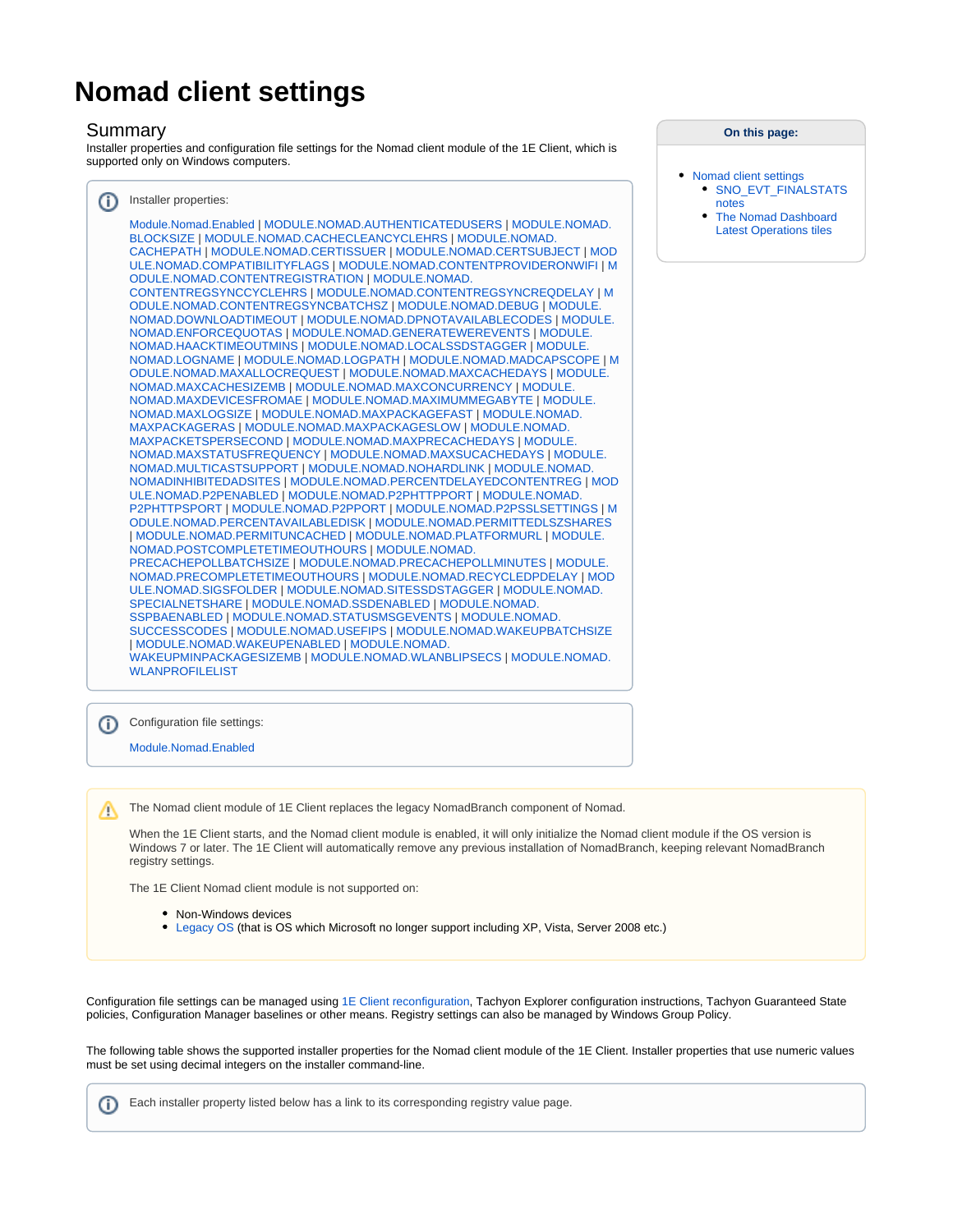## Nomad client settings

| <b>Installer</b><br>property                            |                                                                                          | <b>Description</b>    |                                                                                                                                                                                |                                                                                                                                                                                                                                                                                                                                                                                                                                                                                                                       |                                           |  |  |  |  |  |
|---------------------------------------------------------|------------------------------------------------------------------------------------------|-----------------------|--------------------------------------------------------------------------------------------------------------------------------------------------------------------------------|-----------------------------------------------------------------------------------------------------------------------------------------------------------------------------------------------------------------------------------------------------------------------------------------------------------------------------------------------------------------------------------------------------------------------------------------------------------------------------------------------------------------------|-------------------------------------------|--|--|--|--|--|
| <b>Module</b>                                           | Set this property to true to enable the Nomad client module. The default value is false. |                       |                                                                                                                                                                                |                                                                                                                                                                                                                                                                                                                                                                                                                                                                                                                       |                                           |  |  |  |  |  |
| Nomad                                                   | Δ                                                                                        |                       |                                                                                                                                                                                | If enabled, when the 1E Client starts it will attempt to automatically remove any previous installations of Nomad Branch.                                                                                                                                                                                                                                                                                                                                                                                             |                                           |  |  |  |  |  |
| <b>Enabled</b>                                          |                                                                                          |                       |                                                                                                                                                                                | This setting does not have an associated Nomad registry entry and is stored in the 1E Client configuration file.                                                                                                                                                                                                                                                                                                                                                                                                      |                                           |  |  |  |  |  |
| <b>MODU</b><br>LE.<br><b>NOMA</b>                       |                                                                                          |                       |                                                                                                                                                                                | Determines which of the built-in security groups is granted read-only permissions to the Nomad cache.<br>Determines which of the built-in security groups is granted read-only permissions to the Nomad cache.                                                                                                                                                                                                                                                                                                        |                                           |  |  |  |  |  |
| D.<br><b>AUTHE</b>                                      |                                                                                          | Registry value        | Default value                                                                                                                                                                  | <b>Notes</b>                                                                                                                                                                                                                                                                                                                                                                                                                                                                                                          | <b>Installer property</b>                 |  |  |  |  |  |
| <b>NTICA</b><br><b>TEDUS</b><br><b>ERS</b>              |                                                                                          | AuthenticatedUsers    | $\mathbf{1}$                                                                                                                                                                   | Grants read-only access to the Nomad cache as follows:<br>• 0 - Everyone built-in security group and the SMSNomadP2P& Nomad share account. This is the least restrictive<br>option and is not valid with HTTP or HTTPS protocol and is treated as 2 (only the SMSNomadP2P& Nomad share<br>account)<br>• 1 - Authenticated Users built-in security group and the SMSNomadP2P& Nomad share account<br>• 2 - Only the SMSNomadP2P& Nomad share account. This account has also been added to NTFS permission<br>settings. | MODULE.NOMAD.<br><b>AUTHENTICATEDUSER</b> |  |  |  |  |  |
|                                                         |                                                                                          |                       |                                                                                                                                                                                | Unauthorised HTTP requests to access the caches are met with a 403 status code.<br>The Nomad share has more information about share permissions and NTFS security. The difference between<br>Authenticated Users and Everyone depends on the OS version, but in general Everyone includes Authenticated Users<br>plus Guest.                                                                                                                                                                                          |                                           |  |  |  |  |  |
| LE.<br><b>NOMA</b><br>D.<br><b>BLOCK</b><br><b>SIZE</b> |                                                                                          | m                     |                                                                                                                                                                                | Value (in bytes) for the minimum size of each block of data Nomad copies from the package source folder.<br>Any change to this value requires a manual service restart before it can take effect.                                                                                                                                                                                                                                                                                                                     |                                           |  |  |  |  |  |
|                                                         |                                                                                          | <b>Registry value</b> | Default value                                                                                                                                                                  | <b>Notes</b>                                                                                                                                                                                                                                                                                                                                                                                                                                                                                                          | <b>Installer property</b>                 |  |  |  |  |  |
|                                                         |                                                                                          | <b>BlockSize</b>      | 131072(128KB)                                                                                                                                                                  | Must be between 4096(4KB) to 4194304(4MB) inclusive.<br>• The default block size is 128KB<br>• The maximum block size is 4MB<br>. Multicast environments can only use the default block size. If you define a larger value for multicast<br>environments, Nomad automatically resets it to the default.<br>• Clients use the block size defined in the registry and ignore the values from the LSZ                                                                                                                    | MODULE.NOMAD.<br><b>BLOCKSIZE</b>         |  |  |  |  |  |
| <b>MODU</b><br>LE.<br><b>NOMA</b>                       |                                                                                          |                       | Determines the number of hours between automatically running the Nomad cache cleaner.<br>Determines the number of hours between automatically running the Nomad cache cleaner. |                                                                                                                                                                                                                                                                                                                                                                                                                                                                                                                       |                                           |  |  |  |  |  |
| D.<br><b>CACHE</b>                                      |                                                                                          | Registry value        | Default value                                                                                                                                                                  | <b>Notes</b>                                                                                                                                                                                                                                                                                                                                                                                                                                                                                                          | <b>Installer property</b>                 |  |  |  |  |  |
| <b>CLEAN</b><br><b>CYCLE</b><br><b>HRS</b>              |                                                                                          | CacheCleanCycleHrs    | 0 (turned off)                                                                                                                                                                 | The first automatic cache clean runs randomly between 10 to 60 mins of service start up. Subsequent cache clean<br>cycles run after the number of hours specified.<br>0 means feature turned off. No cache cleaning cycle would run. Changing this registry entry performs an internal restart.<br>The minimum value is 4<br>The maximum value is 168 (Once a week)                                                                                                                                                   | MODULE.NOMAD.<br>CACHECLEANCYCLEHI        |  |  |  |  |  |
|                                                         |                                                                                          |                       |                                                                                                                                                                                |                                                                                                                                                                                                                                                                                                                                                                                                                                                                                                                       |                                           |  |  |  |  |  |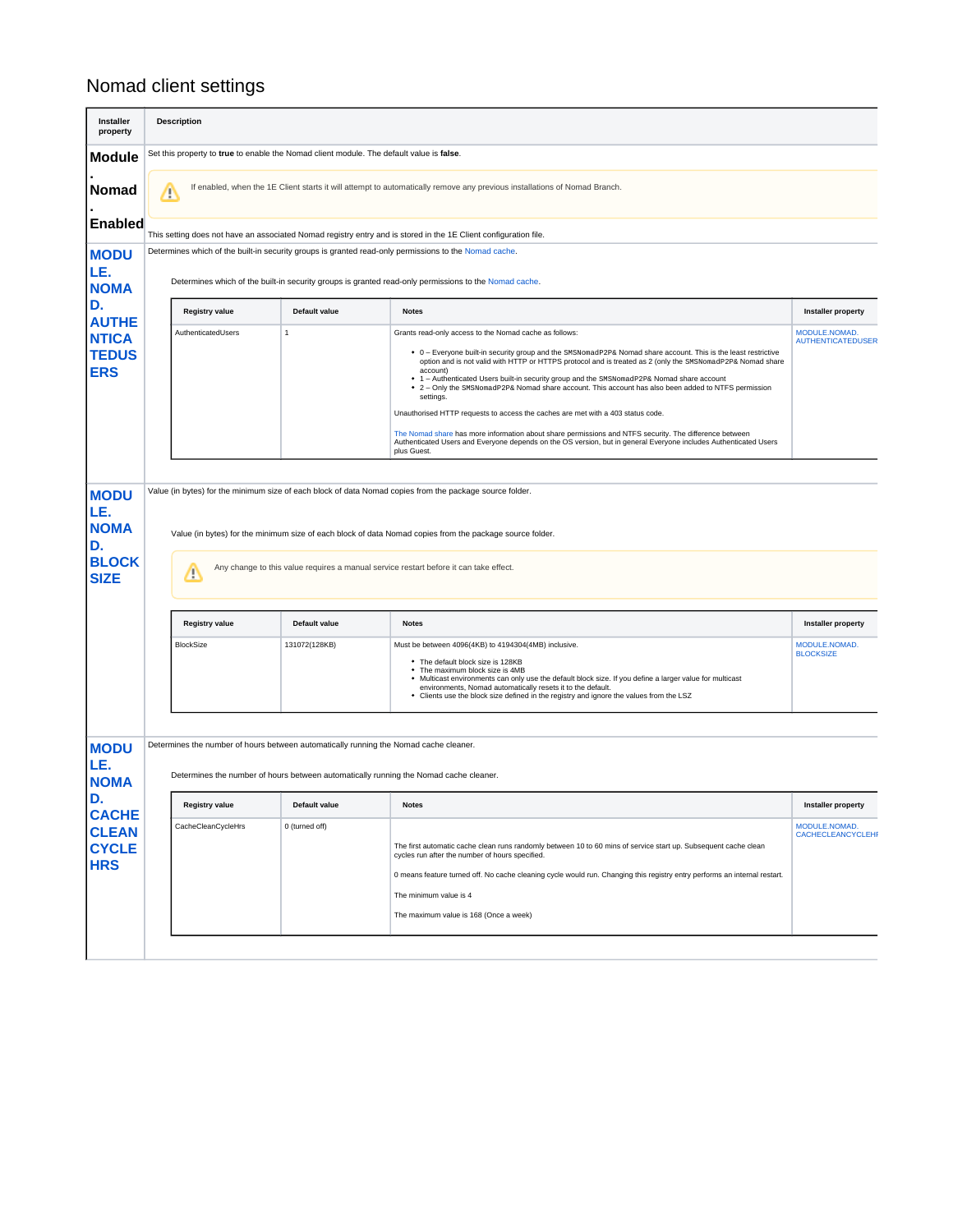|               |                                                                                                              | • NomadBranch\LocalCachePath - the location of local Nomad package cache   |                                                                                                                                                                                                                                                                                                                                                                                                                                                                                                                                                                                                                        |                                                          |  |
|---------------|--------------------------------------------------------------------------------------------------------------|----------------------------------------------------------------------------|------------------------------------------------------------------------------------------------------------------------------------------------------------------------------------------------------------------------------------------------------------------------------------------------------------------------------------------------------------------------------------------------------------------------------------------------------------------------------------------------------------------------------------------------------------------------------------------------------------------------|----------------------------------------------------------|--|
|               | The location of local Nomad package cache.                                                                   |                                                                            |                                                                                                                                                                                                                                                                                                                                                                                                                                                                                                                                                                                                                        |                                                          |  |
| <b>CACHE</b>  | <b>Registry value</b>                                                                                        | Default value                                                              | <b>Notes</b>                                                                                                                                                                                                                                                                                                                                                                                                                                                                                                                                                                                                           | <b>Installer property</b>                                |  |
|               | LocalCachePath                                                                                               | %ALLUSERSPROFILE%<br>\1E\NomadBranch\                                      | There are two registry values called LocalCachePath that are used by Nomad.<br>. The LocalCachePath REG_SZ registry value under the HKLM\Software\1E\NomadBranch key sets the path to<br>the local Nomad package cache.<br>The LocalCachePath REG_SZ registry value under the HKLM\Software\1E\NomadBranch\NMDS key sets the<br>path to the PBA package cache.<br>The path is created if it does not exist. If the drive letter does not exist, and it is not possible to create the specified path,<br><b><i>&amp;TEMP&amp;</i></b> is used. Default values are dependent on OS.                                      | MODULE.NOMAD.<br><b>CACHEPATH</b>                        |  |
|               |                                                                                                              |                                                                            | Known issue fixed in latest accumulated hotfix<br>The value for the installer property CACHEPATH requires a trailing backslash \. When Nomad is installed on a DP this<br>location is also used for the LSZFiles vDir folder. If LocalCachePath does not contain a trailing backslash, then:<br>. the LSZFILES folder is incorrectly created (LocalCachePathLSZFILES instead of LocalCachePath\LSZFILES)<br>. IIS vDIR points to wrong folder (LocalCachePathLSZFILES instead of LocalCachePath\LSZFILES)<br>. LSZGEN fails because it is attempting to store LSZ files to non-existent path (LocalCachePath\LSZFILES) |                                                          |  |
|               |                                                                                                              |                                                                            | PBA cache is also derived from the same installer property CACHEPATH, but it is stored in the registry value> CachePath<br>in the NomadBranch\NMDS registry key.                                                                                                                                                                                                                                                                                                                                                                                                                                                       |                                                          |  |
|               | <b>Registry value</b>                                                                                        | Default value                                                              | • NomadBranch\NMDS\CachePath - the location of the base peer backup assistant (PBS) share where user data is copied to<br>This value holds the location of the base peer backup assistant (PBS) share where user data is copied to.<br><b>Notes</b>                                                                                                                                                                                                                                                                                                                                                                    | <b>Installer property</b>                                |  |
|               | CachePath                                                                                                    | <nomadcachepath>\NMDS</nomadcachepath>                                     |                                                                                                                                                                                                                                                                                                                                                                                                                                                                                                                                                                                                                        |                                                          |  |
|               |                                                                                                              |                                                                            |                                                                                                                                                                                                                                                                                                                                                                                                                                                                                                                                                                                                                        |                                                          |  |
|               |                                                                                                              |                                                                            | This REG_SZ registry value is found under the PBA registry key NomadBranch\NMDS. This parameter relies on the<br>folder it points to as being configured as a share. In normal circumstances, this should not be modified from the default<br>value.                                                                                                                                                                                                                                                                                                                                                                   | MODULE.NOMAD.<br><b>CACHEPATH</b>                        |  |
|               | Determines the certificate issuer for the following.<br>Determines the certificate issuer for the following. | . Nomad Server certificate used to share content between peers over HTTPS. | The MODULE.NOMAD.CACHEPATH installer property also used to configure the location of the Nomad cache, which is<br>stored in the registry value LocalCachePath. The location of the PBA cache is derived from the MODULE.NOMAD.CACH<br>EPATH property, and is stored in the registry value CachePath in the NomadBranch\NMDS registry key.<br>• SCCM Client certificate used when downloading over HTTPS from internet facing distribution points and when communicating with management points during pre-caching.                                                                                                     |                                                          |  |
| <b>SSUER</b>  |                                                                                                              | . Nomad Server certificate used to share content between peers over HTTPS. | • SCCM Client certificate used when downloading over HTTPS from internet facing distribution points and when communicating with management points during pre-caching.                                                                                                                                                                                                                                                                                                                                                                                                                                                  |                                                          |  |
|               | <b>Registry value</b>                                                                                        | Default value                                                              | <b>Notes</b>                                                                                                                                                                                                                                                                                                                                                                                                                                                                                                                                                                                                           |                                                          |  |
|               | CertIssuer                                                                                                   | $\sim$ $\sim$                                                              | For downloads over HTTPS when using PKIs. Set the value to the name of the certificate issuer. It is applicable for all<br>downloads, either from the DP or peer. For downloads from DP, you can skip this and set CertSubject instead.                                                                                                                                                                                                                                                                                                                                                                                | Installer property<br>MODULE.NOMAD.<br><b>CERTISSUER</b> |  |
|               |                                                                                                              |                                                                            |                                                                                                                                                                                                                                                                                                                                                                                                                                                                                                                                                                                                                        |                                                          |  |
|               | caching feature.<br>pre-caching feature.                                                                     |                                                                            | Determines the client certificate subject to use when downloading over HTTPS from internet facing distribution points. It is also used when communicating with management points as part of the Nomad p<br>Determines the client certificate subject to use when downloading over HTTPS from internet facing distribution points. It is also used when communicating with management points as part of the No                                                                                                                                                                                                          |                                                          |  |
| <b>CERTS</b>  | <b>Registry value</b>                                                                                        | Default value                                                              | <b>Notes</b>                                                                                                                                                                                                                                                                                                                                                                                                                                                                                                                                                                                                           | <b>Installer property</b>                                |  |
| <b>UBJECT</b> | CertSubject                                                                                                  | $\sim$ $\sim$                                                              | For downloads over HTTPS from the DP, set either the CertIssuer or CertSubject registry values.                                                                                                                                                                                                                                                                                                                                                                                                                                                                                                                        | MODULE.NOMAD.                                            |  |
|               |                                                                                                              |                                                                            | For the installer property, configure either MODULE.NOMAD.CERTISSUER or MODULE.NOMAD.CERTSUBJECT instal<br>ler properties for HTTPS downloads.                                                                                                                                                                                                                                                                                                                                                                                                                                                                         | <b>CERTSUBJECT</b>                                       |  |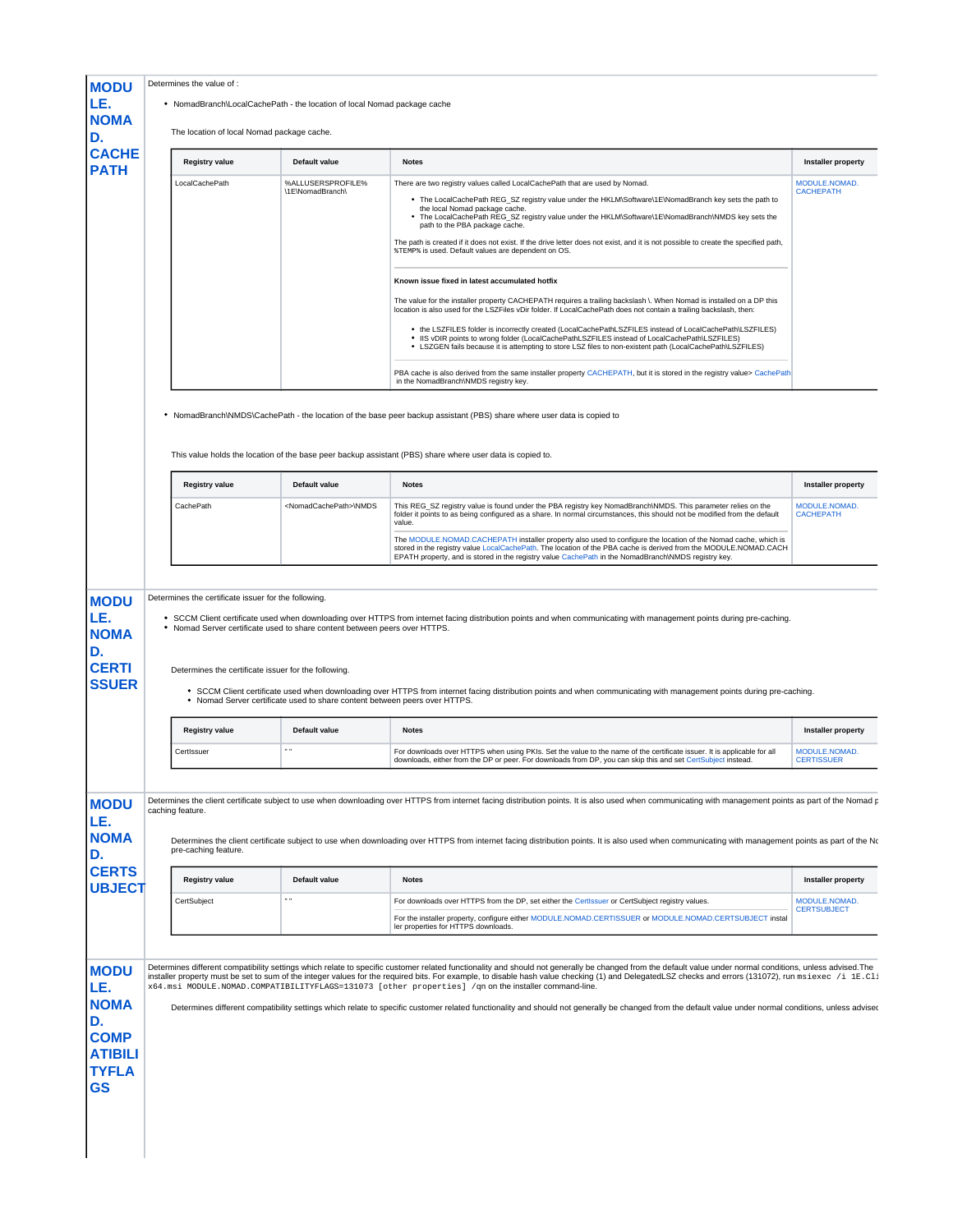<span id="page-3-0"></span>

| Registry<br>value      | <b>Default</b><br>value                            | <b>Notes</b>                                                                                                                                                                                                                                                                                                                                                                                                                                                                                                                                                                                                                                                                                                                                                                                                               |                                                                                               |                        |                                              |  |  |  |  |  |
|------------------------|----------------------------------------------------|----------------------------------------------------------------------------------------------------------------------------------------------------------------------------------------------------------------------------------------------------------------------------------------------------------------------------------------------------------------------------------------------------------------------------------------------------------------------------------------------------------------------------------------------------------------------------------------------------------------------------------------------------------------------------------------------------------------------------------------------------------------------------------------------------------------------------|-----------------------------------------------------------------------------------------------|------------------------|----------------------------------------------|--|--|--|--|--|
| CompatibilityF<br>lags | 0x1E18000A<br>(504889354)                          | For Nomad in full OS, the registry value is set to the sum of the values for the required bits.                                                                                                                                                                                                                                                                                                                                                                                                                                                                                                                                                                                                                                                                                                                            |                                                                                               |                        | <b>MODUL</b><br><b>NOMAD</b><br><b>COMPA</b> |  |  |  |  |  |
|                        |                                                    | <b>RU</b> CompatibilityFlags                                                                                                                                                                                                                                                                                                                                                                                                                                                                                                                                                                                                                                                                                                                                                                                               | <b>REG_DWORD</b>                                                                              | 0x1e18000a (504889354) | <b>TYFLAG</b>                                |  |  |  |  |  |
|                        | The default value combines the following settings: |                                                                                                                                                                                                                                                                                                                                                                                                                                                                                                                                                                                                                                                                                                                                                                                                                            |                                                                                               |                        |                                              |  |  |  |  |  |
|                        |                                                    | • Bit 1 - 0x00000002 - Enable longer values for hashes<br>• Bit 3 - 0x00000008 - Fix wrong IPs in election messages<br>• Bit 19 - 0x00080000 - Enable full hash generation for SIS content on DPs<br>• Bit 20 - 0x00100000 - Abort download on the Nomad client if an LsZ has mismatch is detected<br>• Bit 25 - 0x02000000 - Turn off Dynamic Block Size<br>• Bit 26 - 0x04000000 - Enable download of Windows 10 Express File Updates<br>. Bit 27 - 0x08000000 - Enable download of Software Updates (including Windows 10 feature updates) from Microsoft Update - see note<br>• Bit 28 - 0x10000000 - Enable support for byte-range downloads (e.g. Office 365 or delta content for updates) from Microsoft Update - see note<br>First bit is bit 0. The default in binary is: 0001 1110 0001 1000 0000 0000 0000 1010 |                                                                                               |                        |                                              |  |  |  |  |  |
|                        |                                                    | Support for downloading updates from Microsoft Update<br>Δ<br>Setting bits 27 and/or 28 will enable Nomad to download content from Microsoft Update if the update has been deployed with Configuration Manager and<br>the option If software updates are not available on distribution point in current, neighbor or site boundary, download content from Microsoft<br>Update has been enabled on the Download Settings tab of the deployment. Nomad will not be used to download updates from Microsoft Update if the<br>update is requested outside of a Configuration Manager Software Update Deployment (e.g. when using Windows Update for Business).                                                                                                                                                                 |                                                                                               |                        |                                              |  |  |  |  |  |
|                        |                                                    | Prior to 1E Client 4.1 (Nomad 7.0) the default was 0x00180000 (1572864):<br>⋒<br>• Bit 19 - 0x00080000 - Enable full hash generation for SIS content on DPs                                                                                                                                                                                                                                                                                                                                                                                                                                                                                                                                                                                                                                                                | • Bit 20 - 0x00100000 - Abort download on the Nomad client if an LsZ has mismatch is detected |                        |                                              |  |  |  |  |  |
|                        | 0x00100002<br>(1048578)                            | For the task sequence step Install and configure Nomad in Windows PE, the registry value is set to the sum of the values for the required bits.                                                                                                                                                                                                                                                                                                                                                                                                                                                                                                                                                                                                                                                                            |                                                                                               |                        |                                              |  |  |  |  |  |
|                        |                                                    | <b>RU</b> CompatibilityFlags                                                                                                                                                                                                                                                                                                                                                                                                                                                                                                                                                                                                                                                                                                                                                                                               |                                                                                               |                        |                                              |  |  |  |  |  |
|                        |                                                    | The default value combines the following settings:                                                                                                                                                                                                                                                                                                                                                                                                                                                                                                                                                                                                                                                                                                                                                                         |                                                                                               |                        |                                              |  |  |  |  |  |
|                        |                                                    | • Bit 1 - 0x00000002 - Enable longer values for hashes<br>• Bit 20 - 0x00100000 - Abort download on the Nomad client if an LsZ has mismatch is detected                                                                                                                                                                                                                                                                                                                                                                                                                                                                                                                                                                                                                                                                    |                                                                                               |                        |                                              |  |  |  |  |  |
|                        |                                                    | Bit 1 - 0x00000002 (Enable longer values for hashes) is mandatory.                                                                                                                                                                                                                                                                                                                                                                                                                                                                                                                                                                                                                                                                                                                                                         |                                                                                               |                        |                                              |  |  |  |  |  |
|                        |                                                    | The installer property must be set to sum of the values for the required bits, and given in decimal notation. For example, the following installer command-line uses:<br>* Default- 0x1E18000A<br>• Bit 0 - 0x00000001 - Never check hashes of downloaded content<br>• Bit 17 - 0x00020000 - Disable DelegatedLSZ checks and errors<br>$\bullet$ Sum - 0x1E1A000B (505020427)                                                                                                                                                                                                                                                                                                                                                                                                                                              |                                                                                               |                        |                                              |  |  |  |  |  |
|                        |                                                    | > msiexec /i 1E.Client-x64.msi MODULE.NOMAD.COMPATIBILITYFLAGS=505020427                                                                                                                                                                                                                                                                                                                                                                                                                                                                                                                                                                                                                                                                                                                                                   |                                                                                               |                        |                                              |  |  |  |  |  |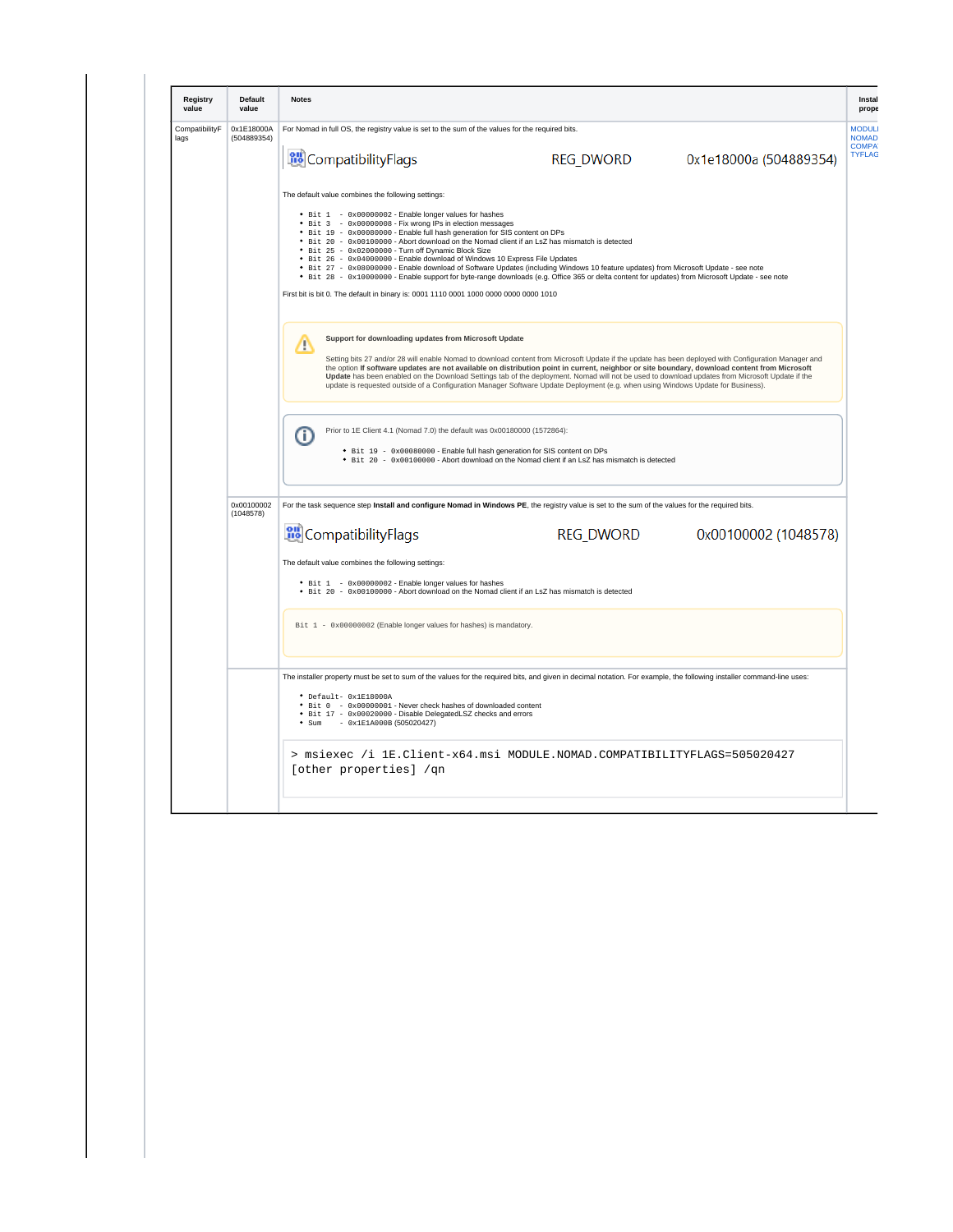|                | Hex                     | Decimal                 | <b>Description</b>                                                                                                                                                                                                                                                                                                               |
|----------------|-------------------------|-------------------------|----------------------------------------------------------------------------------------------------------------------------------------------------------------------------------------------------------------------------------------------------------------------------------------------------------------------------------|
| 0              | 0x0001                  | $\mathbf{1}$            | Never check hashes of downloaded content.                                                                                                                                                                                                                                                                                        |
| $\mathbf{1}$   | 0x0002                  | $\overline{\mathbf{c}}$ | Enable longer values for hashes. This value is auto-enabled when the Configuration Manager client is detected.                                                                                                                                                                                                                   |
|                |                         |                         | You must manually configure this setting on any DP that does not have the Configuration Manager client installed.                                                                                                                                                                                                                |
|                |                         |                         | Prior to 1E Client 4.1 (Nomad 7.0) this was disabled (0) by default.<br>Œ                                                                                                                                                                                                                                                        |
| $\overline{2}$ | 0x0004                  | 4                       | Calculate CRCs as files are downloading.                                                                                                                                                                                                                                                                                         |
| 3              | 0x0008                  | 8                       | Fix wrong IPs in election messages.                                                                                                                                                                                                                                                                                              |
|                |                         |                         | On multi-homed machines sometimes the IP from a wrong adapter can get sent in the election messages resulting in peers failing to connect to the master. Enabling this flag caus<br>Nomad to correct such IPs at the time when messages are received and thus prevent master connectivity issues.                                |
| 4              | 0x0010                  | 16                      | Determines compatibility with Nomad v3.x caches. Set this option once all Nomad v3.x installations have been upgraded.                                                                                                                                                                                                           |
| 5              | $0 \times 0020$         | 32                      | Disable all RDC data generation.                                                                                                                                                                                                                                                                                                 |
| 6              | 0x0040                  | 64                      | Keep Packages that failed the CRC test during P2P or download from DP.                                                                                                                                                                                                                                                           |
| $\overline{7}$ | 0x0080                  | 128                     | Prevent computers using wireless connections from becoming fill-in multicast masters.                                                                                                                                                                                                                                            |
| 8              | $0 \times 0100$         | 256                     | Include LinkLocal IPv4 addresses.                                                                                                                                                                                                                                                                                                |
| 9              | $0 \times 0200$         | 512                     | Include LinkLocal IPv6 addresses.                                                                                                                                                                                                                                                                                                |
| 11             | 0x0800                  | 2048                    | RESERVED                                                                                                                                                                                                                                                                                                                         |
|                |                         |                         |                                                                                                                                                                                                                                                                                                                                  |
| 12             | 0x1000                  | 4096                    | Do not automatically jump from HTTP to HTTPS during download from DP.                                                                                                                                                                                                                                                            |
| 13             | 0x2000                  | 8192                    | Always use HTTPS. (Use this setting when Configuration Manager is configured to use HTTPS-only communication for downloading content from Distribution Points)                                                                                                                                                                   |
| 14             | 0x4000                  | 16384                   | RESERVED                                                                                                                                                                                                                                                                                                                         |
| 15             | 0x8000                  | 32768                   | RESERVED                                                                                                                                                                                                                                                                                                                         |
| 16             | $0 \times 0001$<br>0000 | 65536                   | RESERVED (this flag is no longer used; previously this flag disabled a workaround for the issue described in understanding IIS request filtering)                                                                                                                                                                                |
| 17             | 0x0002<br>0000          | 131072                  | Disable DelegatedLSZ checks and errors.                                                                                                                                                                                                                                                                                          |
| 18             | 0x0004<br>0000          | 262144                  | Disable partial download when App-V streaming, i.e. download entire application.                                                                                                                                                                                                                                                 |
| 19             | $0 \times 0008$<br>0000 | 524288                  | Enable full hash generation for SIS content when an LsZ file is generated on a DP. If this is not enabled, SIS content is trusted, and corrupted content may be downloaded. Enable<br>default.                                                                                                                                   |
| 20             | 0x0010<br>0000          | 1048576                 | Abort download on the Nomad client if an LsZ hash mismatch is detected. If this is not set, when a Nomad client detects a hash mismatch it will re-request LsZ generation on the I<br>then try again, and get stuck in a loop if the SIS content is corrupt. Must be set on clients if Bit 19 is set on DPs. Enabled by default. |
| 25             | $0 \times 0200$<br>0000 | 33554432                | Turn off Dynamic Block Size. This flag is set by default, which means Dynamic Block Size is disabled by default.                                                                                                                                                                                                                 |
|                |                         |                         | Prior to 1E Client 4.1 (Nomad 7.0) this bit was off, meaning Dynamic Block Size was enabled by default.<br>Œ                                                                                                                                                                                                                     |
| 26             | 0x0400<br>0000          | 67108864                | Enable download of Windows 10 Express update files. Enabled by default.                                                                                                                                                                                                                                                          |
|                |                         |                         | This is a new setting in 1E Client 4.1 (Nomad 7.0) and Q20144 for NomadBranch 6.3.201.<br>Œ                                                                                                                                                                                                                                      |
| 27             | 0x0800<br>0000          |                         | 134217728 Enable download of full file software updates from Microsoft Update when deployed through Configuration Manager (see note above). Enabled by default                                                                                                                                                                   |
|                |                         |                         | This is a new setting in 1E Client 4.1 (Nomad 7.0) and Q20246 for NomadBranch 6.3.201.<br>Œ                                                                                                                                                                                                                                      |
| 28             | 0x1000<br>0000          | 268435456               | Enable download of byte-range software updates (e.g. Express updates, O365 updates) from Microsoft Update when deployed through Configuration Manager >(see note above)<br>Enabled by default.                                                                                                                                   |
|                |                         |                         | This is a new setting in 1E Client 4.1 (Nomad 7.0) and Q20246 for NomadBranch 6.3.201.<br>Œ                                                                                                                                                                                                                                      |

Δ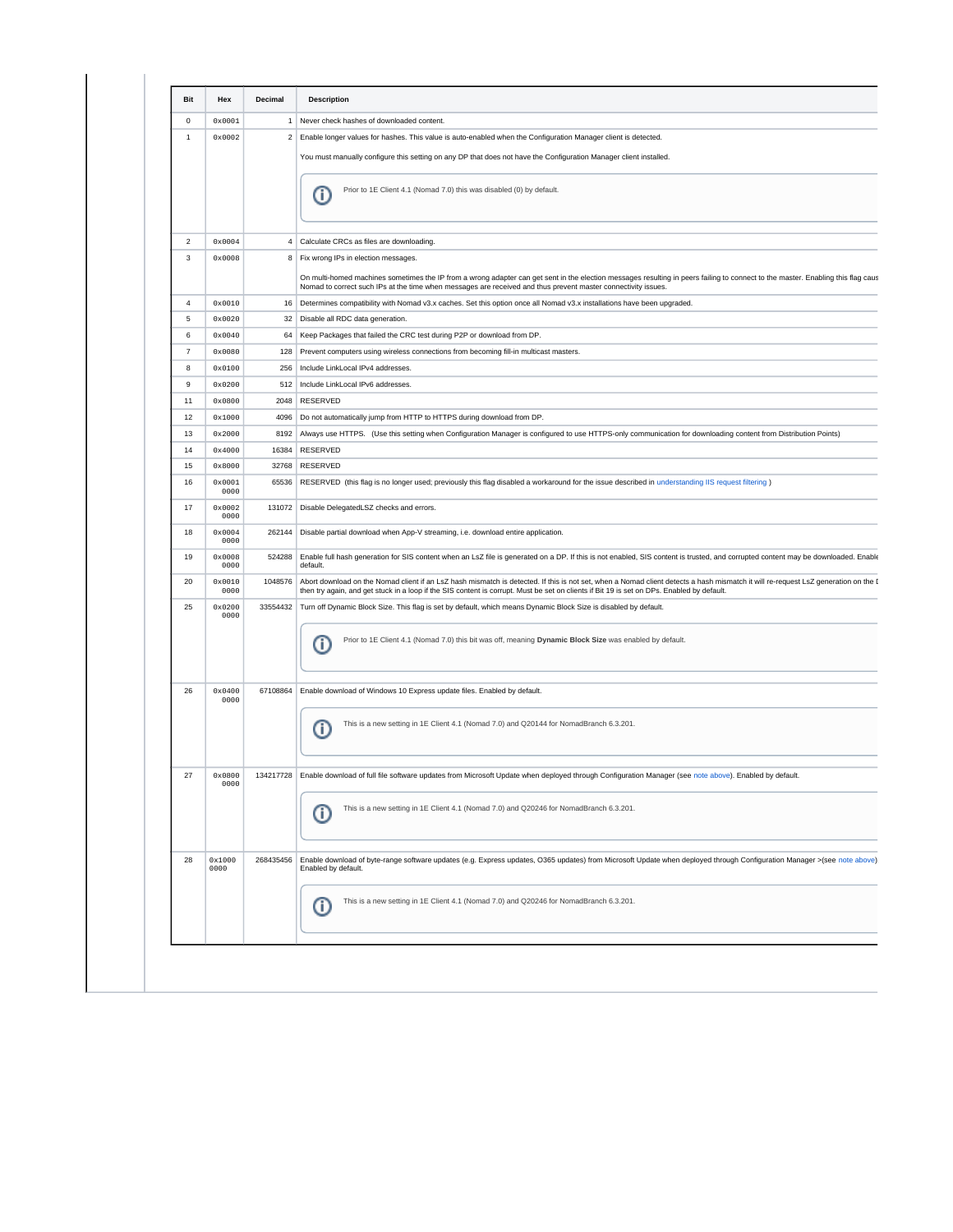| <b>MODU</b>                                                             |   |                                                                                                                                                                                                        |               |                                                                                                                      | Determines whether a device on a WLAN can become content provider. By default, only devices connected to a LAN can become content providers when using Single Site Download (SSD).                                                                                                                                                                                                                                                                                                                                                                                                                                                                                                                                                                                                                                                                                                                                      |                                                                              |  |  |  |
|-------------------------------------------------------------------------|---|--------------------------------------------------------------------------------------------------------------------------------------------------------------------------------------------------------|---------------|----------------------------------------------------------------------------------------------------------------------|-------------------------------------------------------------------------------------------------------------------------------------------------------------------------------------------------------------------------------------------------------------------------------------------------------------------------------------------------------------------------------------------------------------------------------------------------------------------------------------------------------------------------------------------------------------------------------------------------------------------------------------------------------------------------------------------------------------------------------------------------------------------------------------------------------------------------------------------------------------------------------------------------------------------------|------------------------------------------------------------------------------|--|--|--|
| LE.<br><b>NOMA</b><br>D.                                                | Λ |                                                                                                                                                                                                        |               | This setting is only applicable to SSD and has no effect on P2P content transfers on the local subnet.               |                                                                                                                                                                                                                                                                                                                                                                                                                                                                                                                                                                                                                                                                                                                                                                                                                                                                                                                         |                                                                              |  |  |  |
| <b>CONTE</b><br><b>NTPRO</b><br><b>VIDER</b><br><b>ONWIFI</b>           |   | Determines whether a device on a WLAN can become content provider. By default, only devices connected to a LAN can become content providers when using Single Site Download (SSD).                     |               |                                                                                                                      |                                                                                                                                                                                                                                                                                                                                                                                                                                                                                                                                                                                                                                                                                                                                                                                                                                                                                                                         |                                                                              |  |  |  |
|                                                                         |   | Т                                                                                                                                                                                                      |               | This setting is only applicable to SSD and has no effect on P2P content transfers on the local subnet.               |                                                                                                                                                                                                                                                                                                                                                                                                                                                                                                                                                                                                                                                                                                                                                                                                                                                                                                                         |                                                                              |  |  |  |
|                                                                         |   | <b>Registry value</b>                                                                                                                                                                                  | Default value | <b>Notes</b>                                                                                                         |                                                                                                                                                                                                                                                                                                                                                                                                                                                                                                                                                                                                                                                                                                                                                                                                                                                                                                                         | <b>Installer property</b>                                                    |  |  |  |
|                                                                         |   | ContentProviderOnWifi                                                                                                                                                                                  | $\Omega$      | Values are:                                                                                                          | • 0 - Only devices connected to a LAN can be content providers<br>• 1 – Devices connected to any network (including WLANs) can be content providers                                                                                                                                                                                                                                                                                                                                                                                                                                                                                                                                                                                                                                                                                                                                                                     | MODULE.NOMAD.<br><b>CONTENTPROVIDERON</b>                                    |  |  |  |
| <b>MODU</b><br>LE.<br><b>NOMA</b><br>D.                                 |   | -site download (SSD) provider or can be woken up if a Nomad peer requires the content locally.<br>Single-site download (SSD) provider or can be woken up if a Nomad peer requires the content locally. |               |                                                                                                                      | Determines if content in Nomad's cache (packages, applications, software updates, boot images, etc.) is registered with ActiveEfficiency. Content registration is necessary if a host is to be available as a 1<br>Determines if content in Nomad's cache (packages, applications, software updates, boot images, etc.) is registered with ActiveEfficiency. Content registration is necessary if a host is to be available                                                                                                                                                                                                                                                                                                                                                                                                                                                                                             |                                                                              |  |  |  |
| <b>CONTE</b><br><b>NTREG</b>                                            |   | <b>Registry value</b>                                                                                                                                                                                  | Default value | <b>Notes</b>                                                                                                         |                                                                                                                                                                                                                                                                                                                                                                                                                                                                                                                                                                                                                                                                                                                                                                                                                                                                                                                         | <b>Installer property</b>                                                    |  |  |  |
| <b>ISTRAT</b><br><b>ION</b>                                             |   | ActiveEfficiency\ContentRegist<br>ration                                                                                                                                                               | $\pmb{0}$     | • Single-site download<br><sup>•</sup> Single-site Peer Backup Assistant<br>• Nomad pre-caching<br>• Nomad Dashboard | To enable content registration, update the value to $1 - it$ is found under the NomadBranch\ActiveEfficiency.<br>If you want to enable SSD as a provider after installation, then you also need to configure the registry value for ContentR<br>egistration as well as SSDEnabled and PlatformURL.<br>To enable SSD when you install Nomad, you must specify both the MODULE.NOMAD.SSDENABLED and NOMAD.<br>MODULE.PLATFORMURL installer properties. If MODULE.NOMAD.SSDENABLED is configured as a provider then the<br>registry value of ContentRegistration is automatically set to 1 during installation.<br>The following Nomad features require ActiveEfficiency:<br>. WakeUp integration (also requires NightWatchman Management Center server, WakeUp Servers installed on<br>Configuration Manager sites, and Single-site download)<br><sup>.</sup> Nomad Download Pause (also requires Tachyon infrastructure) | MODULE.NOMAD.<br><b>CONTENTREGISTRATION</b>                                  |  |  |  |
| <b>MODU</b><br>LE.<br><b>NOMA</b><br>D.<br><b>CONTE</b><br><b>NTREG</b> |   | overloaded or down for maintenance, resulting in content registration mismatch between the clients and ActiveEfficiency.<br>download: Improved resilience of content registration.                     |               |                                                                                                                      | Value (in hours) for Nomad to register pending and failed content registrations with ActiveEfficiency. Registrations can fail when ActiveEfficiency or the SQL Server hosting ActiveEfficiency DB is busy,<br>Value (in hours) for Nomad to register pending and failed content registrations with ActiveEfficiency. Registrations can fail when ActiveEfficiency or the SQL Server hosting ActiveEfficiency DB is bu<br>overloaded or down for maintenance, resulting in content registration mismatch between the clients and ActiveEfficiency.<br>The Content Registration Sync Cycle is available in Nomad 7.0 or later (1E Client 4.1 or later) which registers pending and failed content registrations with ActiveEfficiency. Please refer to Single                                                                                                                                                             |                                                                              |  |  |  |
| <b>SYNCC</b><br>YCLEH                                                   |   | <b>Registry value</b>                                                                                                                                                                                  | Type          | Default value                                                                                                        | <b>Notes</b>                                                                                                                                                                                                                                                                                                                                                                                                                                                                                                                                                                                                                                                                                                                                                                                                                                                                                                            | Instal<br>prope                                                              |  |  |  |
| <b>RS</b>                                                               |   | ContentRegSyncCycleHrs                                                                                                                                                                                 | REG_DWORD     | 24                                                                                                                   | A periodic cycle that does pending content registrations. The value specifies the periodic run of the cycle in<br>HOURS.<br>Setting it to 0 means the feature is turned off and Nomad will not run the content registration sync cycle.<br>Range: from 4 hours to 168 hours (1 week).<br>When this registry value is set to non-zero the feature is enabled, and Nomad sets the following two registry<br>values:<br>• ContentRegSyncReqDelay is set to 1000 millisecs<br>• ContentRegSyncBatchSz is set to 30                                                                                                                                                                                                                                                                                                                                                                                                          | <b>MODUL</b><br><b>NOMAD</b><br><b>CONTEI</b><br><b>GSYNC</b><br><b>EHRS</b> |  |  |  |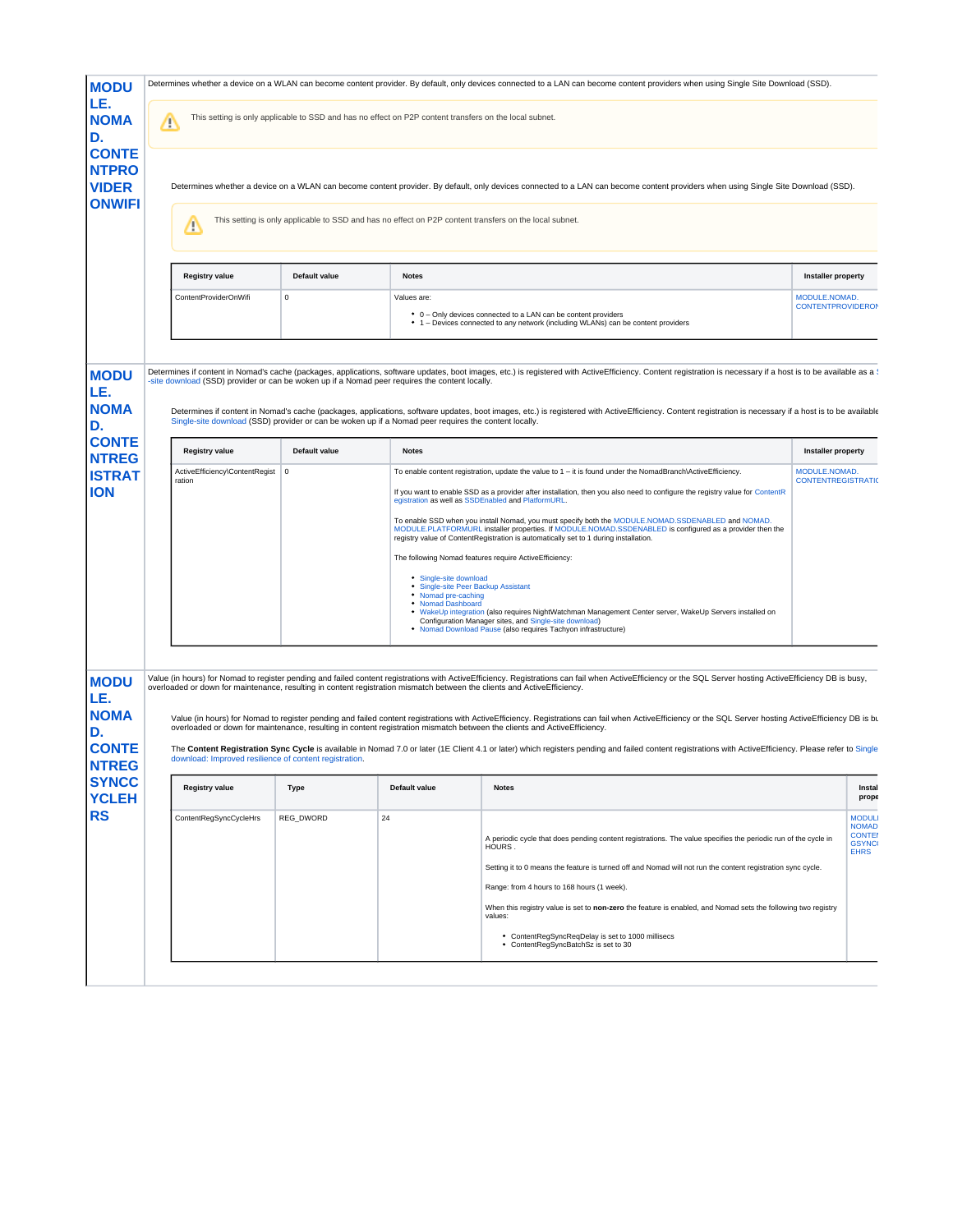| <b>MODU</b><br>LE.                                      | Delay (in milliseconds) between successive content registration API calls to ActiveEfficiency. Registrations can fail when ActiveEfficiency or the SQL Server hosting ActiveEfficiency DB is busy, overloade<br>down for maintenance, resulting in content registration mismatch between the clients and ActiveEfficiency. |               |                                  |              |                                   |                                                                                                                                                                                                                                                                                                                    |                                         |                                                                |
|---------------------------------------------------------|----------------------------------------------------------------------------------------------------------------------------------------------------------------------------------------------------------------------------------------------------------------------------------------------------------------------------|---------------|----------------------------------|--------------|-----------------------------------|--------------------------------------------------------------------------------------------------------------------------------------------------------------------------------------------------------------------------------------------------------------------------------------------------------------------|-----------------------------------------|----------------------------------------------------------------|
| <b>NOMA</b><br>D.                                       | overloaded or down for maintenance, resulting in content registration mismatch between the clients and ActiveEfficiency.                                                                                                                                                                                                   |               |                                  |              |                                   | Delay (in milliseconds) between successive content registration API calls to ActiveEfficiency. Registrations can fail when ActiveEfficiency or the SQL Server hosting ActiveEfficiency DB is busy,                                                                                                                 |                                         |                                                                |
| <b>CONTE</b><br><b>NTREG</b>                            | download: Improved resilience of content registration.                                                                                                                                                                                                                                                                     |               |                                  |              |                                   | The Content Registration Sync Cycle is available in Nomad 7.0 or later (1E Client 4.1 or later) which registers pending and failed content registrations with ActiveEfficiency. Please refer to Single                                                                                                             |                                         |                                                                |
| <b>SYNCR</b><br><b>EQDEL</b>                            | <b>Registry value</b>                                                                                                                                                                                                                                                                                                      | <b>Type</b>   | Default value                    |              | <b>Notes</b>                      |                                                                                                                                                                                                                                                                                                                    |                                         | Instal<br>prope                                                |
| AY                                                      | ContentRegSyncReqDelay                                                                                                                                                                                                                                                                                                     | REG_DWORD     | 1000                             |              |                                   | Delay, in milliseconds, between successive content registration API calls to ActiveEfficiency<br>Range: from 100 milliseconds to 60000 milliseconds (1 minute).                                                                                                                                                    |                                         | <b>MODUL</b><br><b>NOMAD</b><br><b>CONTEI</b><br><b>GSYNCI</b> |
|                                                         |                                                                                                                                                                                                                                                                                                                            |               |                                  |              |                                   |                                                                                                                                                                                                                                                                                                                    |                                         | <b>DELAY</b>                                                   |
| <b>MODU</b><br>LE.                                      | for maintenance, resulting in content registration mismatch between the clients and ActiveEfficiency.                                                                                                                                                                                                                      |               |                                  |              |                                   | Number of content registrations that will be attempted in each content registration cycle. Registrations can fail when ActiveEfficiency or the SQL Server hosting ActiveEfficiency DB is busy, overloaded or                                                                                                       |                                         |                                                                |
| <b>NOMA</b><br>D.                                       | or down for maintenance, resulting in content registration mismatch between the clients and ActiveEfficiency.                                                                                                                                                                                                              |               |                                  |              |                                   | Number of content registrations that will be attempted in each content registration cycle. Registrations can fail when ActiveEfficiency or the SQL Server hosting ActiveEfficiency DB is busy, overloar                                                                                                            |                                         |                                                                |
| <b>CONTE</b><br><b>NTREG</b>                            | download: Improved resilience of content registration.                                                                                                                                                                                                                                                                     |               |                                  |              |                                   | The Content Registration Sync Cycle is available in Nomad 7.0 or later (1E Client 4.1 or later) which registers pending and failed content registrations with ActiveEfficiency. Please refer to Single                                                                                                             |                                         |                                                                |
| <b>SYNCB</b><br><b>ATCHSZ</b>                           | <b>Registry value</b>                                                                                                                                                                                                                                                                                                      | <b>Type</b>   | Default value                    |              | <b>Notes</b>                      |                                                                                                                                                                                                                                                                                                                    |                                         | Instal<br>prope                                                |
|                                                         | ContentRegSyncBatchSz                                                                                                                                                                                                                                                                                                      | REG_DWORD     | 30                               |              |                                   | Number of content registrations that will be attempted in each content registration cycle.<br>Range: from 5 to 100 registrations per run.                                                                                                                                                                          |                                         | <b>MODUL</b><br><b>NOMAD</b><br><b>CONTEI</b><br><b>GSYNCI</b> |
|                                                         |                                                                                                                                                                                                                                                                                                                            |               |                                  |              |                                   |                                                                                                                                                                                                                                                                                                                    |                                         | <b>HSZ</b>                                                     |
|                                                         | The level of messages logged in the Nomad logs for debugging purposes.<br>DEBUG=25 [other properties] /qn on the installer command-line.<br>The level of messages logged in the Nomad logs for debugging purposes.                                                                                                         |               |                                  |              |                                   | The installer property must be set to sum of the integer values for the required bits. For example, to set all three supported debug levels, run: msiexec /i 1E. Client-x64. msi MODULE. NOMAD.                                                                                                                    |                                         |                                                                |
|                                                         | <b>Registry value</b>                                                                                                                                                                                                                                                                                                      | Default value | <b>Notes</b>                     |              |                                   |                                                                                                                                                                                                                                                                                                                    | <b>Installer property</b>               |                                                                |
| <b>MODU</b><br>LE.<br><b>NOMA</b><br>D.<br><b>DEBUG</b> | Debug                                                                                                                                                                                                                                                                                                                      | 0x09(9)       | 25 decimal.                      |              |                                   | See the table below for customer supported values. The default is a combination of $0 \times 01$ (Minimal logging) and $0 \times 08$<br>(Registry changes). For example, to set maximum debugging, set bit 0, 3 and 4, which is a value of 0x19 hexadecimal or                                                     | MODULE.NOMAD.DEBL                       |                                                                |
|                                                         |                                                                                                                                                                                                                                                                                                                            |               |                                  |              | following installer command-line: | Values on the installer command-line must be provided in decimal. So to set maximum debugging you would use the                                                                                                                                                                                                    |                                         |                                                                |
|                                                         |                                                                                                                                                                                                                                                                                                                            |               |                                  |              | properties] /qn                   | > msiexec /i 1E.Client-x64.msi DEBUG=25 [other                                                                                                                                                                                                                                                                     |                                         |                                                                |
|                                                         |                                                                                                                                                                                                                                                                                                                            |               | Bit                              | Hex          | Decimal                           | <b>Description</b>                                                                                                                                                                                                                                                                                                 |                                         |                                                                |
|                                                         |                                                                                                                                                                                                                                                                                                                            |               | 0                                | 0x01         | $\mathbf{1}$                      | Minimal logging.                                                                                                                                                                                                                                                                                                   |                                         |                                                                |
|                                                         |                                                                                                                                                                                                                                                                                                                            |               | $\overline{1}$<br>$\overline{2}$ | 0x02<br>0x04 | $\overline{2}$<br>$\overline{4}$  | RESERVED<br><b>RESERVED</b>                                                                                                                                                                                                                                                                                        |                                         |                                                                |
|                                                         |                                                                                                                                                                                                                                                                                                                            |               | $\mathsf 3$                      | 0x08         | 8                                 | Registry changes.                                                                                                                                                                                                                                                                                                  |                                         |                                                                |
|                                                         |                                                                                                                                                                                                                                                                                                                            |               | $\overline{4}$                   | 0x10         | 16                                | Additional debugging (should only be used if requested by 1E support).                                                                                                                                                                                                                                             |                                         |                                                                |
| <b>MODU</b>                                             | Sets the timeout in seconds after which a job will be cancelled if the download has not been successful.                                                                                                                                                                                                                   |               |                                  |              |                                   |                                                                                                                                                                                                                                                                                                                    |                                         |                                                                |
| LE.<br><b>NOMA</b>                                      | Sets the timeout in seconds after which a job will be cancelled if the download has not been successful.                                                                                                                                                                                                                   |               |                                  |              |                                   |                                                                                                                                                                                                                                                                                                                    |                                         |                                                                |
| D.                                                      | <b>Registry value</b>                                                                                                                                                                                                                                                                                                      | Default value | <b>Notes</b>                     |              |                                   |                                                                                                                                                                                                                                                                                                                    | <b>Installer property</b>               |                                                                |
| <b>DOWN</b><br><b>LOADT</b><br><b>IMEOUT</b>            | DownloadTimeout                                                                                                                                                                                                                                                                                                            | $\mathsf 0$   |                                  |              |                                   | This parameter is associated with the distribution point resilience feature and is used in conjunction with the RecycleDP<br>Delay registry value. If a value greater than zero is set, the download timeout will either use this or the Configuration<br>Manager setting depending on which is the smaller value. | MODULE.NOMAD.<br><b>DOWNLOADTIMEOUT</b> |                                                                |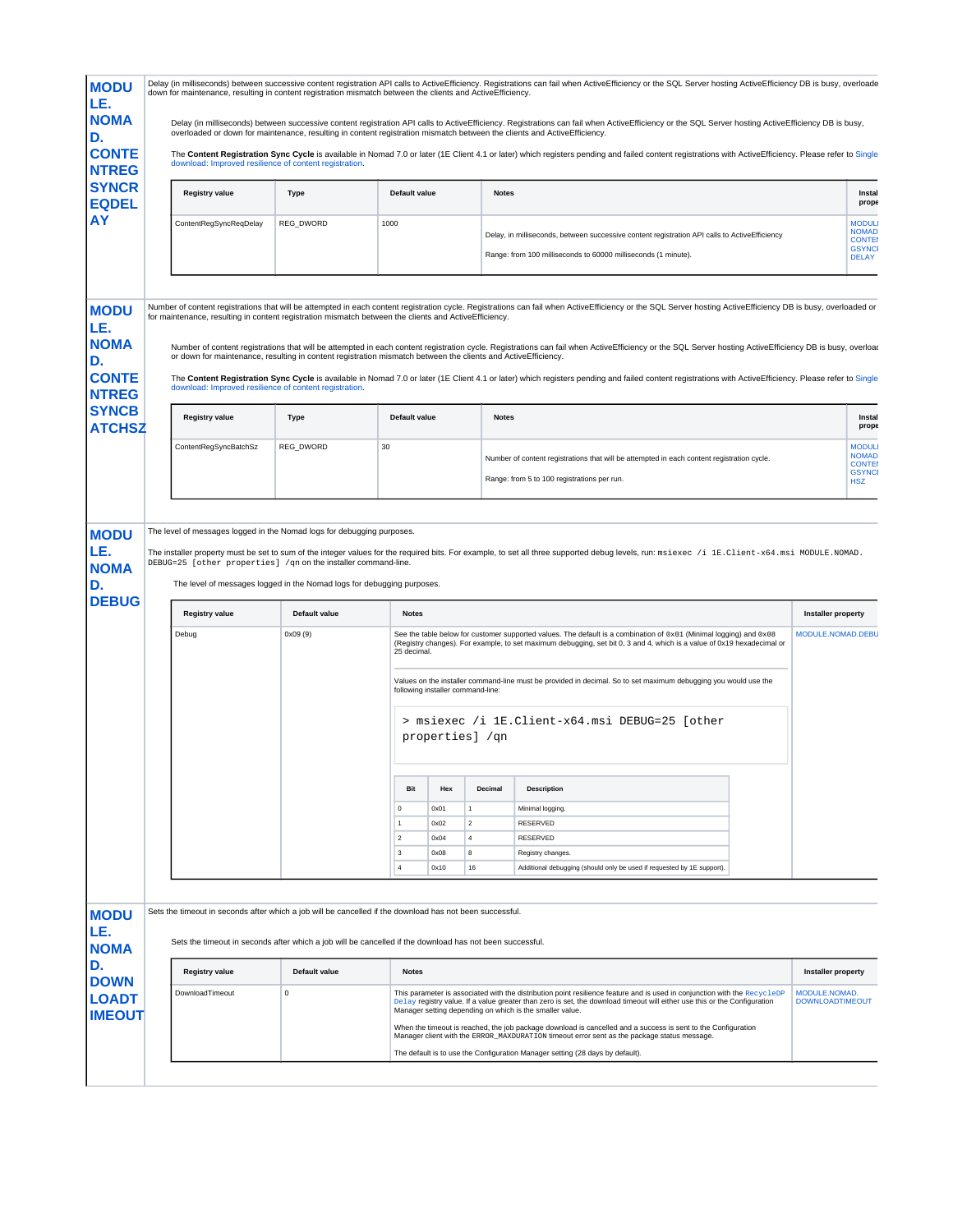| <b>NOMA</b><br>D.<br><b>DPNOT</b><br><b>AVAIL</b><br><b>ABLEC</b>                 | For example, the following would set Nomad to the default value on the 1E Client installer command-line:> msiexec /i 1E.Client-x64.msi MODULE.NOMAD.DPNOTAVAILABLECODES="0x205A,<br>0x205D" [other properties] /qn |                  |                                                                                   |                                                                                                                                                                                                                                                                                                                                                                                                                                                                                                                                                                                                                                                                                                                                                                                                                                              |                                            |  |  |
|-----------------------------------------------------------------------------------|--------------------------------------------------------------------------------------------------------------------------------------------------------------------------------------------------------------------|------------------|-----------------------------------------------------------------------------------|----------------------------------------------------------------------------------------------------------------------------------------------------------------------------------------------------------------------------------------------------------------------------------------------------------------------------------------------------------------------------------------------------------------------------------------------------------------------------------------------------------------------------------------------------------------------------------------------------------------------------------------------------------------------------------------------------------------------------------------------------------------------------------------------------------------------------------------------|--------------------------------------------|--|--|
|                                                                                   |                                                                                                                                                                                                                    |                  |                                                                                   | Determines which error codes will cause Nomad to retry a download using an alternative distribution point.                                                                                                                                                                                                                                                                                                                                                                                                                                                                                                                                                                                                                                                                                                                                   |                                            |  |  |
|                                                                                   | <b>Registry value</b>                                                                                                                                                                                              |                  | Default value                                                                     | <b>Notes</b>                                                                                                                                                                                                                                                                                                                                                                                                                                                                                                                                                                                                                                                                                                                                                                                                                                 | <b>Installer property</b>                  |  |  |
| <b>ODES</b>                                                                       | <b>DPNotAvailableCodes</b>                                                                                                                                                                                         |                  | 0x205A, 0x205D                                                                    | This registry entry contains a comma-separated list of return codes, see Nomad return codes for a list of the possible<br>ones. If Nomad encounters one of these during download it will attempt a retry from an alternative DP. It gets the list of<br>possible DPs from Configuration Manager. The two return codes set as default are the only ones that are applicable to<br>DP availability:<br>• 0x205A - in valid special package path (set using --pp)<br>• 0x205D - DP path not found<br>Under normal circumstances, you would not change this from the default value. You may want to not allow failover to an<br>alternative DP altogether, in which case you would set the value to " " in the registry. Or you may only want to failover if<br>the DP path was not found, in which case you would set the value to 0x205D only. | MODULE.NOMAD.<br><b>DPNOTAVAILABLECOD</b>  |  |  |
|                                                                                   |                                                                                                                                                                                                                    |                  |                                                                                   | This installer property should be set to a string containing the comma-separated hex values. For example the following<br>sets Nomad to failover to the next DP only when the DP path was not found:                                                                                                                                                                                                                                                                                                                                                                                                                                                                                                                                                                                                                                         |                                            |  |  |
|                                                                                   |                                                                                                                                                                                                                    |                  |                                                                                   | > msiexec /i 1E.Client-x64.msi DPNOTAVAILABLECODES="0x205D" [other properties] /qn                                                                                                                                                                                                                                                                                                                                                                                                                                                                                                                                                                                                                                                                                                                                                           |                                            |  |  |
|                                                                                   | <b>Registry value</b>                                                                                                                                                                                              |                  | Default value                                                                     |                                                                                                                                                                                                                                                                                                                                                                                                                                                                                                                                                                                                                                                                                                                                                                                                                                              |                                            |  |  |
| LE.<br><b>NOMA</b>                                                                |                                                                                                                                                                                                                    |                  |                                                                                   | Determines whether Windows Disk Quotas (if configured) are enforced on the PBA share defined in CachePath.                                                                                                                                                                                                                                                                                                                                                                                                                                                                                                                                                                                                                                                                                                                                   |                                            |  |  |
| <b>ENFOR</b>                                                                      |                                                                                                                                                                                                                    |                  |                                                                                   |                                                                                                                                                                                                                                                                                                                                                                                                                                                                                                                                                                                                                                                                                                                                                                                                                                              |                                            |  |  |
|                                                                                   | EnforceQuotas                                                                                                                                                                                                      |                  | 0x0(0)                                                                            | <b>Notes</b><br>Enables quotas to be enforced but requires Windows Disk Quotas to be configured. If the size specified in the NMDS_P                                                                                                                                                                                                                                                                                                                                                                                                                                                                                                                                                                                                                                                                                                         | <b>Installer property</b><br>MODULE NOMAD. |  |  |
|                                                                                   |                                                                                                                                                                                                                    |                  |                                                                                   | OLL request causes the quota to be exceeded, the request fails and you get disk full error. This registry value is found<br>under the PBA registry key NomadBranch\NMDS.                                                                                                                                                                                                                                                                                                                                                                                                                                                                                                                                                                                                                                                                     | <b>ENFORCEQUOTAS</b>                       |  |  |
|                                                                                   |                                                                                                                                                                                                                    |                  |                                                                                   |                                                                                                                                                                                                                                                                                                                                                                                                                                                                                                                                                                                                                                                                                                                                                                                                                                              |                                            |  |  |
| <b>CEQU</b><br><b>OTAS</b><br><b>MODU</b><br>LE.<br><b>NOMA</b>                   |                                                                                                                                                                                                                    |                  |                                                                                   | Determines whether Windows Error Reporting memory dumps should be sent to Microsoft Wingual.<br>Determines whether Windows Error Reporting memory dumps should be sent to Microsoft Winqual.                                                                                                                                                                                                                                                                                                                                                                                                                                                                                                                                                                                                                                                 |                                            |  |  |
|                                                                                   | <b>Registry value</b>                                                                                                                                                                                              |                  | Default value                                                                     | <b>Notes</b>                                                                                                                                                                                                                                                                                                                                                                                                                                                                                                                                                                                                                                                                                                                                                                                                                                 | <b>Installer property</b>                  |  |  |
|                                                                                   | GenerateWEREvents                                                                                                                                                                                                  |                  | $\mathbf{1}$                                                                      | If enabled and if Nomad experiences an unexpected failure, a dialog is displayed prompting the user to send the debug<br>information to Winqual which is forwarded to 1E for continued quality improvements. Values are:                                                                                                                                                                                                                                                                                                                                                                                                                                                                                                                                                                                                                     | MODULE.NOMAD.<br><b>GENERATEWEREVENT</b>   |  |  |
|                                                                                   |                                                                                                                                                                                                                    |                  |                                                                                   | • 0 disables this feature<br>• 1 enables this feature                                                                                                                                                                                                                                                                                                                                                                                                                                                                                                                                                                                                                                                                                                                                                                                        |                                            |  |  |
|                                                                                   |                                                                                                                                                                                                                    |                  |                                                                                   |                                                                                                                                                                                                                                                                                                                                                                                                                                                                                                                                                                                                                                                                                                                                                                                                                                              |                                            |  |  |
| <b>GENER</b><br><b>ATEWE</b><br><b>REVEN</b><br><b>MODU</b><br>LE.<br><b>NOMA</b> |                                                                                                                                                                                                                    |                  | period from the PBA host performing the additional backups, the action will fail. | The time-out period in minutes for the Peer Backup Assistant - High Availability (PBA-HA) task sequence action. If a machine running this action does not receive an acknowledgement message within thi<br>The time-out period in minutes for the Peer Backup Assistant - High Availability (PBA-HA) task sequence action. If a machine running this action does not receive an acknowledgement message wi<br>this period from the PBA host performing the additional backups, the action will fail.                                                                                                                                                                                                                                                                                                                                         |                                            |  |  |
| <b>HAACK</b><br><b>TIMEO</b>                                                      | Reaistry<br>value                                                                                                                                                                                                  | Default<br>value | <b>Notes</b>                                                                      |                                                                                                                                                                                                                                                                                                                                                                                                                                                                                                                                                                                                                                                                                                                                                                                                                                              | Installer proper                           |  |  |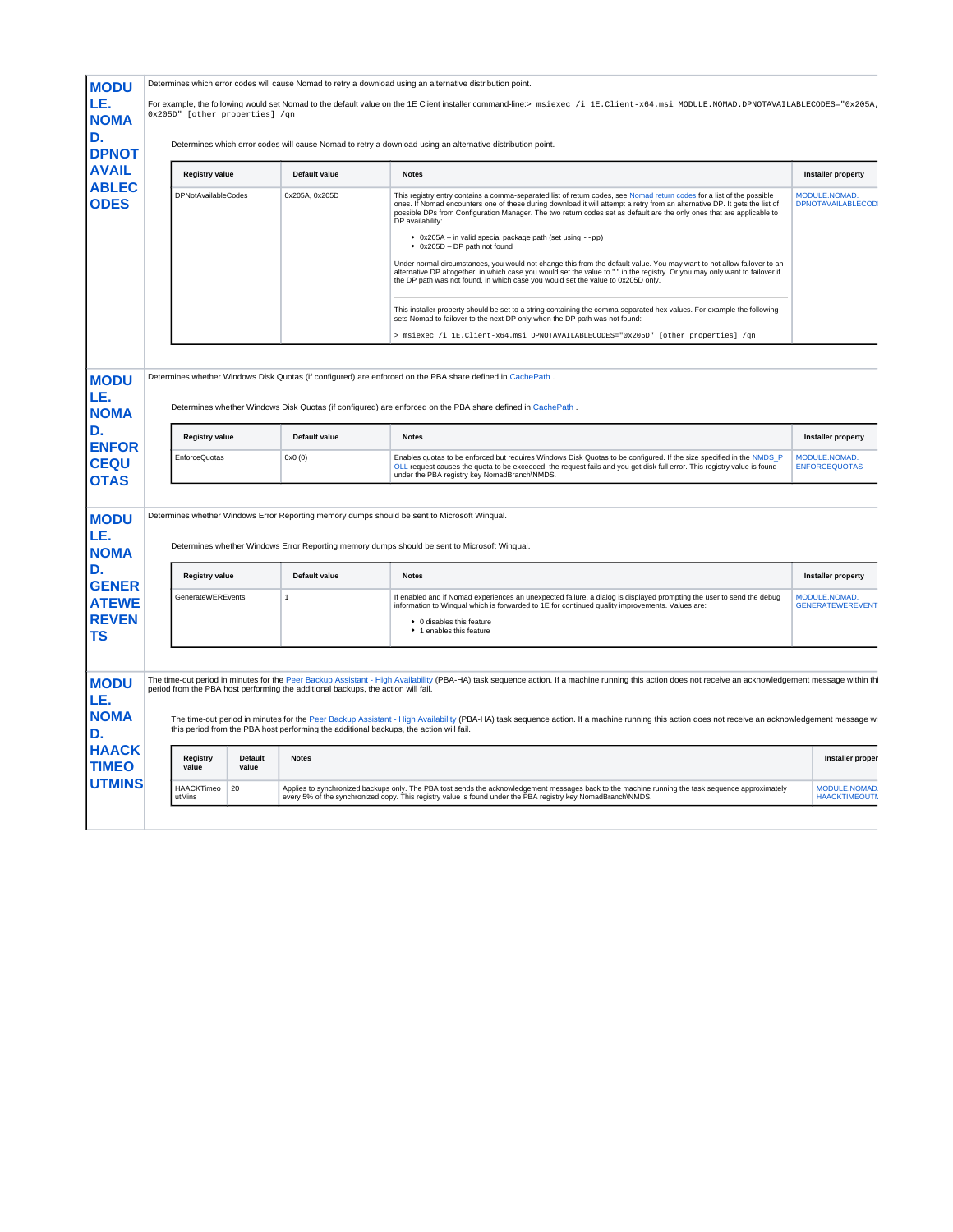<span id="page-8-1"></span><span id="page-8-0"></span>

| <b>MODU</b>                                                                            | Sets the site SSD query stagger duration (seconds).                                                      |               |                    |                                                                                                                                                                                                                                                                                                                                                                                                                                                                                                                                                                                                                                             |                                                                |
|----------------------------------------------------------------------------------------|----------------------------------------------------------------------------------------------------------|---------------|--------------------|---------------------------------------------------------------------------------------------------------------------------------------------------------------------------------------------------------------------------------------------------------------------------------------------------------------------------------------------------------------------------------------------------------------------------------------------------------------------------------------------------------------------------------------------------------------------------------------------------------------------------------------------|----------------------------------------------------------------|
| LE.<br><b>NOMA</b>                                                                     | Sets the site SSD query stagger duration (seconds).                                                      |               |                    |                                                                                                                                                                                                                                                                                                                                                                                                                                                                                                                                                                                                                                             |                                                                |
| D.<br><b>LOCAL</b><br><b>SSDST</b>                                                     |                                                                                                          |               |                    | Deployments to large numbers of clients (30,000 or more) generate significant network traffic from 1E Client to an ActiveEfficiency Server that may result in IIS 503 Overload errors on the server,<br>causing content registrations and SSD requests to fail. LocalSsdStagger allows an elected subnet master to wait for a random configurable time before making a local SSD request. All peers in the<br>subnet participating in the election would also synchronize and wait for the same time before copying from master machine.                                                                                                    |                                                                |
| <b>AGGER</b>                                                                           | <b>Registry value</b>                                                                                    | Type          | Default value      | <b>Notes</b>                                                                                                                                                                                                                                                                                                                                                                                                                                                                                                                                                                                                                                | Instal<br>prope                                                |
|                                                                                        | LocalSsdStagger                                                                                          | REG_DWORD     | 5                  | Sets the local SSD query stagger duration in seconds. The stagger is 0 (disabled) by default.<br>The maximum value that can configured is 600 seconds (10 minutes).<br>There is no SSD staggering in WinPE.<br>Local SSD happens when only when network broadcast is disabled.<br>Please consult 1E before changing this value.<br>∕<br>This setting works in conjunction with SiteSsdStagger.                                                                                                                                                                                                                                              | <b>MODUL</b><br><b>NOMAD</b><br><b>LOCALS</b><br><b>TAGGEI</b> |
| <b>MODU</b>                                                                            |                                                                                                          |               |                    | Name of the Nomad log file. This value is preserved upon upgrade. This property is combined with MODULE.NOMAD.LOGPATH to create registry value LogFileName. The default value is NomadBrancl                                                                                                                                                                                                                                                                                                                                                                                                                                                |                                                                |
| LE.<br><b>NOMA</b><br>D.<br><b>LOGNA</b>                                               |                                                                                                          |               |                    |                                                                                                                                                                                                                                                                                                                                                                                                                                                                                                                                                                                                                                             |                                                                |
| <b>ME</b><br><b>MODU</b>                                                               |                                                                                                          |               |                    | Location of the Nomad log file. The path will be created if it does not exist. This value is preserved upon upgrade. Default values are dependent on OS. This property is combined with MODULE.NOMAD.<br>LOGNAME to create the registry value LogFileName. The default location is: %ALLUSERSPROFILE%\1E\NomadBranch\LogFiles                                                                                                                                                                                                                                                                                                               |                                                                |
| D.                                                                                     | The MADCAP scope for multicast.<br>The MADCAP scope for multicast.                                       |               |                    |                                                                                                                                                                                                                                                                                                                                                                                                                                                                                                                                                                                                                                             |                                                                |
|                                                                                        | <b>Registry value</b>                                                                                    | Default value | <b>Notes</b>       |                                                                                                                                                                                                                                                                                                                                                                                                                                                                                                                                                                                                                                             | Installer property                                             |
| <b>TH</b><br>D.<br><b>APSCO</b>                                                        | MultiCastMADCAPScope                                                                                     | SMSNomad      |                    | Values may be set using either of the formats in the table below.                                                                                                                                                                                                                                                                                                                                                                                                                                                                                                                                                                           | MODULE.NOMAD.<br><b>MADCAPSCOPE</b>                            |
| <b>PE</b>                                                                              | Format                                                                                                   |               | <b>Description</b> |                                                                                                                                                                                                                                                                                                                                                                                                                                                                                                                                                                                                                                             |                                                                |
|                                                                                        | <scopename></scopename>                                                                                  |               |                    | <scopename> is the name of a scope defined in the DHCP (if you are using the Microsoft implementation of MADCAP). Use this form</scopename>                                                                                                                                                                                                                                                                                                                                                                                                                                                                                                 |                                                                |
|                                                                                        | <madcap_serverip><br/><madcap_scope_ip><br/><math>&lt;</math>TTL&gt;</madcap_scope_ip></madcap_serverip> |               |                    | you have multiple MADCAP servers. This method uses the time to live settings for the scope.<br>• <madcap_serverip> is the IP address of a specific MADCAP server<br/>• <madcap scopeip=""> is the starting IP address for a MADCAP scope defined in the DHCP (if you are using the Microsoft<br/>implementation of MADCAP)<br/>• <ttl> is the time to live for the multicast packets<br/>Using a TTL greater than 1 is not recommended unless you have ensured that multicast traffic cannot leak back upstream<br/>through any intervening routers. The valid range for TTL is a number between 1 and 255</ttl></madcap></madcap_serverip> |                                                                |
|                                                                                        |                                                                                                          |               |                    | Nomad is also capable of performing control multicast without a MADCAP server installation on the network. In order to use this featur<br>the <madcap_serverip> must be set to 0.0.0.0. For example, the following supports MADCAP server not being present, with a so<br/>of 239.0.9.0 and a time to live of 3.</madcap_serverip>                                                                                                                                                                                                                                                                                                          |                                                                |
| LE.<br><b>NOMA</b><br><b>LOGPA</b><br><b>MODU</b><br>LE.<br><b>NOMA</b><br><b>MADC</b> |                                                                                                          |               |                    | 0.0.0.0.239.0.9.0.3                                                                                                                                                                                                                                                                                                                                                                                                                                                                                                                                                                                                                         |                                                                |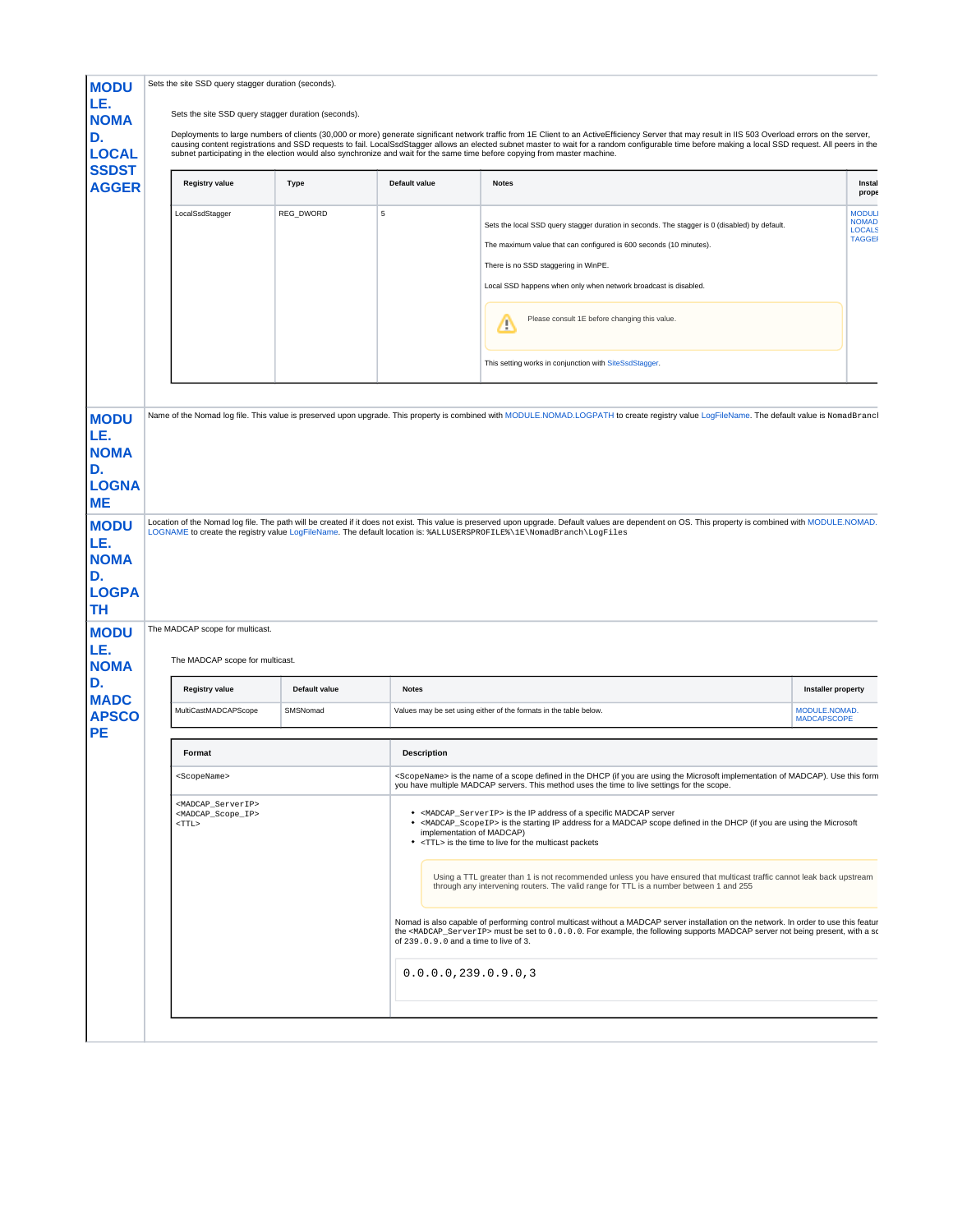| <b>MODU</b><br>LE.<br><b>NOMA</b>             |                                         | Sets the maximum amount of space in MB that can be requested by each PBA client.<br>Sets the maximum amount of space in MB that can be requested by each PBA client.     |                                                                                                                                                                                                                                                                                                                                                                   |                                            |
|-----------------------------------------------|-----------------------------------------|--------------------------------------------------------------------------------------------------------------------------------------------------------------------------|-------------------------------------------------------------------------------------------------------------------------------------------------------------------------------------------------------------------------------------------------------------------------------------------------------------------------------------------------------------------|--------------------------------------------|
| D.<br><b>MAXAL</b>                            | <b>Registry value</b>                   | Default value                                                                                                                                                            | <b>Notes</b>                                                                                                                                                                                                                                                                                                                                                      | <b>Installer property</b>                  |
| <b>LOCRE</b>                                  | MaxAllocRequest                         | 0xC8 (200)                                                                                                                                                               | Located under the PBA registry key NomadBranch\NMDS.                                                                                                                                                                                                                                                                                                              | MODULE.NOMAD<br><b>MAXALLOCREQUEST</b>     |
| <b>QUEST</b>                                  |                                         |                                                                                                                                                                          |                                                                                                                                                                                                                                                                                                                                                                   |                                            |
| <b>MODU</b><br>LE.<br><b>NOMA</b>             |                                         |                                                                                                                                                                          | When the Nomad cache cleaner runs, delete any application or package content that last triggered Nomad elections before the specified number of days ago.<br>When the Nomad cache cleaner runs, delete any application or package content that last triggered Nomad elections before the specified number of days ago.                                            |                                            |
| D.<br><b>MAXC</b>                             | <b>Registry value</b>                   | <b>Default value</b>                                                                                                                                                     | <b>Notes</b>                                                                                                                                                                                                                                                                                                                                                      | <b>Installer property</b>                  |
| <b>ACHED</b><br><b>AYS</b>                    | MaxCacheDays                            | 0 (turned off)                                                                                                                                                           | Set to delete application or package content that last triggered Nomad elections before the specified number of days<br>from the date the cache cleaner runs.                                                                                                                                                                                                     | MODULE.NOMAD.<br><b>MAXCACHEDAYS</b>       |
|                                               |                                         |                                                                                                                                                                          | This ensures that only application or package content that have triggered elections recently will be kept in the cache.<br>0 means that application and package content will not be deleted automatically when the cache cleaner runs.                                                                                                                            |                                            |
|                                               |                                         |                                                                                                                                                                          |                                                                                                                                                                                                                                                                                                                                                                   |                                            |
| <b>MODU</b>                                   |                                         |                                                                                                                                                                          | Provided for backward compatibility only - use PercentAvailableDisk instead. The value (in bytes) for the maximum size the cache is allowed to grow to, before automatic cache cleaning takes place.                                                                                                                                                              |                                            |
| LE.                                           |                                         |                                                                                                                                                                          | Provided for backward compatibility only - use PercentAvailableDisk instead. The value (in bytes) for the maximum size the cache is allowed to grow to, before automatic cache cleaning takes plac                                                                                                                                                                |                                            |
| <b>NOMA</b><br>D.                             |                                         | Default value                                                                                                                                                            |                                                                                                                                                                                                                                                                                                                                                                   |                                            |
| <b>MAXC</b>                                   | <b>Registry value</b><br>MaxCacheSizeMB | $\mathsf 0$                                                                                                                                                              | <b>Notes</b><br>There is no maximum value for this property. This method for determining the maximum size of the cache is an                                                                                                                                                                                                                                      | <b>Installer property</b><br>MODULE.NOMAD. |
| <b>ACHES</b><br><b>IZEMB</b>                  |                                         |                                                                                                                                                                          | alternative to PercentAvailableDisk:<br>. If PercentAvailableDisk has a value greater than zero set its method will be used to control the cache size.<br>• If MaxCacheSizeMB is set to a value greater than zero and PercentAvailableDisk is set to zero then MaxCacheS<br>izeMB will be used as the method for determining the maximum size of the Nomad cache. | <b>MAXCACHESIZEMB</b>                      |
|                                               |                                         |                                                                                                                                                                          |                                                                                                                                                                                                                                                                                                                                                                   |                                            |
| <b>MODU</b><br>LE.<br><b>NOMA</b>             |                                         | Sets the maximum number of concurrent PBA sessions that may be in use on the host.<br>Sets the maximum number of concurrent PBA sessions that may be in use on the host. |                                                                                                                                                                                                                                                                                                                                                                   |                                            |
| D.                                            | <b>Registry value</b>                   | Default value                                                                                                                                                            | <b>Notes</b>                                                                                                                                                                                                                                                                                                                                                      | <b>Installer property</b>                  |
| <b>MAXC</b><br><b>ONCU</b>                    | MaxConcurrency                          | 0x3(3)                                                                                                                                                                   | Located under the PBA registry key NomadBranch\NMDS                                                                                                                                                                                                                                                                                                               | MODULE.NOMAD.<br><b>MAXCONCURRENCY</b>     |
| <b>RRENCY</b>                                 |                                         |                                                                                                                                                                          |                                                                                                                                                                                                                                                                                                                                                                   |                                            |
| <b>MODU</b><br>LE.                            |                                         |                                                                                                                                                                          | The maximum number of devices with the content that Nomad can retrieve from ActiveEfficiency server in one call.<br>The maximum number of devices with the content that Nomad can retrieve from ActiveEfficiency server in one call.                                                                                                                              |                                            |
| <b>NOMA</b><br>D.                             | Registry value                          | Default value                                                                                                                                                            | Notes                                                                                                                                                                                                                                                                                                                                                             | <b>Installer property</b>                  |
| <b>MAXDE</b><br><b>VICESF</b><br><b>ROMAE</b> | MaxDevicesFromAE                        | 10                                                                                                                                                                       | The maximum number of devices (i.e. machines) with the content (package, application or software update) that Nomad<br>can retrieve from ActiveEfficiency server in one call. Separate calls are made for local devices (for wake-up only) and<br>site devices (for SSD and wake-up). The maximum value is 20.                                                    | MODULE.NOMAD<br><b>MAXDEVICESFROMAE</b>    |
|                                               |                                         |                                                                                                                                                                          |                                                                                                                                                                                                                                                                                                                                                                   |                                            |
| <b>MODU</b><br>LE.                            |                                         |                                                                                                                                                                          | The maximum amount of space (in MB) that can be used for all the PBA shares combined on the host.<br>The maximum amount of space (in MB) that can be used for all the PBA shares combined on the host.                                                                                                                                                            |                                            |
| <b>NOMA</b><br>D.                             | <b>Registry value</b>                   | Default value                                                                                                                                                            | <b>Notes</b>                                                                                                                                                                                                                                                                                                                                                      | <b>Installer property</b>                  |
| <b>MAXIM</b><br><b>UMME</b>                   | MaximumMegaByte                         | $\mathsf 0$                                                                                                                                                              | A non-zero value enables PBA share.                                                                                                                                                                                                                                                                                                                               | MODULE.NOMAD.<br><b>MAXIMUMMEGABYTE</b>    |
| <b>GABYTE</b>                                 |                                         |                                                                                                                                                                          | This registry value is located under the PBA registry key NomadBranch\NMDS.                                                                                                                                                                                                                                                                                       |                                            |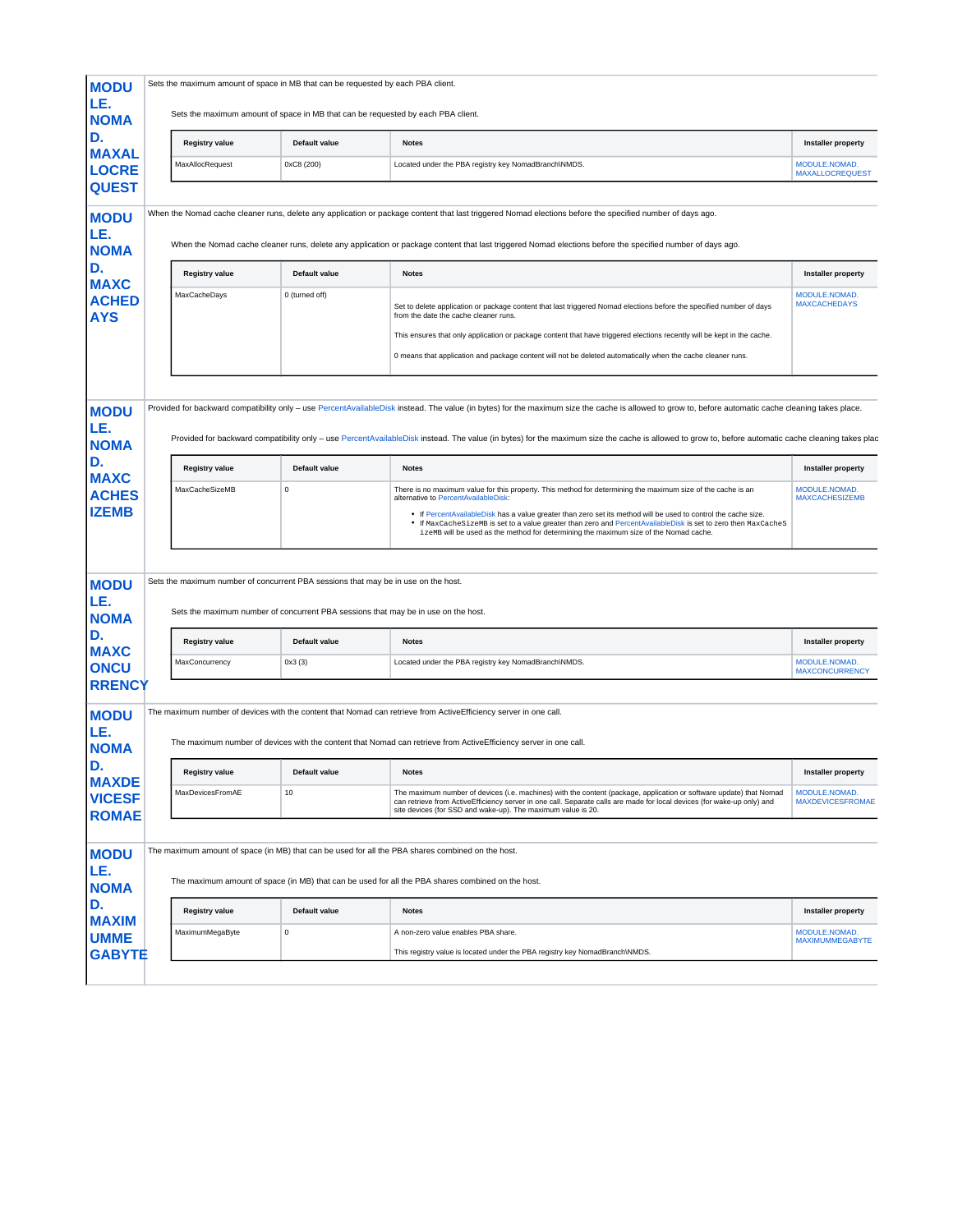| <b>MODU</b><br>LE.<br><b>NOMA</b>           | The maximum size (in bytes) of the Nomad log file. Default is 5MB.<br>The maximum size (in bytes) of the Nomad log file. Default is 5MB. |               |                                                                                                                                                                                                                                        |                                          |
|---------------------------------------------|------------------------------------------------------------------------------------------------------------------------------------------|---------------|----------------------------------------------------------------------------------------------------------------------------------------------------------------------------------------------------------------------------------------|------------------------------------------|
| D.<br><b>MAXLO</b>                          | <b>Registry value</b>                                                                                                                    | Default value | <b>Notes</b>                                                                                                                                                                                                                           | <b>Installer property</b>                |
| <b>GSIZE</b>                                | MaxLogFileSize                                                                                                                           | 5242880       | When the log file reaches this size, it is renamed with a .LO_extension and a new .LOG file is created. The .LO file is<br>overwritten each time.                                                                                      | MODULE.NOMAD.<br><b>MAXLOGSIZE</b>       |
|                                             |                                                                                                                                          |               | The default has been increased from 1048576 (1MB) to 5242880 (5MB) for Nomad 7.0 onwards (1E<br>Λ<br>Client 4.1).                                                                                                                      |                                          |
|                                             |                                                                                                                                          |               | The installer property name is different to the registry name.<br>Δ                                                                                                                                                                    |                                          |
|                                             |                                                                                                                                          |               |                                                                                                                                                                                                                                        |                                          |
| <b>MODU</b><br>LE.                          |                                                                                                                                          |               | The maximum size (in bytes) of a package that Nomad attempts to cache on a Fast LAN (>500 kbps) connection.                                                                                                                            |                                          |
| <b>NOMA</b>                                 |                                                                                                                                          |               | The maximum size (in bytes) of a package that Nomad attempts to cache on a Fast LAN (>500 kbps) connection.                                                                                                                            |                                          |
| D.<br><b>MAXPA</b>                          | <b>Registry value</b>                                                                                                                    | Default value | <b>Notes</b>                                                                                                                                                                                                                           | <b>Installer property</b>                |
| <b>CKAGE</b>                                | MaxPackageSizeFastLAN                                                                                                                    | $\mathsf 0$   | Works in conjunction with the RunUncachedPermittedFastLAN registry value.                                                                                                                                                              | MODULE.NOMAD.<br><b>MAXPACKAGEFAST</b>   |
| <b>FAST</b>                                 |                                                                                                                                          |               | The installer property name is different to the registry name.<br>Æ                                                                                                                                                                    |                                          |
| <b>MODU</b><br>LE.<br><b>NOMA</b><br>D.     | <b>Registry value</b>                                                                                                                    | Default value | The maximum size (in bytes) of a package that Nomad will attempt to cache on a RAS (<55 kbps) connection.<br>The maximum size (in bytes) of a package that Nomad will attempt to cache on a RAS (<55 kbps) connection.<br><b>Notes</b> | <b>Installer property</b>                |
| <b>MAXPA</b><br><b>CKAGE</b><br><b>RAS</b>  | MaxPackageSizeRAS                                                                                                                        | 0             | The installer property name is different to the registry name.<br><u>/r</u>                                                                                                                                                            | MODULE.NOMAD.<br><b>MAXPACKAGERAS</b>    |
| <b>MODU</b><br>LE.<br><b>NOMA</b>           |                                                                                                                                          |               | Maximum size (in bytes) of a package that Nomad attempts to cache on a Slow LAN (55-500 kbps) connection.<br>Maximum size (in bytes) of a package that Nomad attempts to cache on a Slow LAN (55-500 kbps) connection.                 |                                          |
| D.                                          | <b>Registry value</b>                                                                                                                    | Default value | <b>Notes</b>                                                                                                                                                                                                                           | <b>Installer property</b>                |
| <b>MAXPA</b><br><b>CKAGE</b><br><b>SLOW</b> | MaxPackageSizeSlowLAN                                                                                                                    | 0             | The installer property name is different to the registry name.<br>Δ                                                                                                                                                                    | MODULE.NOMAD.<br><b>MAXPACKAGESLOW</b>   |
| <b>MODU</b><br>LE.                          | The maximum rate at which multicast packets are sent.                                                                                    |               |                                                                                                                                                                                                                                        |                                          |
| <b>NOMA</b><br>D.                           | The maximum rate at which multicast packets are sent.                                                                                    |               |                                                                                                                                                                                                                                        |                                          |
| <b>MAXPA</b>                                | <b>Registry value</b>                                                                                                                    | Default value | <b>Notes</b>                                                                                                                                                                                                                           | <b>Installer property</b>                |
| <b>CKETS</b><br><b>PERSE</b><br><b>COND</b> | MaxPacketsPerSecond                                                                                                                      | 800           | Modify this value with caution. If packets are sent too fast, machines will drop packets and multicast will not be effective<br>- too slow and multicast works, but slowly. The default value is indicative of how this should be set. | MODULE.NOMAD.<br><b>MAXPACKETSPERSEC</b> |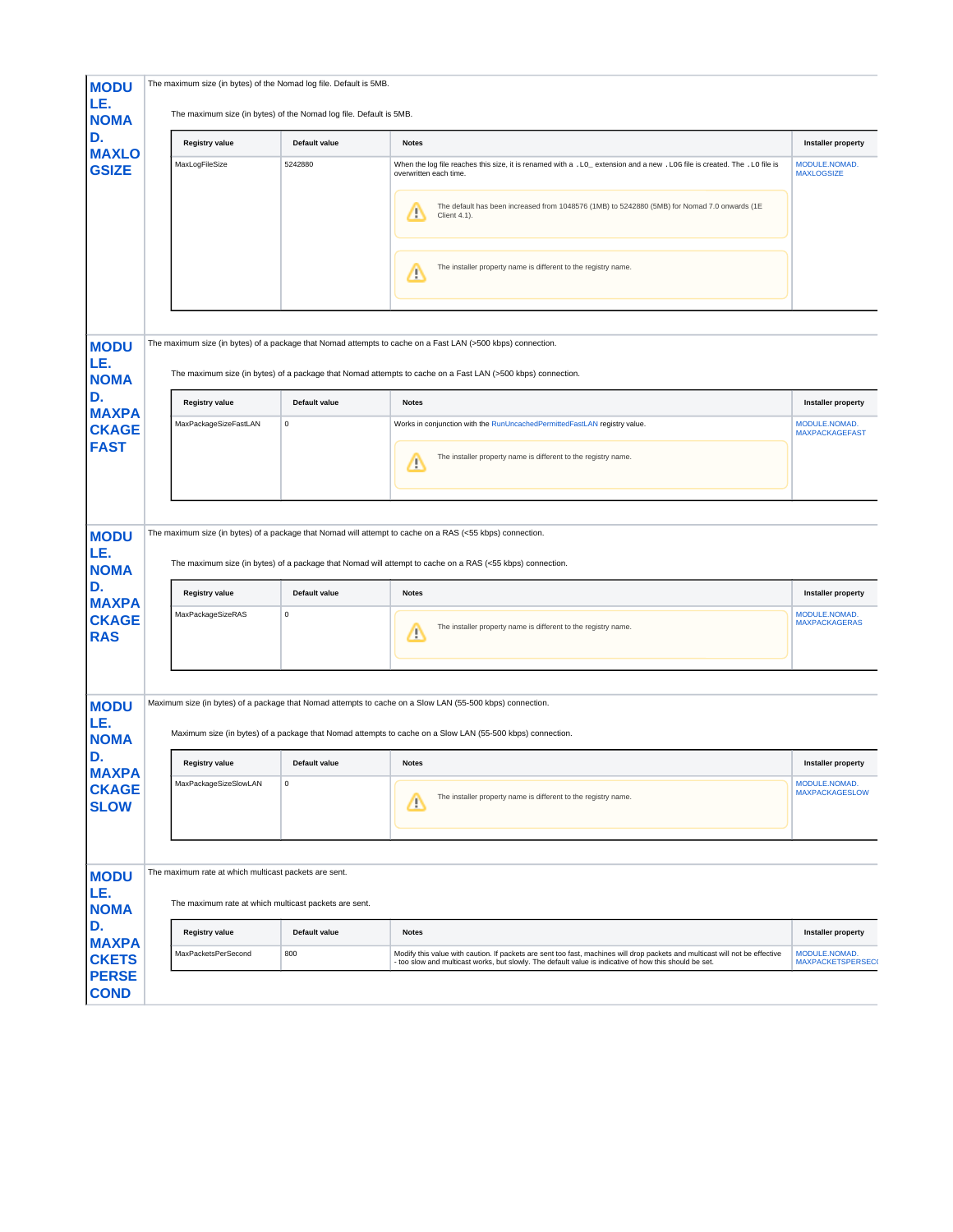| <b>MODU</b>                                  |                                                                      |     |             |                | When the Nomad cache cleaner runs, delete any pre-cached content that last triggered Nomad elections before the specified number of days ago.                                                                                                                                                                                                                     |                                          |
|----------------------------------------------|----------------------------------------------------------------------|-----|-------------|----------------|-------------------------------------------------------------------------------------------------------------------------------------------------------------------------------------------------------------------------------------------------------------------------------------------------------------------------------------------------------------------|------------------------------------------|
| LE.<br><b>NOMA</b>                           |                                                                      |     |             |                | When the Nomad cache cleaner runs, delete any pre-cached content that last triggered Nomad elections before the specified number of days ago.                                                                                                                                                                                                                     |                                          |
| D.                                           | <b>Registry value</b>                                                |     |             | Default value  | <b>Notes</b>                                                                                                                                                                                                                                                                                                                                                      | <b>Installer property</b>                |
| <b>MAXPR</b><br><b>ECACH</b><br><b>EDAYS</b> | MaxPreCacheDays                                                      |     |             | 0 (turned off) | Set to delete pre-cached content that last triggered Nomad elections before the specified number of days from the date<br>the cache cleaner runs.<br>This ensures that only pre-cached content that has triggered elections recently will be kept in the cache.<br>0 means that pre-cached content will not be deleted automatically when the cache cleaner runs. | <b>MAXPRECACHEDAYS</b>                   |
|                                              |                                                                      |     |             |                |                                                                                                                                                                                                                                                                                                                                                                   |                                          |
| <b>MODU</b><br>LE.                           |                                                                      |     |             |                | he minimum interval (in seconds) between sending transfer progress status messages, thereby governing the overall maximum frequency for sending the messages.<br>he minimum interval (in seconds) between sending transfer progress status messages, thereby governing the overall maximum frequency for sending the messages.                                    |                                          |
| <b>NOMA</b><br>D.                            | <b>Registry value</b>                                                |     |             | Default value  | <b>Notes</b>                                                                                                                                                                                                                                                                                                                                                      | <b>Installer property</b>                |
| <b>MAXST</b>                                 | MaxStatusFrequency                                                   |     | 3600        |                | Works in conjunction with the ++sm setting on the Nomad properties tab and the StatusMsgEvents registry values.                                                                                                                                                                                                                                                   | <b>MAXSTATUSFREQUENCY</b>                |
| <b>ATUSF</b><br><b>REQUE</b><br><b>NCY</b>   |                                                                      |     |             |                |                                                                                                                                                                                                                                                                                                                                                                   |                                          |
| <b>MODU</b><br>LE.<br><b>NOMA</b>            |                                                                      |     |             |                | When the Nomad cache cleaner runs, delete any software updates that last triggered Nomad elections before the specified number of days ago.<br>When the Nomad cache cleaner runs, delete any software updates that last triggered Nomad elections before the specified number of days ago.                                                                        |                                          |
| D.                                           | <b>Registry value</b>                                                |     |             | Default value  | <b>Notes</b>                                                                                                                                                                                                                                                                                                                                                      | <b>Installer property</b>                |
| <b>MAXSU</b><br><b>CACHE</b><br><b>DAYS</b>  | MaxSUCacheDays                                                       |     |             | 0 (turned off) | Set to delete software updates that last triggered Nomad elections before the specified number of days from the date the<br>cache cleaner runs.                                                                                                                                                                                                                   | <b>MAXSUCACHEDAYS</b>                    |
|                                              |                                                                      |     |             |                | This ensures that only software updates that have triggered elections recently will be kept in the cache.                                                                                                                                                                                                                                                         |                                          |
|                                              |                                                                      |     |             |                | 0 means that software updates will not be deleted automatically when the cache cleaner runs.                                                                                                                                                                                                                                                                      |                                          |
|                                              |                                                                      |     |             |                |                                                                                                                                                                                                                                                                                                                                                                   |                                          |
| <b>MODU</b><br>LE.<br><b>NOMA</b>            | The behavior of local multicast.<br>The behavior of local multicast. |     |             |                |                                                                                                                                                                                                                                                                                                                                                                   |                                          |
| D.<br><b>MULTI</b>                           | <b>Registry value</b>                                                |     |             | Default value  | <b>Notes</b>                                                                                                                                                                                                                                                                                                                                                      | <b>Installer property</b>                |
| <b>CASTS</b>                                 | MulticastSupport                                                     |     | 0x0(0)      |                | All machines in a single branch must be configured using the same value for this parameter.                                                                                                                                                                                                                                                                       | MODULE.NOMAD.<br><b>MULTICASTSUPPORT</b> |
| <b>UPPORT</b>                                |                                                                      |     |             |                | If you are not using multicast, deploy the Nomad branch agent with the MULTICASTSUPPORT property set to 0 to<br>reduce the noise in Nomad logs.                                                                                                                                                                                                                   |                                          |
|                                              |                                                                      |     |             |                | Prior to Nomad 7.0 multicast was enabled (0x1) by default. Now it is disabled (0x0) by default.                                                                                                                                                                                                                                                                   |                                          |
|                                              | Bit                                                                  | Hex |             | Decimal        | <b>Description</b>                                                                                                                                                                                                                                                                                                                                                |                                          |
|                                              |                                                                      | 0x0 |             | 0              | No Multicast - disables the feature.                                                                                                                                                                                                                                                                                                                              |                                          |
|                                              | 0                                                                    | 0x1 |             | 1              | Data Only Multicast - choose this for a standard Nomad multicast. Data refers to the content of the downloaded package.                                                                                                                                                                                                                                           |                                          |
|                                              |                                                                      |     |             |                | Nomad control communications are broadcast as normal on the local subnet. Select this option for standard functionality.                                                                                                                                                                                                                                          |                                          |
|                                              | -1                                                                   | 0x2 |             | $\overline{2}$ | Control Only Multicast - control information refers to the communications between Nomad enabled machines, especially for elections.                                                                                                                                                                                                                               |                                          |
|                                              |                                                                      | 0x3 |             | 3              | This may be used if there is more than one subnet in a single location to enable a single Nomad master to be elected for all the subnets.<br>Control and Data Multicast - data and control information is multicast.                                                                                                                                              |                                          |
|                                              |                                                                      |     |             |                | Select this option if a branch has multiple subnets connected by high speed routers.                                                                                                                                                                                                                                                                              |                                          |
|                                              |                                                                      |     |             |                |                                                                                                                                                                                                                                                                                                                                                                   |                                          |
| <b>MODU</b>                                  |                                                                      |     |             |                | Determines whether hard links are used between the Nomad cache and the Configuration Manager cache.                                                                                                                                                                                                                                                               |                                          |
| LE.<br><b>NOMA</b>                           |                                                                      |     |             |                | Determines whether hard links are used between the Nomad cache and the Configuration Manager cache.                                                                                                                                                                                                                                                               |                                          |
| D.<br><b>NOHA</b>                            | <b>Registry value</b>                                                |     |             | Default value  | <b>Notes</b>                                                                                                                                                                                                                                                                                                                                                      | <b>Installer property</b>                |
| <b>RDLINK</b>                                | NoHardlink                                                           |     | $\mathbf 0$ |                | Values are:<br>• 0 - hard links are used. The Nomad cache will link to the Configuration Manager cache so only a single copy of<br>a package is held locally.<br>• 1 - hard links are not used and results in the content being double-cached                                                                                                                     | MODULE.NOMAD.<br><b>NOHARDLINK</b>       |
|                                              |                                                                      |     |             |                |                                                                                                                                                                                                                                                                                                                                                                   |                                          |
|                                              |                                                                      |     |             |                |                                                                                                                                                                                                                                                                                                                                                                   |                                          |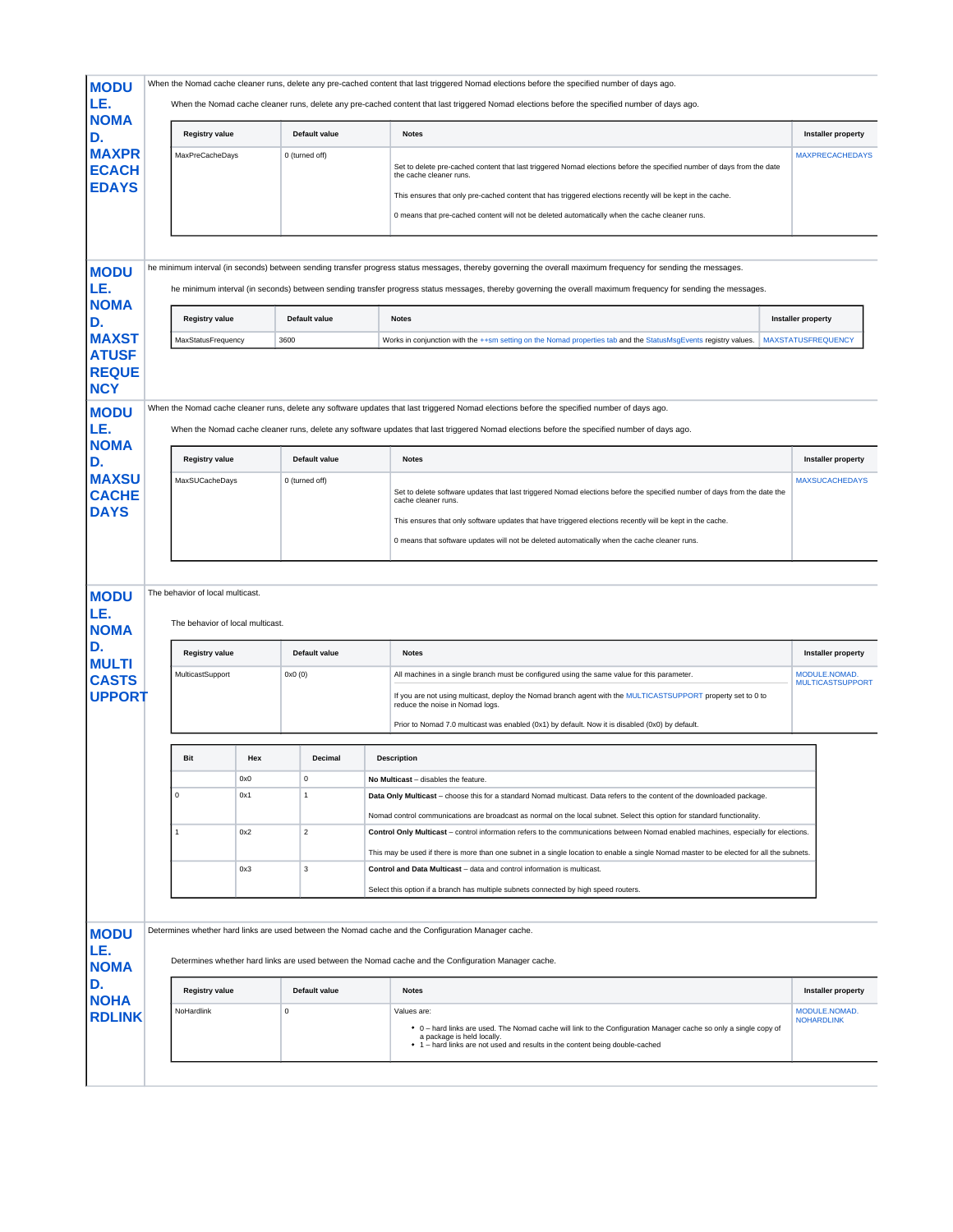| D.<br><b>NOMA</b>                                                                                 | P2P sharing as each master downloads its own copy of the content.                                                   |               |                                                                                   | Prevents Nomad from calling an election when it is connected to the specified AD sites, meaning that each Nomad client on the listed AD sites will automatically become a Nomad master. This pre-                                                                                                                                                                                                   |                                             |
|---------------------------------------------------------------------------------------------------|---------------------------------------------------------------------------------------------------------------------|---------------|-----------------------------------------------------------------------------------|-----------------------------------------------------------------------------------------------------------------------------------------------------------------------------------------------------------------------------------------------------------------------------------------------------------------------------------------------------------------------------------------------------|---------------------------------------------|
| <b>DINHIB</b>                                                                                     | Registry value                                                                                                      | Default value | <b>Notes</b>                                                                      |                                                                                                                                                                                                                                                                                                                                                                                                     | <b>Installer property</b>                   |
| <b>ITEDA</b><br><b>DSITES</b>                                                                     | NomadInhibitedADSites                                                                                               | $\sim$ $\sim$ | • a local DP<br>• a VPN without isolation<br>sitel, site2, site3                  | A comma-separated list for each AD site to be inhibited. Useful for sites with:<br>For example, to inhibit three AD sites called site1, site2 and site3:                                                                                                                                                                                                                                            | MODULE.NOMAD.<br><b>NOMADINHIBITEDADSI</b>  |
|                                                                                                   |                                                                                                                     |               |                                                                                   | See Inhibiting subnets and sites for details.                                                                                                                                                                                                                                                                                                                                                       |                                             |
| <b>MODUL</b><br><b>NOMA</b>                                                                       | each master downloads its own copy of the content.<br>sharing as each master downloads its own copy of the content. |               |                                                                                   | Prevents Nomad from calling an election when it is connected to specified IP subnet, meaning that each Nomad client on the IP subnet automatically becomes a Nomad master. This prevents P2P sharin<br>Prevents Nomad from calling an election when it is connected to specified IP subnet, meaning that each Nomad client on the IP subnet automatically becomes a Nomad master. This prevents P2P |                                             |
| D.<br><b>NOMA</b><br><b>DINHIB</b>                                                                | <b>Registry value</b>                                                                                               | Default value | <b>Notes</b>                                                                      |                                                                                                                                                                                                                                                                                                                                                                                                     | Installer property                          |
| <b>ITEDS</b><br><b>UBNETS</b>                                                                     | NomadInhibitedSubnets                                                                                               |               | • a local DP<br>• a VPN without isolation<br>For example, to isolate two subnets: | A comma-separated list of each subnet to be inhibited in CIDR notation. Useful for sites with either of the following:                                                                                                                                                                                                                                                                              | MODULE, NOMAD.<br><b>NOMADINHIBITEDSUBM</b> |
|                                                                                                   |                                                                                                                     |               |                                                                                   |                                                                                                                                                                                                                                                                                                                                                                                                     |                                             |
|                                                                                                   |                                                                                                                     |               |                                                                                   | "10.2.0.0/16,192.168.9.0/24"                                                                                                                                                                                                                                                                                                                                                                        |                                             |
|                                                                                                   |                                                                                                                     |               |                                                                                   | Delay the content registration request made to ActiveEfficiency by the Content Registration Sync Cycle process that runs every ContentRegSyncCycleHrs.                                                                                                                                                                                                                                              |                                             |
|                                                                                                   |                                                                                                                     |               |                                                                                   | Delay the content registration request made to ActiveEfficiency by the Content Registration Sync Cycle process that runs every ContentRegSyncCycleHrs.                                                                                                                                                                                                                                              |                                             |
|                                                                                                   | download: Improved resilience of content registration.                                                              |               |                                                                                   | The Content Registration Sync Cycle is available in Nomad 7.0 or later (1E Client 4.1 or later) which registers pending and failed content registrations with Active Efficiency. Please refer to Single                                                                                                                                                                                             |                                             |
| <b>MODU</b><br>LE.<br><b>NOMA</b><br><b>PERCE</b><br><b>NTDEL</b><br><b>AYEDC</b><br><b>ONTEN</b> | Registry value                                                                                                      | Type          | Default value                                                                     | <b>Notes</b>                                                                                                                                                                                                                                                                                                                                                                                        | Instal<br>prope                             |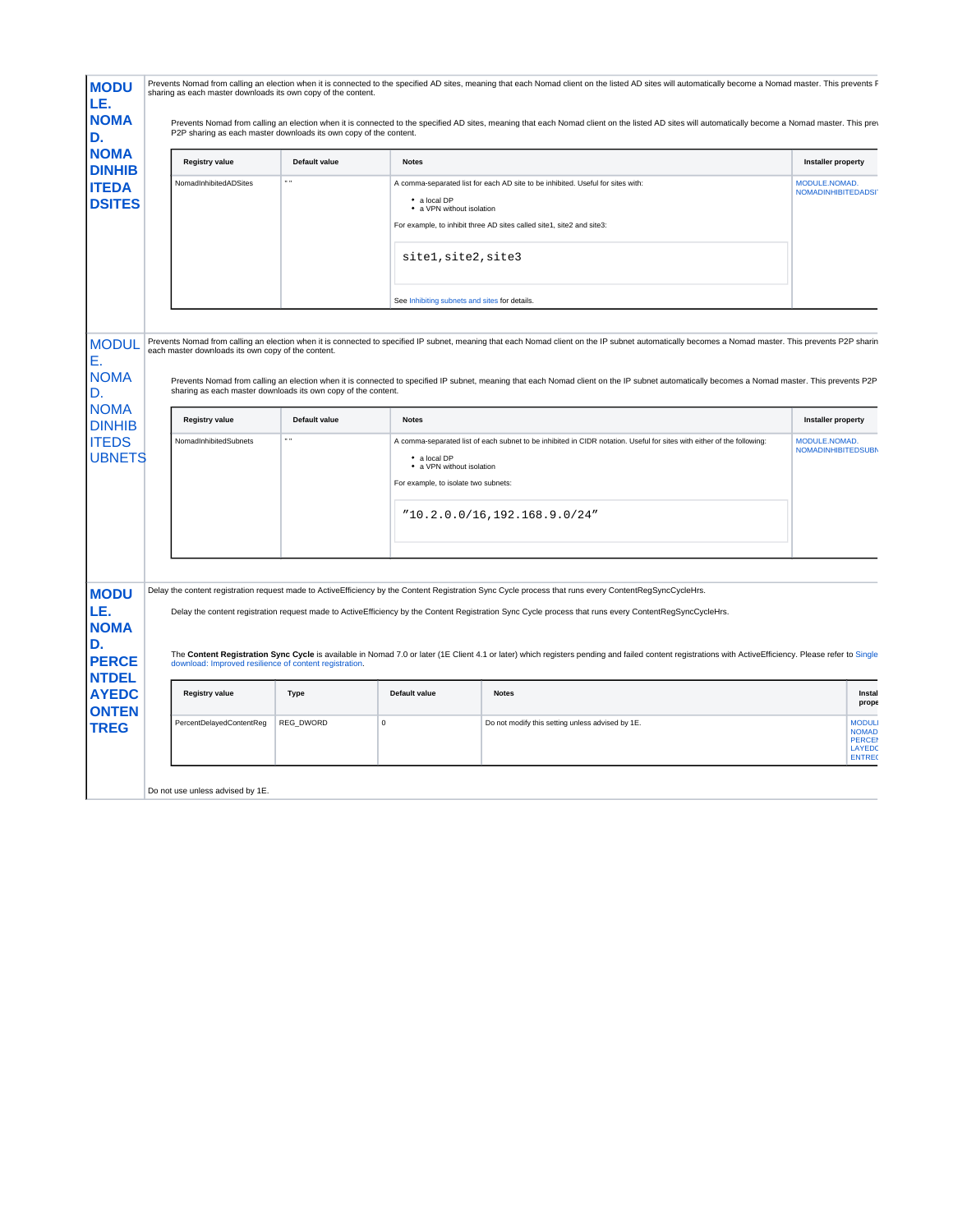|                                                                                                                                                                                                                                                                                                                |                                                                                                                                    |        |                                                |              | The installer property must be set to sum of the integer values for the required bits. For example, the following would set Nomad to use connectionless P2P on the 1E Client installer command-line:<br>> msiexec /i 1E.Client-x64.msi MODULE.NOMAD.P2PENABLED=6 [other properties] /qn                                                                                                                                              |                                                                                       |  |  |
|----------------------------------------------------------------------------------------------------------------------------------------------------------------------------------------------------------------------------------------------------------------------------------------------------------------|------------------------------------------------------------------------------------------------------------------------------------|--------|------------------------------------------------|--------------|--------------------------------------------------------------------------------------------------------------------------------------------------------------------------------------------------------------------------------------------------------------------------------------------------------------------------------------------------------------------------------------------------------------------------------------|---------------------------------------------------------------------------------------|--|--|
| LE.<br><b>NOMA</b><br>D.                                                                                                                                                                                                                                                                                       | Determines how the Nomad cache is accessed. See Peer access to the Nomad cache for more details.                                   |        |                                                |              |                                                                                                                                                                                                                                                                                                                                                                                                                                      |                                                                                       |  |  |
| <b>P2PEN</b><br><b>ABLED</b>                                                                                                                                                                                                                                                                                   | <b>Registry value</b>                                                                                                              |        | Default value                                  |              | <b>Notes</b>                                                                                                                                                                                                                                                                                                                                                                                                                         | <b>Installer property</b>                                                             |  |  |
|                                                                                                                                                                                                                                                                                                                | P2PEnabled                                                                                                                         |        | 9                                              |              | The default (Hex 0x0009) configures P2P to use SMB and Net Literal Names.                                                                                                                                                                                                                                                                                                                                                            | MODULE.NOMAD.                                                                         |  |  |
|                                                                                                                                                                                                                                                                                                                |                                                                                                                                    |        |                                                |              | You can set more than one option at the same time by combining the bit values. See the table below for details.                                                                                                                                                                                                                                                                                                                      | P2PENABLED                                                                            |  |  |
|                                                                                                                                                                                                                                                                                                                |                                                                                                                                    |        |                                                |              | We recommend restarting the Nomad Branch service when you modify this parameter.                                                                                                                                                                                                                                                                                                                                                     |                                                                                       |  |  |
|                                                                                                                                                                                                                                                                                                                | <b>Bit</b>                                                                                                                         | Hex    |                                                | Decimal      | <b>Notes</b>                                                                                                                                                                                                                                                                                                                                                                                                                         |                                                                                       |  |  |
|                                                                                                                                                                                                                                                                                                                | 0                                                                                                                                  | 0x0001 | $\overline{1}$                                 |              | (Default) Use the SMB protocol to share its own cache, and create the NomadSHR file share upon the start of the Nomad service, unless the<br>CustomShare option has been enabled in SpecialNetShare. When P2PEnabled is set in addition to Bit 5 (use HTTP) or Bit 6 (use HTTPS), Nomad w<br>attempt to use HTTPS/HTTP and will fall-back to SMB if HTTPS/HTTP is unavailable on other peers. To disable SMB P2P, set this bit to 0. |                                                                                       |  |  |
|                                                                                                                                                                                                                                                                                                                | 1                                                                                                                                  | 0x0002 | $\overline{2}$                                 |              | Enable connectionless P2P server.                                                                                                                                                                                                                                                                                                                                                                                                    |                                                                                       |  |  |
|                                                                                                                                                                                                                                                                                                                | $\sqrt{2}$                                                                                                                         | 0x0004 | 4                                              |              | Enable connectionless P2P client.                                                                                                                                                                                                                                                                                                                                                                                                    |                                                                                       |  |  |
|                                                                                                                                                                                                                                                                                                                | $\mathbf 3$                                                                                                                        | 0x0008 | 8                                              |              | (Default) Use Net Literal Names when connecting to P2P shares. This causes Nomad to use the Nomad master's IP address when connecting to the<br>share and is recommended when running wirelessly.                                                                                                                                                                                                                                    |                                                                                       |  |  |
|                                                                                                                                                                                                                                                                                                                | $\overline{4}$                                                                                                                     | 0x0010 | 16                                             |              | Use FQDN when connecting to P2P shares. Recommended when using a multi-forest environment where computers from different forests may be<br>present in the same subnet. This requires that reverse lookup for IP addresses is correctly configured and running. If this is not available Nomad will r<br>to using the IP address for connecting to the P2P shares.                                                                    |                                                                                       |  |  |
|                                                                                                                                                                                                                                                                                                                | 5                                                                                                                                  | 0x0020 | 32                                             |              | Use the HTTP protocol to share its own cache and access other caches.                                                                                                                                                                                                                                                                                                                                                                |                                                                                       |  |  |
|                                                                                                                                                                                                                                                                                                                | 6                                                                                                                                  | 0x0040 | 64                                             |              | Use the HTTPS protocol to share its own cache and access other caches.                                                                                                                                                                                                                                                                                                                                                               |                                                                                       |  |  |
|                                                                                                                                                                                                                                                                                                                | The HTTP port to use for peer copy.<br>The HTTP port to use for peer copy.                                                         |        |                                                |              |                                                                                                                                                                                                                                                                                                                                                                                                                                      |                                                                                       |  |  |
|                                                                                                                                                                                                                                                                                                                | <b>Registry value</b><br>P2PHttpPort<br>The HTTPS port to use for peer copy.<br><b>Registry value</b><br>P2PHttpsPort              |        | Default value<br>5080<br>Default value<br>5443 |              | <b>Notes</b><br>Default HTTP port to use for peer copy. If you are using a custom port, ensure that all agents use the same custom port.<br><b>Notes</b><br>Default HTTPS port to use for peer copy. If you are using a custom port, ensure that all agents use the same custom                                                                                                                                                      | <b>Installer property</b><br>P2PHTTPPORT<br><b>Installer property</b><br>P2PHTTPSPORT |  |  |
|                                                                                                                                                                                                                                                                                                                |                                                                                                                                    |        |                                                |              | port.<br>Port used to broadcast election messages, for connectionless cache access and package status broadcasts.                                                                                                                                                                                                                                                                                                                    |                                                                                       |  |  |
|                                                                                                                                                                                                                                                                                                                |                                                                                                                                    |        |                                                |              | Port used to broadcast election messages, for connectionless cache access and package status broadcasts.                                                                                                                                                                                                                                                                                                                             |                                                                                       |  |  |
|                                                                                                                                                                                                                                                                                                                | <b>Registry value</b>                                                                                                              |        | Default value                                  | <b>Notes</b> | Installer property                                                                                                                                                                                                                                                                                                                                                                                                                   |                                                                                       |  |  |
|                                                                                                                                                                                                                                                                                                                | P2P_Port                                                                                                                           | 1779   |                                                |              | P2PPORT                                                                                                                                                                                                                                                                                                                                                                                                                              |                                                                                       |  |  |
|                                                                                                                                                                                                                                                                                                                | Determines the type of certificate (self-signed or PKI) to use.<br>Determines the type of certificate (self-signed or PKI) to use. |        |                                                |              |                                                                                                                                                                                                                                                                                                                                                                                                                                      |                                                                                       |  |  |
| <b>MODU</b><br>LE.<br><b>NOMA</b><br>D.<br><b>P2PHT</b><br><b>TPPORT</b><br><b>MODU</b><br>LE.<br><b>NOMA</b><br>D.<br><b>P2PHT</b><br><b>TPSPO</b><br><b>RT</b><br><b>MODU</b><br>LE.<br><b>NOMA</b><br>D.<br>P <sub>2</sub> PP <sub>O</sub><br><b>RT</b><br><b>MODU</b><br>LE.<br><b>NOMA</b><br>D.<br>P2PSS | <b>Registry value</b>                                                                                                              |        | Default value                                  |              | <b>Notes</b>                                                                                                                                                                                                                                                                                                                                                                                                                         | <b>Installer property</b>                                                             |  |  |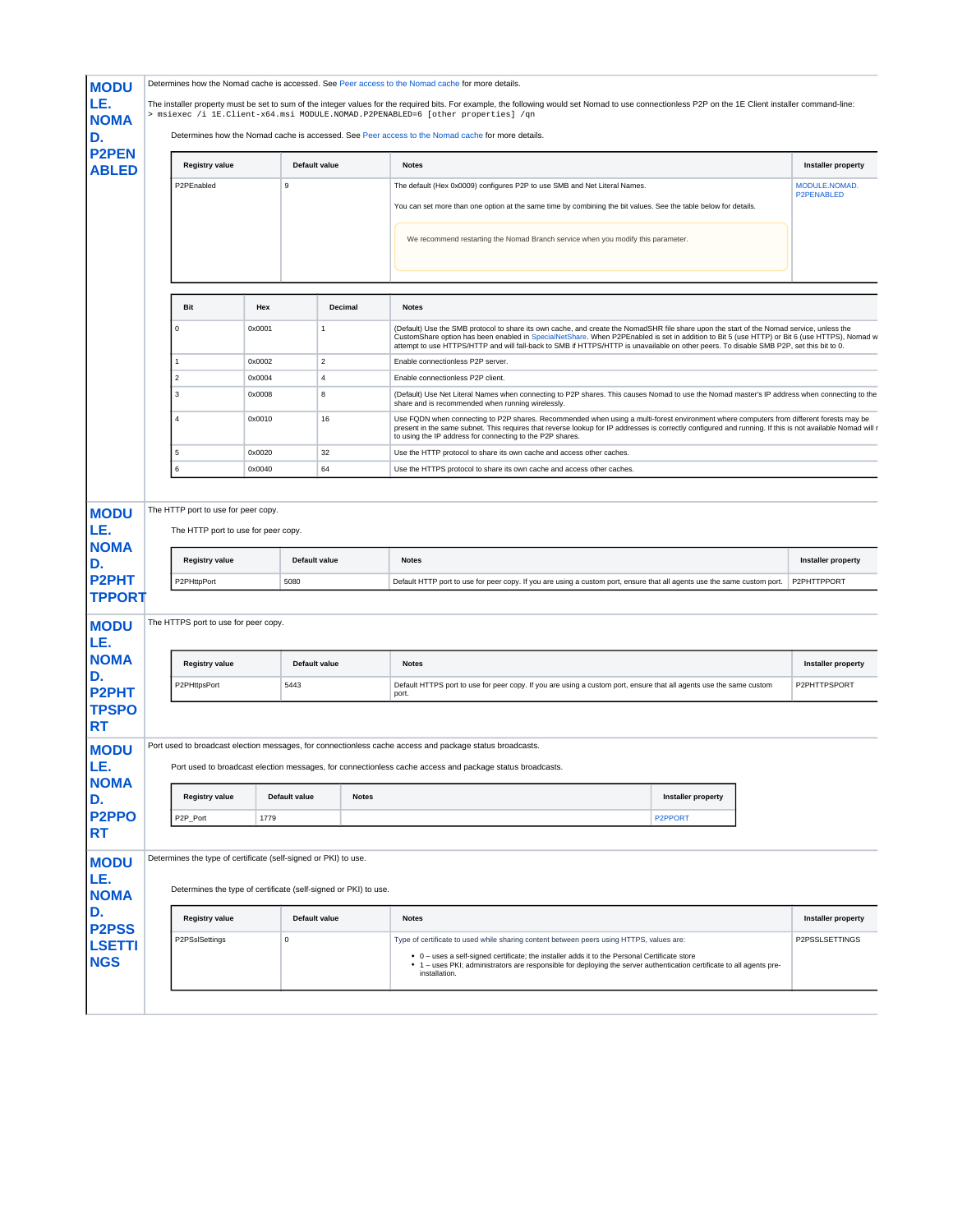| <b>MODU</b>                                                                            | available disk space is less than this value.                                                                                                              |                                                | The limit on the Nomad cache. Specified as a percentage of the available disk space, it controls the automatic cache cleaning to ensure that the cache does not grow to a size whereby the percentage of                                                                                                                                                                                                                                                                                                                                                                                                                                                                                                                                                                                                                                                                                                                                                                                                                                                                                                                                                |                                                       |
|----------------------------------------------------------------------------------------|------------------------------------------------------------------------------------------------------------------------------------------------------------|------------------------------------------------|---------------------------------------------------------------------------------------------------------------------------------------------------------------------------------------------------------------------------------------------------------------------------------------------------------------------------------------------------------------------------------------------------------------------------------------------------------------------------------------------------------------------------------------------------------------------------------------------------------------------------------------------------------------------------------------------------------------------------------------------------------------------------------------------------------------------------------------------------------------------------------------------------------------------------------------------------------------------------------------------------------------------------------------------------------------------------------------------------------------------------------------------------------|-------------------------------------------------------|
| LE.<br><b>NOMA</b>                                                                     | of available disk space is less than this value.                                                                                                           |                                                | The limit on the Nomad cache. Specified as a percentage of the available disk space, it controls the automatic cache cleaning to ensure that the cache does not grow to a size whereby the percent                                                                                                                                                                                                                                                                                                                                                                                                                                                                                                                                                                                                                                                                                                                                                                                                                                                                                                                                                      |                                                       |
| D.<br><b>PERCE</b>                                                                     | <b>Registry value</b>                                                                                                                                      | Default value                                  | <b>Notes</b>                                                                                                                                                                                                                                                                                                                                                                                                                                                                                                                                                                                                                                                                                                                                                                                                                                                                                                                                                                                                                                                                                                                                            | <b>Installer property</b>                             |
| <b>NTAVA</b><br><b>ILABLE</b><br><b>DISK</b>                                           | PercentAvailableDisk                                                                                                                                       | 10                                             | By default, the cache will not grow such that less that 10% of total disk space is available. The maximum value is 80.<br>The cache will not grow beyond 20% of the total available disk space. This method for determining the maximum size of<br>the cache is provided as an alternative to MaxCacheSizeMB:<br>• If PercentAvailableDisk is greater than zero, its method is used to control the cache size<br>• If MaxCacheSizeMB is greater than zero and PercentAvailableDisk is zero, MaxCacheSizeMB is used as the<br>method for determining the maximum size of the Nomad cache.                                                                                                                                                                                                                                                                                                                                                                                                                                                                                                                                                                | <b>PERCENTAVAILABLEDI</b>                             |
| LE.<br><b>NOMA</b><br>D.<br><b>PERMI</b><br><b>TTEDL</b><br><b>SZSHA</b><br><b>RES</b> | <b>Registry value</b><br>PermittedLSZShares                                                                                                                | Default value<br>SMSPKG*\$<br>SMS_DP_SMSPKG*\$ | Restricts Nomad LSZ file generation requests to a list of permitted package source locations.<br><b>Notes</b><br>A list of comma-separated package source locations. Enables increased security and is only used by the Nomad client<br>installed on a distribution point. INomad LSZ file generation requests will only be completed if the content location is<br>listed. If you are using additional package source locations, you must manually add these to this registry value.<br>PermittedLSZShares can incorporate wildcard characters to provide flexible naming convention support.<br>If you leave the registry value blank, security checks on package source locations are not carried out.<br>When Configuration Manager (specifically Distribution Point servers) is configured to use HTTPS only,                                                                                                                                                                                                                                                                                                                                      | <b>Installer property</b><br><b>PERMITTEDLSZSHARE</b> |
| <b>MODU</b><br>LE.                                                                     | Determines where the download package is run from under certain conditions.<br>Determines where the download package is run from under certain conditions. |                                                | m<br>you must also add NOCERT_SMS_DP_SMSPKG*\$ and CCMTOKENAUTH_SMS_DP_SMSPKG*\$ to the<br>PermittedLSZShares registry value.                                                                                                                                                                                                                                                                                                                                                                                                                                                                                                                                                                                                                                                                                                                                                                                                                                                                                                                                                                                                                           |                                                       |
| <b>NOMA</b><br>D.                                                                      | <b>Registry value</b>                                                                                                                                      | Default value                                  | <b>Notes</b>                                                                                                                                                                                                                                                                                                                                                                                                                                                                                                                                                                                                                                                                                                                                                                                                                                                                                                                                                                                                                                                                                                                                            | <b>Installer property</b>                             |
| <b>PERMI</b><br><b>TUNCA</b><br><b>CHED</b>                                            | RunUncachedPermittedFastLAN 0                                                                                                                              |                                                | Works in conjunction with MaxPackageSizeFastLAN (which needs to contain a value value greater than zero). Values<br>are:<br>• 0 - do not run package from the distribution point.<br>• 1 - run package directly from the distribution point if there is either insufficient disk space to create the cache, or<br>the maximum package threshold is exceeded but the connection is fast (>500kbps).<br>To ensure that the un-cached mode works correctly, set the Program Environment Properties to include the Drive mode<br>/Require drive letter option.                                                                                                                                                                                                                                                                                                                                                                                                                                                                                                                                                                                              | <b>PERMITUNCACHED</b>                                 |
| <b>MODU</b><br>LE.<br><b>NOMA</b><br>D.<br><b>PLATF</b>                                | service is configured. HTTP and HTTPS protocols are supported.<br>service is configured. HTTP and HTTPS protocols are supported.<br><b>Registry value</b>  | Default value                                  | The URL of the ActiveEfficiency web service, usually of the form http://server/ActiveEfficiency or http://server:port/ActiveEfficiency 20thttp://server:port/ActiveEfficiency depending on how the ActiveEfficiency Web<br>The URL of the ActiveEfficiency web service, usually of the form http://server/ActiveEfficiency or http://server:port/ActiveEfficiency depending on how the ActiveEfficiency<br><b>Notes</b>                                                                                                                                                                                                                                                                                                                                                                                                                                                                                                                                                                                                                                                                                                                                 | <b>Installer property</b>                             |
| <b>ORMU</b>                                                                            |                                                                                                                                                            |                                                |                                                                                                                                                                                                                                                                                                                                                                                                                                                                                                                                                                                                                                                                                                                                                                                                                                                                                                                                                                                                                                                                                                                                                         |                                                       |
| <b>RL</b>                                                                              | PlatformURL                                                                                                                                                | (empty)                                        | Located under the following registry keys, depending on the component.<br>. For NomadBranch, it is found under HKLM\Software\1E\NomadBranch\ActiveEfficiency<br>• For NomadBranchAdminUIExt on 64-bit machines, it is found under HKLM\Software\Now6432Node\1E\No<br>madAdminUI\ActiveEfficiency<br>• For NomadBranchAdminUIExt on 32-bit machines, it is found under HKLM\Software\1E\NomadAdminUI\A<br>ctiveEfficiencv<br>If you want to enable SSD as a provider after installation, then you also need to configure the registry value for ContentR<br>egistration as well as SSDEnabled and PlatformURL.<br>To enable SSD when you install Nomad, you must specify both the MODULE.NOMAD.SSDENABLED and NOMAD.<br>MODULE.PLATFORMURL installer properties. If MODULE.NOMAD.SSDENABLED is configured as a provider then the<br>registry value of ContentRegistration is automatically set to 1 during installation.<br>See also MODULE.NOMAD.CONTENTREGISTRATION.<br>The following Nomad features require ActiveEfficiency:<br>• Single-site download<br><sup>•</sup> Single-site Peer Backup Assistant<br>• Nomad pre-caching<br>• Nomad Dashboard | NOMAD.MODULE.<br><b>PLATFORMURL</b>                   |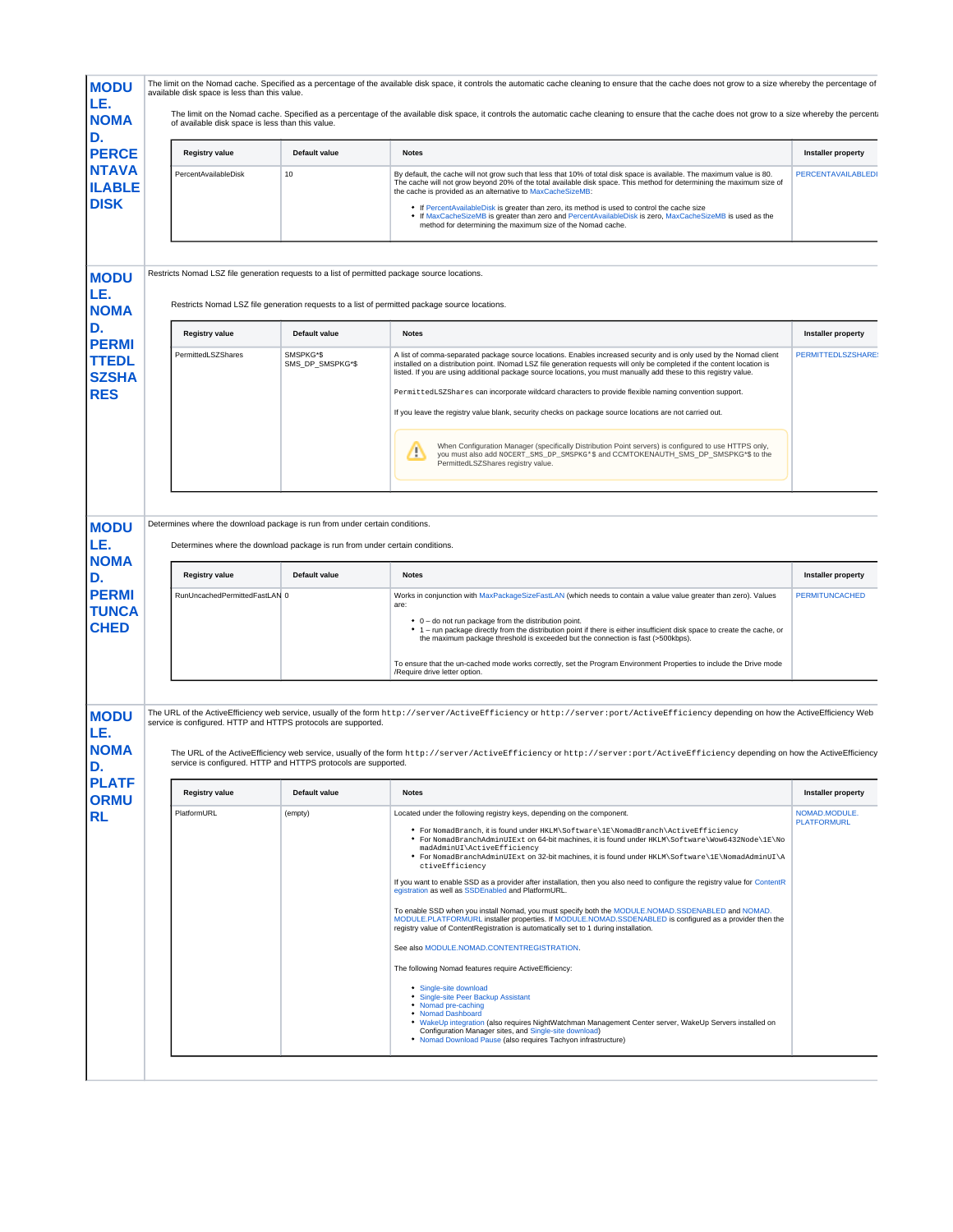| <b>MODU</b>                                                                 | The duration (in hours) after which the PBA share is deleted from the host. |               |                                                                                                                                                                                                                                                                                                                                                                                                                                                                                                                              |                                         |
|-----------------------------------------------------------------------------|-----------------------------------------------------------------------------|---------------|------------------------------------------------------------------------------------------------------------------------------------------------------------------------------------------------------------------------------------------------------------------------------------------------------------------------------------------------------------------------------------------------------------------------------------------------------------------------------------------------------------------------------|-----------------------------------------|
| LE.<br><b>NOMA</b>                                                          | The duration (in hours) after which the PBA share is deleted from the host. |               |                                                                                                                                                                                                                                                                                                                                                                                                                                                                                                                              |                                         |
| D.                                                                          | <b>Registry value</b>                                                       | Default value | <b>Notes</b>                                                                                                                                                                                                                                                                                                                                                                                                                                                                                                                 | <b>Installer property</b>               |
| <b>POSTC</b><br><b>OMPLE</b><br><b>TETIM</b><br><b>EOUTH</b><br><b>OURS</b> | PostCompleteTimeoutHours                                                    | 0xA8 (168)    | Only applies to a PBA share after the NMDS_COMPLETE command has been run for it, otherwise the PreCompleteTim<br>eoutHours value will apply. The intention is that an incomplete share will only be available for a short period of time,<br>defined in PreCompleteTimeoutHours.<br>Once the NMDS_COMPLETE command is sent, it will be fixed for this longer time. When the share is deleted the folder<br>and associated user will be removed.<br>This registry value is found under the PBA registry key NomadBranch\NMDS. | <b>POSTCOMPLETETIMEC</b><br><b>OURS</b> |
| <b>MODU</b>                                                                 | The number of notifications a client processes in one pre-cache poll cycle. |               |                                                                                                                                                                                                                                                                                                                                                                                                                                                                                                                              |                                         |
| LE.<br><b>NOMA</b>                                                          | The number of notifications a client processes in one pre-cache poll cycle. |               |                                                                                                                                                                                                                                                                                                                                                                                                                                                                                                                              |                                         |
| D.                                                                          | <b>Registry value</b>                                                       | Default value | Installer property<br><b>Notes</b>                                                                                                                                                                                                                                                                                                                                                                                                                                                                                           |                                         |
| <b>PRECA</b><br><b>CHEPO</b>                                                | PrecachePollBatchSize                                                       | 20            | Range is 1 to 500. If the value is greater than 500, it defaults to 500. If you set the value to 0, it defaults to 20.<br>None                                                                                                                                                                                                                                                                                                                                                                                               |                                         |
| <b>LLBAT</b><br><b>CHSIZE</b>                                               |                                                                             |               |                                                                                                                                                                                                                                                                                                                                                                                                                                                                                                                              |                                         |
| <b>MODU</b>                                                                 |                                                                             |               | The interval (in minutes) between Nomad polling ActiveEfficiency for new pre-cache jobs.                                                                                                                                                                                                                                                                                                                                                                                                                                     |                                         |
| LE.<br><b>NOMA</b>                                                          |                                                                             |               | The interval (in minutes) between Nomad polling ActiveEfficiency for new pre-cache jobs.                                                                                                                                                                                                                                                                                                                                                                                                                                     |                                         |
| D.                                                                          | <b>Registry value</b>                                                       | Default value | <b>Notes</b>                                                                                                                                                                                                                                                                                                                                                                                                                                                                                                                 | Installer property                      |
| <b>PRECA</b><br><b>CHEPO</b>                                                | PrecachePollMinutes                                                         | 0x5A0 (1440)  | Nomad clients normally start their polling cycle when the service starts-up, with a random delay to minimize the<br>possibility of concurrent polls from different clients.<br>The range is 60 - 525600 (1 year). 0 disables polling                                                                                                                                                                                                                                                                                         | PRECACHEPOLLMINUT                       |
| <b>LLMIN</b><br><b>UTES</b>                                                 |                                                                             |               |                                                                                                                                                                                                                                                                                                                                                                                                                                                                                                                              |                                         |
| <b>MODU</b>                                                                 | The duration (in hours) after which PBA share is deleted from the host.     |               |                                                                                                                                                                                                                                                                                                                                                                                                                                                                                                                              |                                         |
| LE.<br><b>NOMA</b>                                                          | The duration (in hours) after which PBA share is deleted from the host.     |               |                                                                                                                                                                                                                                                                                                                                                                                                                                                                                                                              |                                         |
| D.                                                                          | <b>Registry value</b>                                                       | Default value | <b>Notes</b>                                                                                                                                                                                                                                                                                                                                                                                                                                                                                                                 | <b>Installer property</b>               |
| <b>PRECO</b><br><b>MPLET</b>                                                | PreCompleteTimeoutHours                                                     | 0x3(3)        | Located under the PBA registry key NomadBranch\NMDS, it only applies to a PBA share after the NMDS_POLL<br>command has been run, but not the NMDS_COMPLETE command.<br>The intention is that an incomplete share will only be available for a short period of time. When the share is deleted the                                                                                                                                                                                                                            | <b>PRECOMPLETETIMEOL</b><br><b>URS</b>  |
| <b>ETIME</b><br><b>OUTHO</b>                                                |                                                                             |               | folder and associated user is removed.                                                                                                                                                                                                                                                                                                                                                                                                                                                                                       |                                         |
| <b>URS</b><br><b>MODU</b>                                                   |                                                                             |               | The delay (in seconds) before restarting retries from the first DP after the whole list of available DPs have been tried.                                                                                                                                                                                                                                                                                                                                                                                                    |                                         |
| LE.                                                                         |                                                                             |               | The delay (in seconds) before restarting retries from the first DP after the whole list of available DPs have been tried.                                                                                                                                                                                                                                                                                                                                                                                                    |                                         |
| <b>NOMA</b><br>D.                                                           | <b>Registry value</b>                                                       | Default value | <b>Notes</b>                                                                                                                                                                                                                                                                                                                                                                                                                                                                                                                 | Installer property                      |
| <b>RECYC</b><br><b>LEDPD</b>                                                | RecycleDPDelay                                                              | 600           | It is associated with the distribution point resilience feature and is used in conjunction with DownloadTimeout. The<br>default equates to 10 minutes.                                                                                                                                                                                                                                                                                                                                                                       | <b>RECYCLEDPDELAY</b>                   |
| <b>ELAY</b>                                                                 |                                                                             |               |                                                                                                                                                                                                                                                                                                                                                                                                                                                                                                                              |                                         |
| <b>MODU</b><br>LE.                                                          | The path to the Configuration Manager signature files.                      |               |                                                                                                                                                                                                                                                                                                                                                                                                                                                                                                                              |                                         |
| <b>NOMA</b>                                                                 | The path to the Configuration Manager signature files.                      |               |                                                                                                                                                                                                                                                                                                                                                                                                                                                                                                                              |                                         |
| D.<br><b>SIGSF</b>                                                          | <b>Registry value</b>                                                       | Default value | <b>Notes</b>                                                                                                                                                                                                                                                                                                                                                                                                                                                                                                                 | <b>Installer property</b>               |
| <b>OLDER</b>                                                                | SigsFolder                                                                  | C:\SMSSIG\$   | Relates to RDC integration and must point to the folder where the signature files are held for Configuration Manager.<br>Wildcards are not allowed. For example:                                                                                                                                                                                                                                                                                                                                                             | MODULE.NOMAD.<br><b>SIGSFOLDER</b>      |
|                                                                             |                                                                             |               | $E:\S$ MSSIG\$                                                                                                                                                                                                                                                                                                                                                                                                                                                                                                               |                                         |
|                                                                             |                                                                             |               | When it is not set, Nomad assumes that signature files location as $c:\s s$ if it exists.                                                                                                                                                                                                                                                                                                                                                                                                                                    |                                         |
|                                                                             |                                                                             |               |                                                                                                                                                                                                                                                                                                                                                                                                                                                                                                                              |                                         |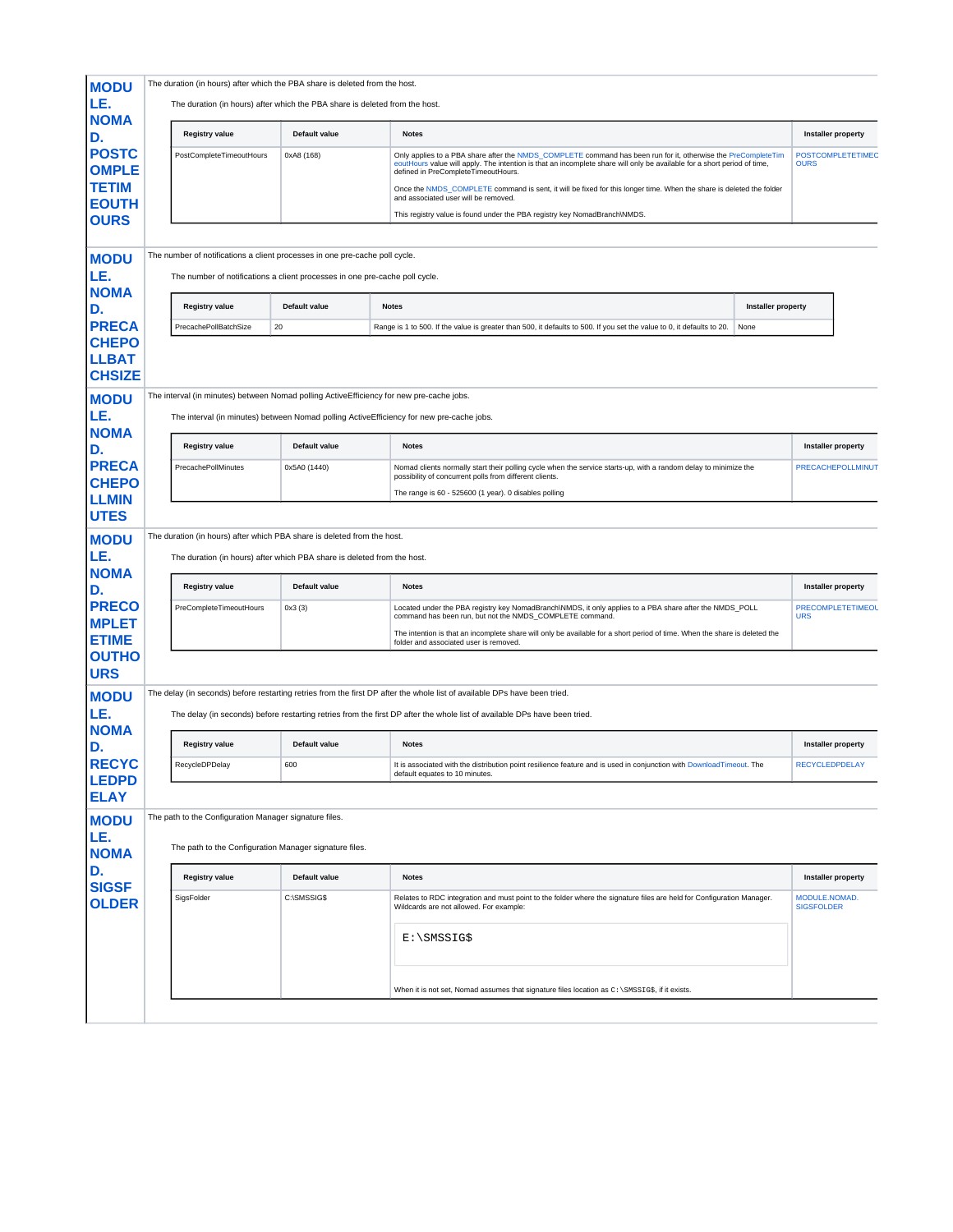| <b>MODU</b>                | Sets the site SSD query stagger duration (seconds). |                                                     |               |                                                                                                                                                                                                                                                                                                                                                                                                                                                                                                                                    |                                                               |
|----------------------------|-----------------------------------------------------|-----------------------------------------------------|---------------|------------------------------------------------------------------------------------------------------------------------------------------------------------------------------------------------------------------------------------------------------------------------------------------------------------------------------------------------------------------------------------------------------------------------------------------------------------------------------------------------------------------------------------|---------------------------------------------------------------|
| LE.<br><b>NOMA</b>         |                                                     | Sets the site SSD query stagger duration (seconds). |               |                                                                                                                                                                                                                                                                                                                                                                                                                                                                                                                                    |                                                               |
| D.<br><b>SITESS</b>        |                                                     |                                                     |               | Deployments to large numbers of clients (30,000 or more) generate significant network traffic from 1E Client to an ActiveEfficiency Server that may result in IIS 503 Overload errors on the server,<br>causing content registrations and SSD requests to fail. SiteSsdStagger allows an elected subnet master to wait for a random configurable time before making a site SSD request. All peers in the su<br>participating in the election would also synchronize and wait for the same time before copying from master machine. |                                                               |
| <b>DSTAG</b><br><b>GER</b> | <b>Registry value</b>                               | Type                                                | Default value | <b>Notes</b>                                                                                                                                                                                                                                                                                                                                                                                                                                                                                                                       | Instal<br>prope                                               |
|                            | SiteSsdStagger                                      | REG DWORD                                           | $\Omega$      | Sets the site SSD query stagger duration in seconds. The stagger is 0 (disabled) by default.<br>The maximum value that can configured is 300 seconds (5 minutes).<br>There is no SSD staggering in WinPE.<br>Site SSD happens when broadcast is enabled or if local SSD is enabled and it does not return any devices<br>from ActiveEfficiency.<br>Please consult 1E before changing this value.<br>Δ<br>This setting works in conjunction with LocalSsdStagger.                                                                   | <b>MODUL</b><br><b>NOMAD</b><br><b>SITESSI</b><br><b>GGER</b> |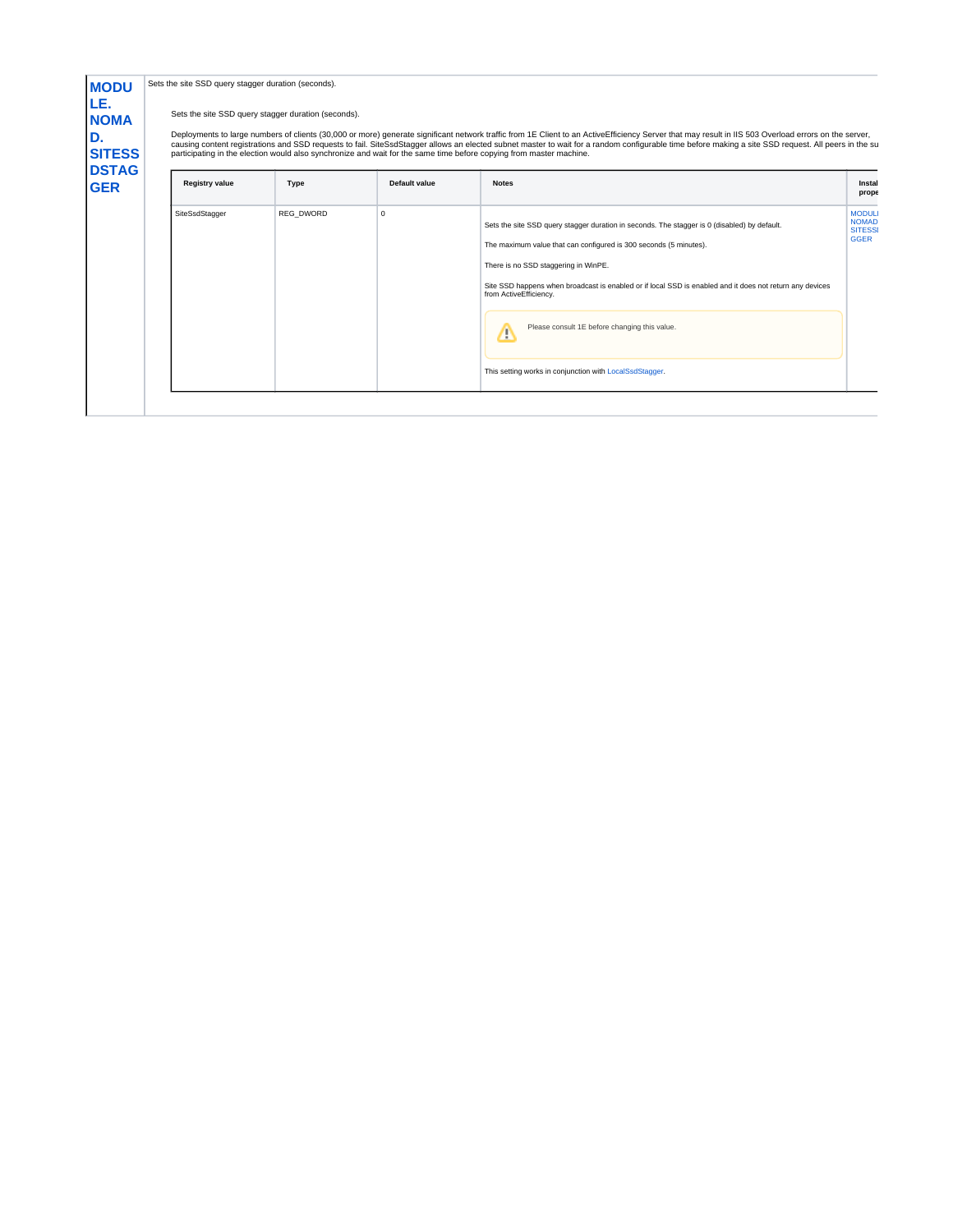|                       |                  |                                                                  | > msiexec /i 1E.Client-x64.msi MODULE.NOMAD.SPECIALNETSHARE=129 [other properties] /qn                                                                                                                                                                                                                                                                                                                                                                                                                                                                                                                                                                                                                                                                                                                                                                                                                                                                                                                                                     |                                         |  |
|-----------------------|------------------|------------------------------------------------------------------|--------------------------------------------------------------------------------------------------------------------------------------------------------------------------------------------------------------------------------------------------------------------------------------------------------------------------------------------------------------------------------------------------------------------------------------------------------------------------------------------------------------------------------------------------------------------------------------------------------------------------------------------------------------------------------------------------------------------------------------------------------------------------------------------------------------------------------------------------------------------------------------------------------------------------------------------------------------------------------------------------------------------------------------------|-----------------------------------------|--|
|                       |                  | Sets various special feature options related to the Nomad share. |                                                                                                                                                                                                                                                                                                                                                                                                                                                                                                                                                                                                                                                                                                                                                                                                                                                                                                                                                                                                                                            |                                         |  |
| <b>Registry value</b> |                  | Default value                                                    | <b>Notes</b>                                                                                                                                                                                                                                                                                                                                                                                                                                                                                                                                                                                                                                                                                                                                                                                                                                                                                                                                                                                                                               | <b>Installer property</b>               |  |
| SpecialNetShare       |                  | 0x2020 (8224)                                                    | You can set more than one option at the same time by combining the bit values. For example, to have custom share<br>permissions and use the machine account for access to the Nomad share, set the value for SpecialNetShare to 129<br>(decimal valuel 1+128 or 0x81 hex). See The Nomad share for more detail on configuration and security.<br>Prior to 1E Client 4.1 (Nomad 7.0) the default was 0x0000 (0) but it is now 0x2020 (8224):<br>• Bit 5: Disables broadcast of download statistics<br>• Bit 13: Use HTTP/S or SMB                                                                                                                                                                                                                                                                                                                                                                                                                                                                                                           | MODULE.NOMAD.<br><b>SPECIALNETSHARE</b> |  |
| Bit                   | Hex              | Decimal                                                          | <b>Description</b>                                                                                                                                                                                                                                                                                                                                                                                                                                                                                                                                                                                                                                                                                                                                                                                                                                                                                                                                                                                                                         |                                         |  |
|                       | 0x0000           | $\mathbf 0$                                                      | No special features are turned on.                                                                                                                                                                                                                                                                                                                                                                                                                                                                                                                                                                                                                                                                                                                                                                                                                                                                                                                                                                                                         |                                         |  |
| 0                     | 0x0001           | $\overline{1}$                                                   | Custom Share Permissions: Administrators configure and manage custom share permissions. The service doesn't create the NomadSHR share on sta<br>up, leaving the administrator to manually create it and set the permissions. It is also not deleted when the service stops and therefore existing share<br>permissions are preserved.                                                                                                                                                                                                                                                                                                                                                                                                                                                                                                                                                                                                                                                                                                      |                                         |  |
| 1                     | 0x0002           | $\overline{2}$                                                   | Enables support for IPv6: If the network supports both IPv6 and IPv4, enable support for both - set bit 1 but not bit 2.                                                                                                                                                                                                                                                                                                                                                                                                                                                                                                                                                                                                                                                                                                                                                                                                                                                                                                                   |                                         |  |
| 2                     | 0x0004           | $\overline{4}$                                                   | Disables support for IPv4: If the network supports only IPv6, disable IPv4 and set both bit 1 and bit 2.                                                                                                                                                                                                                                                                                                                                                                                                                                                                                                                                                                                                                                                                                                                                                                                                                                                                                                                                   |                                         |  |
| 3                     | 0x0008           | 8                                                                | <b>RESERVED</b>                                                                                                                                                                                                                                                                                                                                                                                                                                                                                                                                                                                                                                                                                                                                                                                                                                                                                                                                                                                                                            |                                         |  |
| 4                     | 0x0010           | 16                                                               | The Nomad share is hidden and named NomadSHR\$. When using a hidden share, all Nomad installations must be configured to use this option. See<br>Nomad share for more detail on configuration and security.                                                                                                                                                                                                                                                                                                                                                                                                                                                                                                                                                                                                                                                                                                                                                                                                                                |                                         |  |
| 5                     | 0x0020           | 32                                                               | Disables broadcast of download statistics. By default this is disabled. If enabled, Nomad broadcasts download statistics to all peers when a download<br>complete.<br>Prior to 1E Client 4.1 (Nomad 7.0) this was enabled (0) by default, now it is disabled (1) by default.<br>G                                                                                                                                                                                                                                                                                                                                                                                                                                                                                                                                                                                                                                                                                                                                                          |                                         |  |
| 6                     | 0x0040           | 64                                                               | Enables Nomad FanOut.                                                                                                                                                                                                                                                                                                                                                                                                                                                                                                                                                                                                                                                                                                                                                                                                                                                                                                                                                                                                                      |                                         |  |
| 7                     | 0x0080           | 128                                                              | The machine account is used when connecting to a peer client. The SMSNomadP2P& account is not created. Please refer to The Nomad share: Use<br>Machine Account.<br>Will not work if peers exist in untrusted domains or workgroups.                                                                                                                                                                                                                                                                                                                                                                                                                                                                                                                                                                                                                                                                                                                                                                                                        |                                         |  |
|                       |                  |                                                                  |                                                                                                                                                                                                                                                                                                                                                                                                                                                                                                                                                                                                                                                                                                                                                                                                                                                                                                                                                                                                                                            |                                         |  |
| 8                     | 0x0100           | 256                                                              | RESERVED                                                                                                                                                                                                                                                                                                                                                                                                                                                                                                                                                                                                                                                                                                                                                                                                                                                                                                                                                                                                                                   |                                         |  |
| 9                     | 0x0200           | 512                                                              | RESERVED                                                                                                                                                                                                                                                                                                                                                                                                                                                                                                                                                                                                                                                                                                                                                                                                                                                                                                                                                                                                                                   |                                         |  |
| 10<br>11              | 0x0400<br>0x0800 | 1024<br>2048                                                     | RESERVED<br>RESERVED                                                                                                                                                                                                                                                                                                                                                                                                                                                                                                                                                                                                                                                                                                                                                                                                                                                                                                                                                                                                                       |                                         |  |
| 12                    | 0x1000           | 4096                                                             | RESERVED (deprecated)                                                                                                                                                                                                                                                                                                                                                                                                                                                                                                                                                                                                                                                                                                                                                                                                                                                                                                                                                                                                                      |                                         |  |
| 13                    | 0x2000           | 8192                                                             | Use HTTP/S or SMB. Ensure that this is set if Nomad integration is used by Tachyon. HTTP/S is automatically used if CM client is detected.<br>Prior to 1E Client 4.1 (Nomad 7.0) this was disabled (0) by default, now it is enabled (1) by default.<br>O<br>This setting should be enabled in baseline or or other policies.                                                                                                                                                                                                                                                                                                                                                                                                                                                                                                                                                                                                                                                                                                              |                                         |  |
| 14                    | 0x4000           | 16384                                                            | Web LSZ generation: enables the Nomad client on Configuration Manager standalone DPs to handle LSZ file generation requests coming from HTTF<br>/HTTPS enabled clients.<br>Used when Nomad clients are configured with either of the following enabled:<br>• Bit13 (0x2000) - Use HTTP/S or SMB<br>• Bit 15 (0x8000) - Use HTTP/S only, not SMB<br>When enabled, the Nomad distribution point client creates a virtual folder called LSZFILES. The permissions for this are copied from the Configuratio<br>Manager SMS_DP_SMSPKGX\$ share. By default, access to the LSZFILES folder requires SSL to be enabled. This is the case for Internet facing scena<br>where local client access certificates will ensure authentication. If you are using HTTP instead of HTTPS, manually disable SSL on the LSZFILES wel<br>folder in order for the Nomad LSZ file generation process to work.<br>Only needs to be enabled when using HTTP or HTTPS on standalone DPs; it is not required on site server DPs because Nomad automatically config |                                         |  |
| 15                    | 0x8000           | 32768                                                            | Web LSZ generation on them.<br>Use HTTP/S only, not SMB: enables the Nomad client to download content using HTTPS or HTTP depending on the content location provided by                                                                                                                                                                                                                                                                                                                                                                                                                                                                                                                                                                                                                                                                                                                                                                                                                                                                    |                                         |  |
|                       |                  |                                                                  |                                                                                                                                                                                                                                                                                                                                                                                                                                                                                                                                                                                                                                                                                                                                                                                                                                                                                                                                                                                                                                            |                                         |  |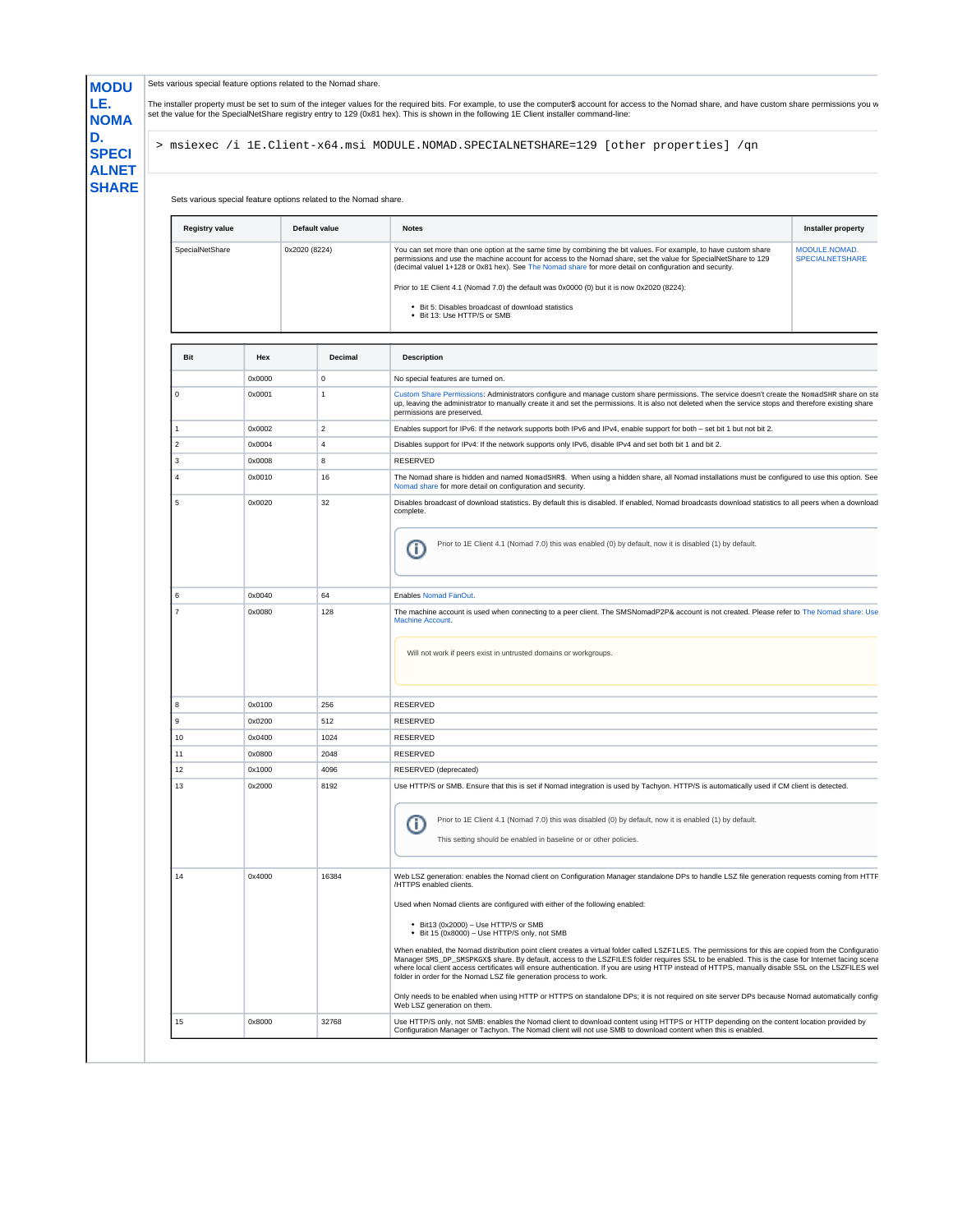|                                                                                                                                                                                                                                                        |     |               |                                                                                                                                                                                                                                                                                      | The installer property must be set to sum of the integer values for the required bits. For example, the following will turn the complete SSD functionality on.                                                                                                                                                                                                                                                                                                                                                                                                                                                                                                                                                                                                                                                                                                                                                                                                                                                                                                                                                                                                                                                                                                                                                                                                                                                                                                                                                                                                                                                                                                                                                                                                                                                                                                                                                                                                                                                                                                                                                                                                                                                                                                                                                                                                                                                                                                                                                                                                                                                                                                                                                                                                                                                                                                                      |                                    |  |  |
|--------------------------------------------------------------------------------------------------------------------------------------------------------------------------------------------------------------------------------------------------------|-----|---------------|--------------------------------------------------------------------------------------------------------------------------------------------------------------------------------------------------------------------------------------------------------------------------------------|-------------------------------------------------------------------------------------------------------------------------------------------------------------------------------------------------------------------------------------------------------------------------------------------------------------------------------------------------------------------------------------------------------------------------------------------------------------------------------------------------------------------------------------------------------------------------------------------------------------------------------------------------------------------------------------------------------------------------------------------------------------------------------------------------------------------------------------------------------------------------------------------------------------------------------------------------------------------------------------------------------------------------------------------------------------------------------------------------------------------------------------------------------------------------------------------------------------------------------------------------------------------------------------------------------------------------------------------------------------------------------------------------------------------------------------------------------------------------------------------------------------------------------------------------------------------------------------------------------------------------------------------------------------------------------------------------------------------------------------------------------------------------------------------------------------------------------------------------------------------------------------------------------------------------------------------------------------------------------------------------------------------------------------------------------------------------------------------------------------------------------------------------------------------------------------------------------------------------------------------------------------------------------------------------------------------------------------------------------------------------------------------------------------------------------------------------------------------------------------------------------------------------------------------------------------------------------------------------------------------------------------------------------------------------------------------------------------------------------------------------------------------------------------------------------------------------------------------------------------------------------------|------------------------------------|--|--|
| > msiexec /i 1E.Client-x64.msi MODULE.NOMAD.SSDENABLED=3 [other properties] /qn                                                                                                                                                                        |     |               |                                                                                                                                                                                                                                                                                      |                                                                                                                                                                                                                                                                                                                                                                                                                                                                                                                                                                                                                                                                                                                                                                                                                                                                                                                                                                                                                                                                                                                                                                                                                                                                                                                                                                                                                                                                                                                                                                                                                                                                                                                                                                                                                                                                                                                                                                                                                                                                                                                                                                                                                                                                                                                                                                                                                                                                                                                                                                                                                                                                                                                                                                                                                                                                                     |                                    |  |  |
| Enables Single-Site Download (SSD).                                                                                                                                                                                                                    |     |               |                                                                                                                                                                                                                                                                                      |                                                                                                                                                                                                                                                                                                                                                                                                                                                                                                                                                                                                                                                                                                                                                                                                                                                                                                                                                                                                                                                                                                                                                                                                                                                                                                                                                                                                                                                                                                                                                                                                                                                                                                                                                                                                                                                                                                                                                                                                                                                                                                                                                                                                                                                                                                                                                                                                                                                                                                                                                                                                                                                                                                                                                                                                                                                                                     |                                    |  |  |
| <b>Registry value</b>                                                                                                                                                                                                                                  |     | Default value |                                                                                                                                                                                                                                                                                      | <b>Notes</b>                                                                                                                                                                                                                                                                                                                                                                                                                                                                                                                                                                                                                                                                                                                                                                                                                                                                                                                                                                                                                                                                                                                                                                                                                                                                                                                                                                                                                                                                                                                                                                                                                                                                                                                                                                                                                                                                                                                                                                                                                                                                                                                                                                                                                                                                                                                                                                                                                                                                                                                                                                                                                                                                                                                                                                                                                                                                        | <b>Installer property</b>          |  |  |
| SSDEnabled                                                                                                                                                                                                                                             |     | $\Omega$      |                                                                                                                                                                                                                                                                                      | You can set more than one option at the same time by combining the bit values. For example, to enable clients to fetch<br>downloads using SSD and provide them to peers, set the value to 3 (decimal value 1+2 or 0x3).<br>To enable clients to fetch downloads using site and local SSD and provide them to peers, set the value to 7.<br>If you want to enable SSD as a provider after installation, then you also need to configure the registry values for SSDEna<br>bled, PlatformURL and ContentRegistration.<br>To enable SSD when you install Nomad, you must specify both the MODULE.NOMAD.SSDENABLED and NOMAD.<br>MODULE.PLATFORMURL installer properties. If MODULE.NOMAD.SSDENABLED is configured as a provider then the<br>registry value of ContentRegistration is automatically set to 1 during installation.<br>The following Nomad features require ActiveEfficiency:<br><sup>•</sup> Single-site download                                                                                                                                                                                                                                                                                                                                                                                                                                                                                                                                                                                                                                                                                                                                                                                                                                                                                                                                                                                                                                                                                                                                                                                                                                                                                                                                                                                                                                                                                                                                                                                                                                                                                                                                                                                                                                                                                                                                                        | MODULE.NOMAD.<br><b>SSDENABLED</b> |  |  |
|                                                                                                                                                                                                                                                        |     |               |                                                                                                                                                                                                                                                                                      | • Single-site Peer Backup Assistant<br>• Nomad pre-caching<br>• Nomad Dashboard<br>. WakeUp integration (also requires NightWatchman Management Center server, WakeUp Servers installed on<br>Configuration Manager sites, and Single-site download)<br>. Nomad Download Pause (also requires Tachyon infrastructure)<br>If your network is running over a WLAN or have devices on a wireless network you want to be content providers, set Con<br>tentProviderOnWifi =1.                                                                                                                                                                                                                                                                                                                                                                                                                                                                                                                                                                                                                                                                                                                                                                                                                                                                                                                                                                                                                                                                                                                                                                                                                                                                                                                                                                                                                                                                                                                                                                                                                                                                                                                                                                                                                                                                                                                                                                                                                                                                                                                                                                                                                                                                                                                                                                                                           |                                    |  |  |
| Bit                                                                                                                                                                                                                                                    | Hex |               | Decimal                                                                                                                                                                                                                                                                              | <b>Description</b>                                                                                                                                                                                                                                                                                                                                                                                                                                                                                                                                                                                                                                                                                                                                                                                                                                                                                                                                                                                                                                                                                                                                                                                                                                                                                                                                                                                                                                                                                                                                                                                                                                                                                                                                                                                                                                                                                                                                                                                                                                                                                                                                                                                                                                                                                                                                                                                                                                                                                                                                                                                                                                                                                                                                                                                                                                                                  |                                    |  |  |
|                                                                                                                                                                                                                                                        | 0x0 |               |                                                                                                                                                                                                                                                                                      | SSD is disabled, the Nomad client takes no part in the SSD on the site.                                                                                                                                                                                                                                                                                                                                                                                                                                                                                                                                                                                                                                                                                                                                                                                                                                                                                                                                                                                                                                                                                                                                                                                                                                                                                                                                                                                                                                                                                                                                                                                                                                                                                                                                                                                                                                                                                                                                                                                                                                                                                                                                                                                                                                                                                                                                                                                                                                                                                                                                                                                                                                                                                                                                                                                                             |                                    |  |  |
| 0<br>0x1<br>$\Omega$<br>$\overline{1}$                                                                                                                                                                                                                 |     |               | SSD is enabled and the Nomad client fetches downloads using SSD. This setting on its own (without provider mode set) should be used with sensitiv<br>server weighting. Provider mode is where a peer gets content from another peer but cannot serve it (it cannot act as a master). |                                                                                                                                                                                                                                                                                                                                                                                                                                                                                                                                                                                                                                                                                                                                                                                                                                                                                                                                                                                                                                                                                                                                                                                                                                                                                                                                                                                                                                                                                                                                                                                                                                                                                                                                                                                                                                                                                                                                                                                                                                                                                                                                                                                                                                                                                                                                                                                                                                                                                                                                                                                                                                                                                                                                                                                                                                                                                     |                                    |  |  |
| 1                                                                                                                                                                                                                                                      | 0x2 |               | $\overline{2}$                                                                                                                                                                                                                                                                       | SSD is enabled and the Nomad client provides downloads to peers. Enabling this bit causes Nomad to register content with ActiveEfficiency. In practi<br>this is unlikely to be used on its own. This is automatically disabled for WinPE installations (because cached content is only temporary).                                                                                                                                                                                                                                                                                                                                                                                                                                                                                                                                                                                                                                                                                                                                                                                                                                                                                                                                                                                                                                                                                                                                                                                                                                                                                                                                                                                                                                                                                                                                                                                                                                                                                                                                                                                                                                                                                                                                                                                                                                                                                                                                                                                                                                                                                                                                                                                                                                                                                                                                                                                  |                                    |  |  |
|                                                                                                                                                                                                                                                        |     |               |                                                                                                                                                                                                                                                                                      | which have content but cannot be located during the normal election process because network broadcasts have been disabled) within the subnet.<br>In version 6.1.100 the local SSD feature was introduced to supplement site SSD for clients on networks such as wireless where broadcasts are disab<br>to prevent each client becoming its own master and downloading direct from the DP. In a SSD enabled environment, a master queries ActiveEfficienc<br>get a list of devices on other subnets within the site that have content. With local SSD enabled, the master also queries for devices having content wit<br>local subnet. If any local peers with content are available, then the master downloads from them, otherwise it attempts to download from Site peers (c<br>subnets in the site), and if the master still cannot find any peers, it downloads the content direct from the DP.<br>In version 7.0 and later, a master skips using local SSD if it sees broadcast messages from peers. This means clients in mixed network environments<br>be configured with the same SSDEnabled setting (with Local SSD enabled) and clients can move seamlessly between networks. When on a wireless<br>network (where broadcasts are typically disabled) local SSD can be used. On LAN networks (where broadcasts are typically allowed) local SSD woul-<br>skipped because a master is elected and sees broadcast activity from peers.<br>This setting should only be used if networks have broadcasts being disabled (for example wireless networks) and clients are forced to download from<br>DP as they can't participate in an election.<br>Local SSD requires that a peer on the local subnet be configured to provide downloads to peers, that is at least one client on the subnet must be<br>configured with Bit 1 enabled. To maintain consistency with typical Nomad peer sharing behavior where local SSD is not required, configure all clients<br>SSDEnabled=7. You'll also want to set ContentProviderOnWifi=1.<br>When enabled, the elected master:<br>1. Queries ActiveEfficiency to get list of local devices having the content.<br>2. Queries each of those devices to check if they are available and have the content. The list is ordered by percentage of content the device hold<br>3. Repeats the same process for devices on other subnets (existing SSD feature).<br>4. Stores a list of subnets as well as site devices in memory.<br>5. Cycles through the list in the following order:<br>a. Subnet peer master (fetched from list of local devices from ActiveEfficiency)<br>b. Site master<br>c. DP<br>To distinguish between a master derived from ActiveEfficiency and an election, the log records: Connection:: SetDownloadSource = SubnetP<br>(an elected peer) instead of Connection::SetDownloadSource = Peer (an SSD peer master). |                                    |  |  |
| Enables the use of single-site functionality for PBA data stores. See single-site peer backup assistant for more details.<br>Enables the use of single-site functionality for PBA data stores. See single-site peer backup assistant for more details. |     |               |                                                                                                                                                                                                                                                                                      |                                                                                                                                                                                                                                                                                                                                                                                                                                                                                                                                                                                                                                                                                                                                                                                                                                                                                                                                                                                                                                                                                                                                                                                                                                                                                                                                                                                                                                                                                                                                                                                                                                                                                                                                                                                                                                                                                                                                                                                                                                                                                                                                                                                                                                                                                                                                                                                                                                                                                                                                                                                                                                                                                                                                                                                                                                                                                     |                                    |  |  |
|                                                                                                                                                                                                                                                        |     |               |                                                                                                                                                                                                                                                                                      |                                                                                                                                                                                                                                                                                                                                                                                                                                                                                                                                                                                                                                                                                                                                                                                                                                                                                                                                                                                                                                                                                                                                                                                                                                                                                                                                                                                                                                                                                                                                                                                                                                                                                                                                                                                                                                                                                                                                                                                                                                                                                                                                                                                                                                                                                                                                                                                                                                                                                                                                                                                                                                                                                                                                                                                                                                                                                     |                                    |  |  |
| <b>Registry value</b>                                                                                                                                                                                                                                  |     | Default value |                                                                                                                                                                                                                                                                                      | <b>Notes</b>                                                                                                                                                                                                                                                                                                                                                                                                                                                                                                                                                                                                                                                                                                                                                                                                                                                                                                                                                                                                                                                                                                                                                                                                                                                                                                                                                                                                                                                                                                                                                                                                                                                                                                                                                                                                                                                                                                                                                                                                                                                                                                                                                                                                                                                                                                                                                                                                                                                                                                                                                                                                                                                                                                                                                                                                                                                                        | <b>Installer property</b>          |  |  |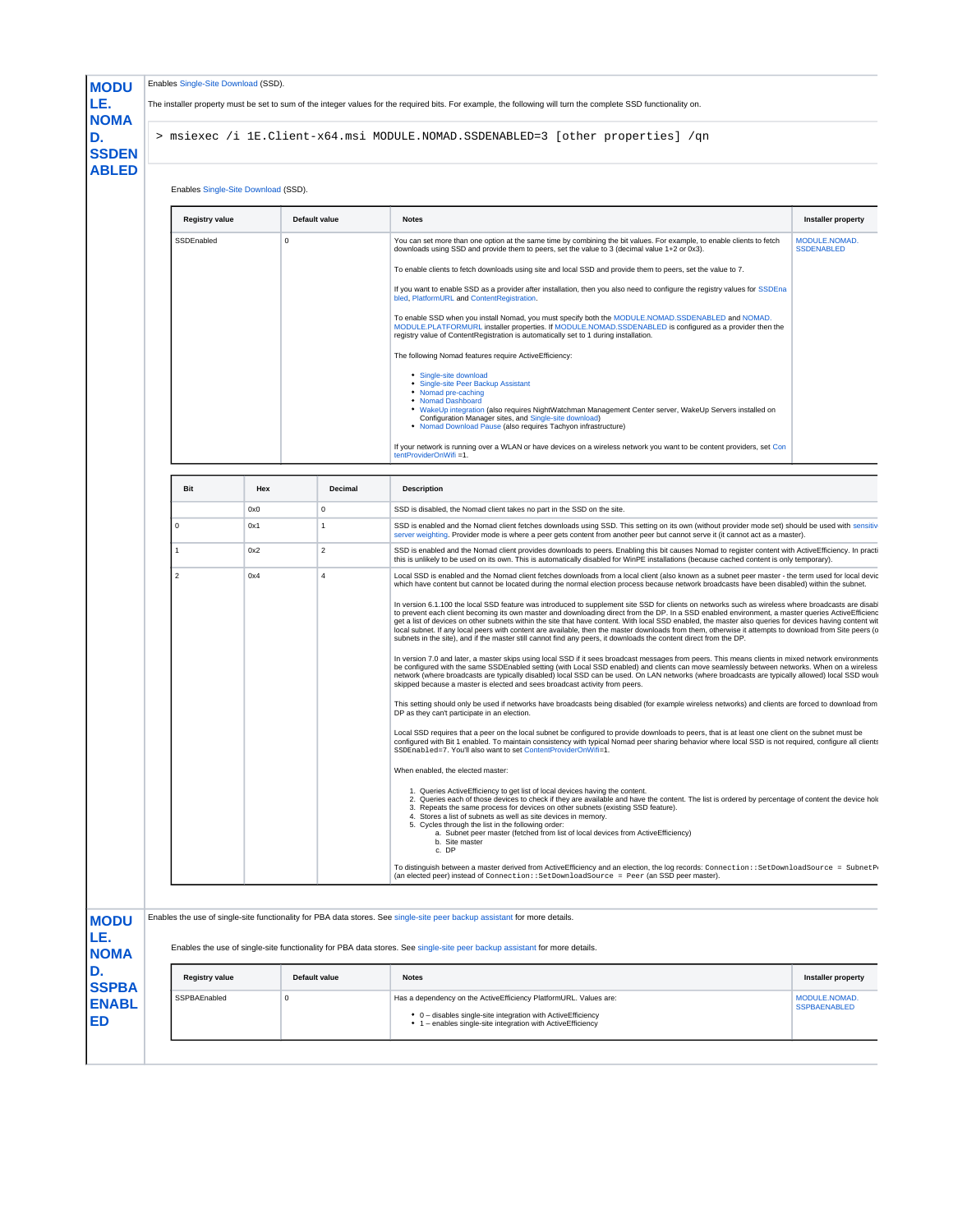<span id="page-19-1"></span><span id="page-19-0"></span>

|                 | Default value | <b>Notes</b>           |                                                                                                                                                                                                                                                                                                                                                                                                                                                                                                                                                                                                                                                                                                                                                                                                                                                                                                                                                                                                                                                                                                                                                                                                                                                                                                                                                                                                                                                                                                                                                                                                                                                                                                                                                                                                                                                                                                                                                                                                                                                                                                                                                                                                                                                                   |                  |  |
|-----------------|---------------|------------------------|-------------------------------------------------------------------------------------------------------------------------------------------------------------------------------------------------------------------------------------------------------------------------------------------------------------------------------------------------------------------------------------------------------------------------------------------------------------------------------------------------------------------------------------------------------------------------------------------------------------------------------------------------------------------------------------------------------------------------------------------------------------------------------------------------------------------------------------------------------------------------------------------------------------------------------------------------------------------------------------------------------------------------------------------------------------------------------------------------------------------------------------------------------------------------------------------------------------------------------------------------------------------------------------------------------------------------------------------------------------------------------------------------------------------------------------------------------------------------------------------------------------------------------------------------------------------------------------------------------------------------------------------------------------------------------------------------------------------------------------------------------------------------------------------------------------------------------------------------------------------------------------------------------------------------------------------------------------------------------------------------------------------------------------------------------------------------------------------------------------------------------------------------------------------------------------------------------------------------------------------------------------------|------------------|--|
| StatusMsgEvents | 0x0           | O                      | Status message events should be used with caution as they could impact your Configuration Manager<br>environment when scaled up to tens of thousands of machines. They are provided mainly for advanced<br>troubleshooting purposes, although some events are also used to support the Nomad dashboard tiles.                                                                                                                                                                                                                                                                                                                                                                                                                                                                                                                                                                                                                                                                                                                                                                                                                                                                                                                                                                                                                                                                                                                                                                                                                                                                                                                                                                                                                                                                                                                                                                                                                                                                                                                                                                                                                                                                                                                                                     |                  |  |
|                 |               | ٠<br>٠                 | • 0x0000000001 - SNO EVT START<br>• 0x0000000002 - SNO EVT STOP<br>• 0x0000000004 - SNO_EVT_ERROR<br>• 0x0000000008 - SNO EVT PAUSED<br>• 0x0000000010 - SNO_EVT_RESUMED<br>0x0000000020 - SNO_EVT_REQUEST_STARTED<br>● 0x0000000040 - SNO_EVT_REQUEST_COMPLETED<br>0x0000000080 - SNO_EVT_SERVICE_RESET<br>0x0000000100 - SNO_EVT_STARTED_CACHE_MANAGEMENT<br>· 0x0000000200 - SNO_EVT_FINISHED_CACHE_MANAGEMENT<br>● 0x0000000400 - SNO_EVT_STARTED_HASHCHECK<br>● 0x0000000800 - SNO_EVT_FINISHED_HASHCHECK<br>· 0x0000001000 - SNO_EVT_ELECTION_REQUEST<br>● 0x0000002000 - SNO_EVT_MASTER_CHANGED<br>● 0x0000004000 - SNO_EVT_FILLIN_MASTER_CHANGED<br>● 0x0000008000 - SNO_EVT_MCAST_CENTRALSCHED<br>0x0000010000 - SNO EVT MCAST ERROR<br>● 0x0000020000 - SNO_EVT_MCAST_COMPLETE<br>0x0000040000 - SNO_EVT_SCHEDULER<br>0x0000080000 - SNO EVT STARTED TX CENTRALMCAST<br>0x0000100000 - SNO_EVT_STOPPED_TX_CENTRALMCAST<br>● 0x0000200000 - SNO_EVT_STARTED_TX_ACTIVEMCAST<br>. 0x0000400000 - SNO_EVT_STOPPED_TX_ACTIVEMCAST<br>● 0x0000800000 - SNO_EVT_STARTED_TX_FILLINMCAST<br>● 0x0001000000 - SNO_EVT_STOPPED_TX_FILLINMCAST<br>0x0002000000 - SNO_EVT_STARTED_RX_CENTRALMCAST<br>· 0x0004000000 - SNO_EVT_STOPPED_RX_CENTRALMCAST<br>● 0x0008000000 - SNO_EVT_STARTED_RX_ACTIVEMCAST<br>0x0010000000 - SNO_EVT_STOPPED_RX_ACTIVEMCAST<br>. 0x0020000000 - SNO_EVT_STARTED_RX_FILLINMCAST<br>0x0040000000 - SNO_EVT_STOPPED_RX_FILLINMCAST<br>0x0080000000 - SNO_EVT_STARTED_COPY<br>· 0x0100000000 - SNO_EVT_STOPPED_COPY<br>· 0x0200000000 - SNO EVT WORKRATE CHANGED<br>● 0x0400000000 - SNO_EVT_WRONG_PKG_VERSION<br>· 0x0800000000 - SNO_EVT_INFORMATIONAL<br>• 0x1000000000 - SNO_EVT_FINALSTATS (see notes below)<br>• 0x2000000000 - SNO_EVT_WAIT<br>• 0x4000000000 - SNO_EVT_MAX_EVENTID<br><b>SNO_EVT_FINALSTATS notes</b><br>For success reporting, this message provides feedback on the status of the download. For example, it can show how<br>much data was received using multicast as opposed to peer-to-peer copying. Turning this message on creates an extra<br>status message per machine for each deployment. The format of the status message is:<br>Evt FinalStats MD100067 1 170 59195038 170 59195038<br>0 59195038 0 0 |                  |  |
|                 |               |                        |                                                                                                                                                                                                                                                                                                                                                                                                                                                                                                                                                                                                                                                                                                                                                                                                                                                                                                                                                                                                                                                                                                                                                                                                                                                                                                                                                                                                                                                                                                                                                                                                                                                                                                                                                                                                                                                                                                                                                                                                                                                                                                                                                                                                                                                                   |                  |  |
|                 |               |                        | Configuration Manager status messages are made up of insertion strings. The strings for the final stats event are:                                                                                                                                                                                                                                                                                                                                                                                                                                                                                                                                                                                                                                                                                                                                                                                                                                                                                                                                                                                                                                                                                                                                                                                                                                                                                                                                                                                                                                                                                                                                                                                                                                                                                                                                                                                                                                                                                                                                                                                                                                                                                                                                                |                  |  |
|                 |               |                        | InstrStr0   Nomad event string (internal reference)   N/A                                                                                                                                                                                                                                                                                                                                                                                                                                                                                                                                                                                                                                                                                                                                                                                                                                                                                                                                                                                                                                                                                                                                                                                                                                                                                                                                                                                                                                                                                                                                                                                                                                                                                                                                                                                                                                                                                                                                                                                                                                                                                                                                                                                                         |                  |  |
|                 |               | InstrStr1              | Package Id and Package version                                                                                                                                                                                                                                                                                                                                                                                                                                                                                                                                                                                                                                                                                                                                                                                                                                                                                                                                                                                                                                                                                                                                                                                                                                                                                                                                                                                                                                                                                                                                                                                                                                                                                                                                                                                                                                                                                                                                                                                                                                                                                                                                                                                                                                    | MD1000671<br>170 |  |
|                 |               | InstrStr2<br>InstrStr3 | Total number of files in package<br>Total number of package bytes                                                                                                                                                                                                                                                                                                                                                                                                                                                                                                                                                                                                                                                                                                                                                                                                                                                                                                                                                                                                                                                                                                                                                                                                                                                                                                                                                                                                                                                                                                                                                                                                                                                                                                                                                                                                                                                                                                                                                                                                                                                                                                                                                                                                 | 59195038         |  |
|                 |               | InstrStr4              | Number of files which are cached                                                                                                                                                                                                                                                                                                                                                                                                                                                                                                                                                                                                                                                                                                                                                                                                                                                                                                                                                                                                                                                                                                                                                                                                                                                                                                                                                                                                                                                                                                                                                                                                                                                                                                                                                                                                                                                                                                                                                                                                                                                                                                                                                                                                                                  | 170              |  |
|                 |               | InstrStr5              | Bytes which are cached                                                                                                                                                                                                                                                                                                                                                                                                                                                                                                                                                                                                                                                                                                                                                                                                                                                                                                                                                                                                                                                                                                                                                                                                                                                                                                                                                                                                                                                                                                                                                                                                                                                                                                                                                                                                                                                                                                                                                                                                                                                                                                                                                                                                                                            | 59195038         |  |
|                 |               | InstrStr6              | Bytes coped from a peer agent (P2P)                                                                                                                                                                                                                                                                                                                                                                                                                                                                                                                                                                                                                                                                                                                                                                                                                                                                                                                                                                                                                                                                                                                                                                                                                                                                                                                                                                                                                                                                                                                                                                                                                                                                                                                                                                                                                                                                                                                                                                                                                                                                                                                                                                                                                               | 0                |  |
|                 |               | InstrStr7              | Bytes copied from the DP                                                                                                                                                                                                                                                                                                                                                                                                                                                                                                                                                                                                                                                                                                                                                                                                                                                                                                                                                                                                                                                                                                                                                                                                                                                                                                                                                                                                                                                                                                                                                                                                                                                                                                                                                                                                                                                                                                                                                                                                                                                                                                                                                                                                                                          | 59195038         |  |
|                 |               | InstrStr8              | Bytes received via local multicast                                                                                                                                                                                                                                                                                                                                                                                                                                                                                                                                                                                                                                                                                                                                                                                                                                                                                                                                                                                                                                                                                                                                                                                                                                                                                                                                                                                                                                                                                                                                                                                                                                                                                                                                                                                                                                                                                                                                                                                                                                                                                                                                                                                                                                | $^{\circ}$       |  |
|                 |               | InstrStr9              | Bytes received from a central multicast                                                                                                                                                                                                                                                                                                                                                                                                                                                                                                                                                                                                                                                                                                                                                                                                                                                                                                                                                                                                                                                                                                                                                                                                                                                                                                                                                                                                                                                                                                                                                                                                                                                                                                                                                                                                                                                                                                                                                                                                                                                                                                                                                                                                                           | 0                |  |
|                 |               |                        | If the package is already cached and is re-deployed with an unchanged package version, the final stats message will not                                                                                                                                                                                                                                                                                                                                                                                                                                                                                                                                                                                                                                                                                                                                                                                                                                                                                                                                                                                                                                                                                                                                                                                                                                                                                                                                                                                                                                                                                                                                                                                                                                                                                                                                                                                                                                                                                                                                                                                                                                                                                                                                           |                  |  |
|                 |               | be re-sent.            |                                                                                                                                                                                                                                                                                                                                                                                                                                                                                                                                                                                                                                                                                                                                                                                                                                                                                                                                                                                                                                                                                                                                                                                                                                                                                                                                                                                                                                                                                                                                                                                                                                                                                                                                                                                                                                                                                                                                                                                                                                                                                                                                                                                                                                                                   |                  |  |
|                 |               |                        | The Nomad Dashboard Latest Operations tiles<br>Nomad clients must be configured to return the following status messages into the Configuration Manager site database<br>in order to populate the Nomad dashboard's Latest Operations tiles. Because the Nomad client does not return any<br>status messages by default, you must configure the Nomad client registry StatusMsgEvents value, either during<br>installation of 1E Client or using The Nomad Baseline Wizard.                                                                                                                                                                                                                                                                                                                                                                                                                                                                                                                                                                                                                                                                                                                                                                                                                                                                                                                                                                                                                                                                                                                                                                                                                                                                                                                                                                                                                                                                                                                                                                                                                                                                                                                                                                                        |                  |  |
|                 |               |                        | * SNO_EVT_ERROR (0x0000000004)<br>* SNO EVT REQUEST STARTED (0x0000000020)<br>SNO_EVT_REQUEST_COMPLETED (0x0000000040)                                                                                                                                                                                                                                                                                                                                                                                                                                                                                                                                                                                                                                                                                                                                                                                                                                                                                                                                                                                                                                                                                                                                                                                                                                                                                                                                                                                                                                                                                                                                                                                                                                                                                                                                                                                                                                                                                                                                                                                                                                                                                                                                            |                  |  |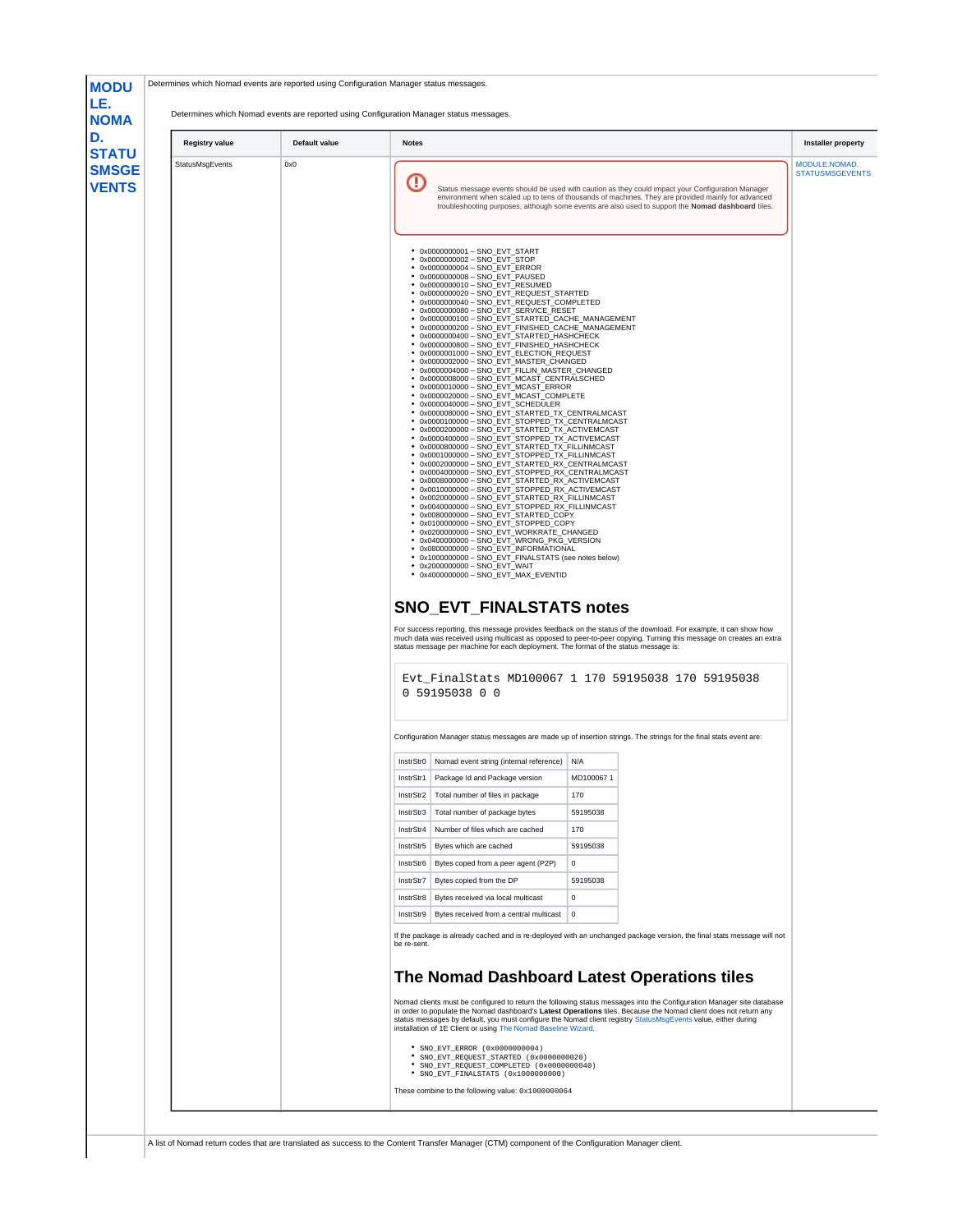**[MODU](https://help.1e.com/display/NMD70/SuccessCodes) [LE.](https://help.1e.com/display/NMD70/SuccessCodes) [NOMA](https://help.1e.com/display/NMD70/SuccessCodes) [D.](https://help.1e.com/display/NMD70/SuccessCodes) [SUCCE](https://help.1e.com/display/NMD70/SuccessCodes) [SSCOD](https://help.1e.com/display/NMD70/SuccessCodes) [ES](https://help.1e.com/display/NMD70/SuccessCodes)**

A list of Nomad return codes that are translated as success to the Content Transfer Manager (CTM) component of the Configuration Manager client.

| <b>Notes</b><br>Reais<br>Default<br>stry value | nstalle<br>* property |
|------------------------------------------------|-----------------------|
|------------------------------------------------|-----------------------|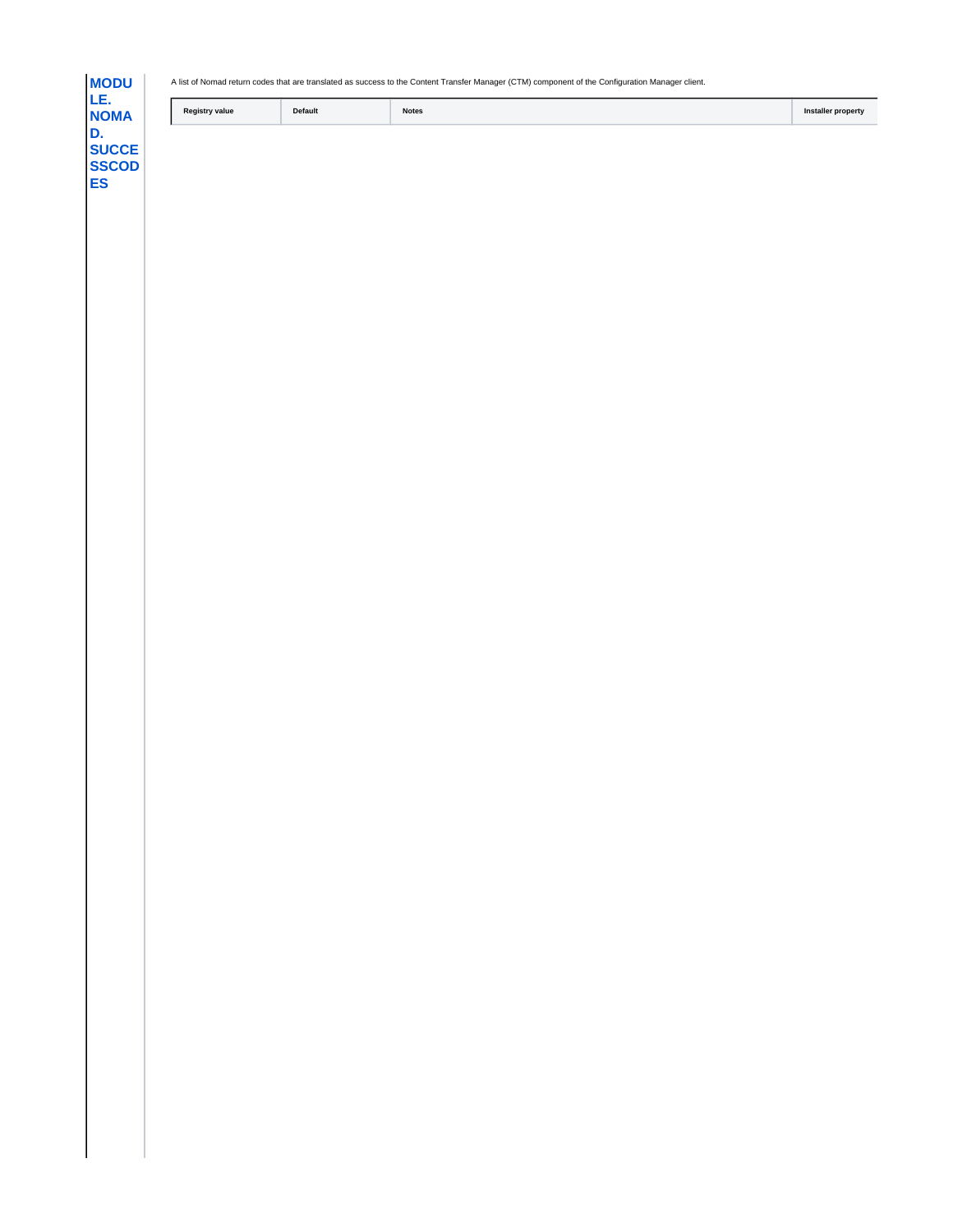| SuccessCodes | 0x206b, 0x2077, 0x103,<br>0xfffffff, 0x1, 0x70, 0x2050,<br>0x2051, 0x2052, 0x2053,<br>0x2054, 0x2055, 0x2056,<br>0x2057, 0x2058, 0x205a,<br>0x205b, 0x205c, 0x205d,<br>0x205e, 0x2060, 0x2061, 0x20<br>62, 0x2063, 0x2064, 0x2065,<br>0x2066, 0x2067, 0x2068,<br>0x2069 |                    |                  | This REG_SZ value contains a comma-delimited list of possible Nomad return codes that should be treated as a<br>success and thereby prevent Configuration Manager from attempting to download the content itself or use another<br>Alternate Content Provider (ACP). Any code returned by Nomad that is not on the list will be treated as a failure and<br>trigger the Configuration Manager client to attempt to download the content using alternate means. Nomad also sends a<br>status message to the Configuration Manager site containing its return code.<br>Strictly speaking the Nomad return codes are actually internal status codes, Nomad will only ever return success or<br>failure to the Content Transfer Manager (CTM) component of the Configuration Manager client. When CTM receives a<br>success it passes control to the ExecMgr component of the Configuration Manager client, which attempts to execute the<br>deployment. ExecMgr will fail if Nomad did not download the content and make it available in the Configuration Manager<br>cache. In this case, ExecMgr sends a status message (e.g. failed deployment) back to the Configuration Manager site.<br>If Nomad generates a return code that is not in the list, it passes a fail to the CTM component which causes the<br>Configuration Manager client to try downloading the content itself using BITS, or use another Alternate Content Provider<br>(ACP). This process may itself succeed or fail depending on the conditions that resulted in the original Nomad return<br>code, and may have an undesirable impact on the network. | MODULE.NOMAD.<br><b>SUCCESSCODES</b><br>(This installer property wa<br>introduced in 1E Client 4.<br>Nomad 7.0) |
|--------------|-------------------------------------------------------------------------------------------------------------------------------------------------------------------------------------------------------------------------------------------------------------------------|--------------------|------------------|------------------------------------------------------------------------------------------------------------------------------------------------------------------------------------------------------------------------------------------------------------------------------------------------------------------------------------------------------------------------------------------------------------------------------------------------------------------------------------------------------------------------------------------------------------------------------------------------------------------------------------------------------------------------------------------------------------------------------------------------------------------------------------------------------------------------------------------------------------------------------------------------------------------------------------------------------------------------------------------------------------------------------------------------------------------------------------------------------------------------------------------------------------------------------------------------------------------------------------------------------------------------------------------------------------------------------------------------------------------------------------------------------------------------------------------------------------------------------------------------------------------------------------------------------------------------------------------------------------------------------|-----------------------------------------------------------------------------------------------------------------|
|              |                                                                                                                                                                                                                                                                         | Ţ                  |                  | The special code 0x9999 can be added to the list, or used on its own, to cause Nomad to always return<br>a success to CTM. As a consequence this code is also known as "prevent failover to BITS".                                                                                                                                                                                                                                                                                                                                                                                                                                                                                                                                                                                                                                                                                                                                                                                                                                                                                                                                                                                                                                                                                                                                                                                                                                                                                                                                                                                                                           |                                                                                                                 |
|              |                                                                                                                                                                                                                                                                         | т                  | the 0x9999 code. | The SuccessCodes list need not be modified under normal circumstances, other than to add or remove                                                                                                                                                                                                                                                                                                                                                                                                                                                                                                                                                                                                                                                                                                                                                                                                                                                                                                                                                                                                                                                                                                                                                                                                                                                                                                                                                                                                                                                                                                                           |                                                                                                                 |
|              |                                                                                                                                                                                                                                                                         |                    |                  | The following table shows the possible Nomad return codes that can be set in the list:                                                                                                                                                                                                                                                                                                                                                                                                                                                                                                                                                                                                                                                                                                                                                                                                                                                                                                                                                                                                                                                                                                                                                                                                                                                                                                                                                                                                                                                                                                                                       |                                                                                                                 |
|              |                                                                                                                                                                                                                                                                         | Д                  |                  | This list is subject to change with each release of Nomad, and provided for reference only.                                                                                                                                                                                                                                                                                                                                                                                                                                                                                                                                                                                                                                                                                                                                                                                                                                                                                                                                                                                                                                                                                                                                                                                                                                                                                                                                                                                                                                                                                                                                  |                                                                                                                 |
|              |                                                                                                                                                                                                                                                                         | <b>Return Code</b> |                  | <b>Description</b>                                                                                                                                                                                                                                                                                                                                                                                                                                                                                                                                                                                                                                                                                                                                                                                                                                                                                                                                                                                                                                                                                                                                                                                                                                                                                                                                                                                                                                                                                                                                                                                                           |                                                                                                                 |
|              |                                                                                                                                                                                                                                                                         | Dec                | Hex              |                                                                                                                                                                                                                                                                                                                                                                                                                                                                                                                                                                                                                                                                                                                                                                                                                                                                                                                                                                                                                                                                                                                                                                                                                                                                                                                                                                                                                                                                                                                                                                                                                              |                                                                                                                 |
|              |                                                                                                                                                                                                                                                                         | $-1$               | 0xFFFF<br>FFFF   | Reserved                                                                                                                                                                                                                                                                                                                                                                                                                                                                                                                                                                                                                                                                                                                                                                                                                                                                                                                                                                                                                                                                                                                                                                                                                                                                                                                                                                                                                                                                                                                                                                                                                     |                                                                                                                 |
|              |                                                                                                                                                                                                                                                                         | $\mathbf{1}$       | 0x0001           | Reserved                                                                                                                                                                                                                                                                                                                                                                                                                                                                                                                                                                                                                                                                                                                                                                                                                                                                                                                                                                                                                                                                                                                                                                                                                                                                                                                                                                                                                                                                                                                                                                                                                     |                                                                                                                 |
|              |                                                                                                                                                                                                                                                                         | 112                | 0x0070           | Insufficient disk space to create the cache                                                                                                                                                                                                                                                                                                                                                                                                                                                                                                                                                                                                                                                                                                                                                                                                                                                                                                                                                                                                                                                                                                                                                                                                                                                                                                                                                                                                                                                                                                                                                                                  |                                                                                                                 |
|              |                                                                                                                                                                                                                                                                         | 259                | 0x0103           | Reserved                                                                                                                                                                                                                                                                                                                                                                                                                                                                                                                                                                                                                                                                                                                                                                                                                                                                                                                                                                                                                                                                                                                                                                                                                                                                                                                                                                                                                                                                                                                                                                                                                     |                                                                                                                 |
|              |                                                                                                                                                                                                                                                                         | 8272               | 0x2050           | The download has been suspended by APM                                                                                                                                                                                                                                                                                                                                                                                                                                                                                                                                                                                                                                                                                                                                                                                                                                                                                                                                                                                                                                                                                                                                                                                                                                                                                                                                                                                                                                                                                                                                                                                       |                                                                                                                 |
|              |                                                                                                                                                                                                                                                                         | 8273               | 0x2051           | The user has cancelled this download                                                                                                                                                                                                                                                                                                                                                                                                                                                                                                                                                                                                                                                                                                                                                                                                                                                                                                                                                                                                                                                                                                                                                                                                                                                                                                                                                                                                                                                                                                                                                                                         |                                                                                                                 |
|              |                                                                                                                                                                                                                                                                         | 8274               | 0x2052           | Invalid command line                                                                                                                                                                                                                                                                                                                                                                                                                                                                                                                                                                                                                                                                                                                                                                                                                                                                                                                                                                                                                                                                                                                                                                                                                                                                                                                                                                                                                                                                                                                                                                                                         |                                                                                                                 |
|              |                                                                                                                                                                                                                                                                         | 8275               | 0x2053           | Command-line execution failure                                                                                                                                                                                                                                                                                                                                                                                                                                                                                                                                                                                                                                                                                                                                                                                                                                                                                                                                                                                                                                                                                                                                                                                                                                                                                                                                                                                                                                                                                                                                                                                               |                                                                                                                 |
|              |                                                                                                                                                                                                                                                                         | 8276<br>8277       | 0x2054<br>0x2055 | Internal Error<br>The package exceeds the threshold for a RAS connection                                                                                                                                                                                                                                                                                                                                                                                                                                                                                                                                                                                                                                                                                                                                                                                                                                                                                                                                                                                                                                                                                                                                                                                                                                                                                                                                                                                                                                                                                                                                                     |                                                                                                                 |
|              |                                                                                                                                                                                                                                                                         | 8278               | 0x2056           | The package exceeds the threshold for a Slow LAN connection                                                                                                                                                                                                                                                                                                                                                                                                                                                                                                                                                                                                                                                                                                                                                                                                                                                                                                                                                                                                                                                                                                                                                                                                                                                                                                                                                                                                                                                                                                                                                                  |                                                                                                                 |
|              |                                                                                                                                                                                                                                                                         | 8279               | 0x2057           | The package exceeds the threshold for a Fast LAN connection                                                                                                                                                                                                                                                                                                                                                                                                                                                                                                                                                                                                                                                                                                                                                                                                                                                                                                                                                                                                                                                                                                                                                                                                                                                                                                                                                                                                                                                                                                                                                                  |                                                                                                                 |
|              |                                                                                                                                                                                                                                                                         | 8280               | 0x2058           | Reserved                                                                                                                                                                                                                                                                                                                                                                                                                                                                                                                                                                                                                                                                                                                                                                                                                                                                                                                                                                                                                                                                                                                                                                                                                                                                                                                                                                                                                                                                                                                                                                                                                     |                                                                                                                 |
|              |                                                                                                                                                                                                                                                                         | 8281               | 0x2059           | Unknown transport. Returned when an attempt is made to download a Software Update from<br>an Internet location (like Microsoft Updates)                                                                                                                                                                                                                                                                                                                                                                                                                                                                                                                                                                                                                                                                                                                                                                                                                                                                                                                                                                                                                                                                                                                                                                                                                                                                                                                                                                                                                                                                                      |                                                                                                                 |
|              |                                                                                                                                                                                                                                                                         | 8282               | 0x205A           | Invalid special package path (set using --pp)                                                                                                                                                                                                                                                                                                                                                                                                                                                                                                                                                                                                                                                                                                                                                                                                                                                                                                                                                                                                                                                                                                                                                                                                                                                                                                                                                                                                                                                                                                                                                                                |                                                                                                                 |
|              |                                                                                                                                                                                                                                                                         | 8283               | 0x205B           | Deprecated                                                                                                                                                                                                                                                                                                                                                                                                                                                                                                                                                                                                                                                                                                                                                                                                                                                                                                                                                                                                                                                                                                                                                                                                                                                                                                                                                                                                                                                                                                                                                                                                                   |                                                                                                                 |
|              |                                                                                                                                                                                                                                                                         | 8284               | 0x205C           | Exited due to a kill request                                                                                                                                                                                                                                                                                                                                                                                                                                                                                                                                                                                                                                                                                                                                                                                                                                                                                                                                                                                                                                                                                                                                                                                                                                                                                                                                                                                                                                                                                                                                                                                                 |                                                                                                                 |
|              |                                                                                                                                                                                                                                                                         | 8285               | 0x205D           | DP path not found                                                                                                                                                                                                                                                                                                                                                                                                                                                                                                                                                                                                                                                                                                                                                                                                                                                                                                                                                                                                                                                                                                                                                                                                                                                                                                                                                                                                                                                                                                                                                                                                            |                                                                                                                 |
|              |                                                                                                                                                                                                                                                                         | 8286               | 0x205E           | The MaxBusyBackOff consecutive event threshold has been exceeded                                                                                                                                                                                                                                                                                                                                                                                                                                                                                                                                                                                                                                                                                                                                                                                                                                                                                                                                                                                                                                                                                                                                                                                                                                                                                                                                                                                                                                                                                                                                                             |                                                                                                                 |
|              |                                                                                                                                                                                                                                                                         | 8287<br>8288       | 0x205F<br>0x2060 | The service has stopped<br>The advertisement has expired                                                                                                                                                                                                                                                                                                                                                                                                                                                                                                                                                                                                                                                                                                                                                                                                                                                                                                                                                                                                                                                                                                                                                                                                                                                                                                                                                                                                                                                                                                                                                                     |                                                                                                                 |
|              |                                                                                                                                                                                                                                                                         | 8289               | 0x2061           | Reserved                                                                                                                                                                                                                                                                                                                                                                                                                                                                                                                                                                                                                                                                                                                                                                                                                                                                                                                                                                                                                                                                                                                                                                                                                                                                                                                                                                                                                                                                                                                                                                                                                     |                                                                                                                 |
|              |                                                                                                                                                                                                                                                                         | 8290               | 0x2062           | This is an unlicensed version of Nomad                                                                                                                                                                                                                                                                                                                                                                                                                                                                                                                                                                                                                                                                                                                                                                                                                                                                                                                                                                                                                                                                                                                                                                                                                                                                                                                                                                                                                                                                                                                                                                                       |                                                                                                                 |
|              |                                                                                                                                                                                                                                                                         | 8291               | 0x2063           | Invalid alternate cache path (set using --cp)                                                                                                                                                                                                                                                                                                                                                                                                                                                                                                                                                                                                                                                                                                                                                                                                                                                                                                                                                                                                                                                                                                                                                                                                                                                                                                                                                                                                                                                                                                                                                                                |                                                                                                                 |
|              |                                                                                                                                                                                                                                                                         | 8292               | 0x2064           | No Configuration Manager job data found in WMI                                                                                                                                                                                                                                                                                                                                                                                                                                                                                                                                                                                                                                                                                                                                                                                                                                                                                                                                                                                                                                                                                                                                                                                                                                                                                                                                                                                                                                                                                                                                                                               |                                                                                                                 |
|              |                                                                                                                                                                                                                                                                         | 8293               | 0x2065           | Incorrect package hash                                                                                                                                                                                                                                                                                                                                                                                                                                                                                                                                                                                                                                                                                                                                                                                                                                                                                                                                                                                                                                                                                                                                                                                                                                                                                                                                                                                                                                                                                                                                                                                                       |                                                                                                                 |
|              |                                                                                                                                                                                                                                                                         | 8294               | 0x2066           | MaxDuration or execution runtime for this program has been exceeded                                                                                                                                                                                                                                                                                                                                                                                                                                                                                                                                                                                                                                                                                                                                                                                                                                                                                                                                                                                                                                                                                                                                                                                                                                                                                                                                                                                                                                                                                                                                                          |                                                                                                                 |
|              |                                                                                                                                                                                                                                                                         | 8295               | 0x2067           | Reserved                                                                                                                                                                                                                                                                                                                                                                                                                                                                                                                                                                                                                                                                                                                                                                                                                                                                                                                                                                                                                                                                                                                                                                                                                                                                                                                                                                                                                                                                                                                                                                                                                     |                                                                                                                 |
|              |                                                                                                                                                                                                                                                                         | 8296               | 0x2068           | Incorrect package version                                                                                                                                                                                                                                                                                                                                                                                                                                                                                                                                                                                                                                                                                                                                                                                                                                                                                                                                                                                                                                                                                                                                                                                                                                                                                                                                                                                                                                                                                                                                                                                                    |                                                                                                                 |
|              |                                                                                                                                                                                                                                                                         | 8297               | 0x2069           | Obsolete package version                                                                                                                                                                                                                                                                                                                                                                                                                                                                                                                                                                                                                                                                                                                                                                                                                                                                                                                                                                                                                                                                                                                                                                                                                                                                                                                                                                                                                                                                                                                                                                                                     |                                                                                                                 |
|              |                                                                                                                                                                                                                                                                         | 8298               | 0x206A           | The BlockSize has been changed during download                                                                                                                                                                                                                                                                                                                                                                                                                                                                                                                                                                                                                                                                                                                                                                                                                                                                                                                                                                                                                                                                                                                                                                                                                                                                                                                                                                                                                                                                                                                                                                               |                                                                                                                 |
|              |                                                                                                                                                                                                                                                                         | 8299               | 0x206B           | The "no progress" re-check threshold has been exceeded                                                                                                                                                                                                                                                                                                                                                                                                                                                                                                                                                                                                                                                                                                                                                                                                                                                                                                                                                                                                                                                                                                                                                                                                                                                                                                                                                                                                                                                                                                                                                                       |                                                                                                                 |
|              |                                                                                                                                                                                                                                                                         | 8300               | 0x206C           | The parent process has terminated                                                                                                                                                                                                                                                                                                                                                                                                                                                                                                                                                                                                                                                                                                                                                                                                                                                                                                                                                                                                                                                                                                                                                                                                                                                                                                                                                                                                                                                                                                                                                                                            |                                                                                                                 |
|              |                                                                                                                                                                                                                                                                         | 8301<br>8302       | 0x206D<br>0x206E | Duplicate download for the package                                                                                                                                                                                                                                                                                                                                                                                                                                                                                                                                                                                                                                                                                                                                                                                                                                                                                                                                                                                                                                                                                                                                                                                                                                                                                                                                                                                                                                                                                                                                                                                           |                                                                                                                 |
|              |                                                                                                                                                                                                                                                                         |                    |                  | The service was reset. This will occur if certain configuration parameters are changed during a<br>download e.g. NomadInhibitedSubnets                                                                                                                                                                                                                                                                                                                                                                                                                                                                                                                                                                                                                                                                                                                                                                                                                                                                                                                                                                                                                                                                                                                                                                                                                                                                                                                                                                                                                                                                                       |                                                                                                                 |
|              |                                                                                                                                                                                                                                                                         | 8303               | 0x206F           | Nomad inhibited                                                                                                                                                                                                                                                                                                                                                                                                                                                                                                                                                                                                                                                                                                                                                                                                                                                                                                                                                                                                                                                                                                                                                                                                                                                                                                                                                                                                                                                                                                                                                                                                              |                                                                                                                 |
|              |                                                                                                                                                                                                                                                                         | 8311               | 0x2077           | Internal error LST incomplete                                                                                                                                                                                                                                                                                                                                                                                                                                                                                                                                                                                                                                                                                                                                                                                                                                                                                                                                                                                                                                                                                                                                                                                                                                                                                                                                                                                                                                                                                                                                                                                                |                                                                                                                 |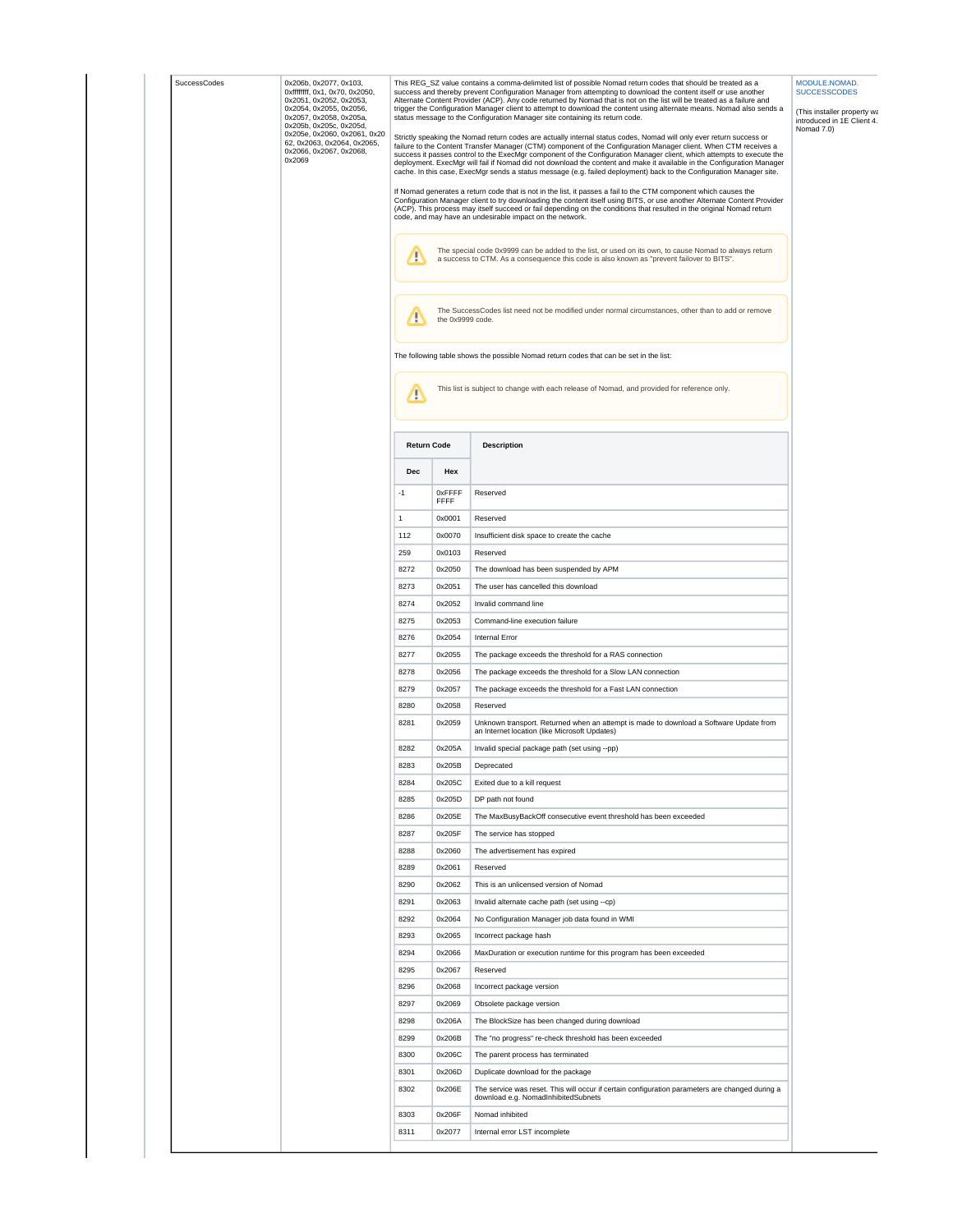| <b>MODU</b><br>LE.                                                                                                                                                                              | This installer property sets the Nomad Encryption Type registry entry.<br>Determines the type of encryption used by Nomad to encrypt its communications between Nomad peers. |                                       |             |                                                             |                                                                                                                                                                                                                                                                                                                              |                                                                                                                                                                                                                                                                                                         |                                                        |  |  |  |  |
|-------------------------------------------------------------------------------------------------------------------------------------------------------------------------------------------------|------------------------------------------------------------------------------------------------------------------------------------------------------------------------------|---------------------------------------|-------------|-------------------------------------------------------------|------------------------------------------------------------------------------------------------------------------------------------------------------------------------------------------------------------------------------------------------------------------------------------------------------------------------------|---------------------------------------------------------------------------------------------------------------------------------------------------------------------------------------------------------------------------------------------------------------------------------------------------------|--------------------------------------------------------|--|--|--|--|
| <b>NOMA</b>                                                                                                                                                                                     |                                                                                                                                                                              |                                       |             |                                                             |                                                                                                                                                                                                                                                                                                                              |                                                                                                                                                                                                                                                                                                         |                                                        |  |  |  |  |
| D.                                                                                                                                                                                              | Determines the type of encryption used by Nomad to encrypt its communications between Nomad peers.                                                                           |                                       |             |                                                             |                                                                                                                                                                                                                                                                                                                              |                                                                                                                                                                                                                                                                                                         |                                                        |  |  |  |  |
| <b>USEFIPS</b>                                                                                                                                                                                  |                                                                                                                                                                              | <b>Registry value</b>                 |             | Default value                                               |                                                                                                                                                                                                                                                                                                                              | <b>Notes</b>                                                                                                                                                                                                                                                                                            | Installer property                                     |  |  |  |  |
|                                                                                                                                                                                                 |                                                                                                                                                                              | EncryptionType                        |             | 0x0(0)                                                      |                                                                                                                                                                                                                                                                                                                              | Value are:                                                                                                                                                                                                                                                                                              | MODULE.NOMAD.USEFIPS                                   |  |  |  |  |
|                                                                                                                                                                                                 |                                                                                                                                                                              |                                       |             |                                                             |                                                                                                                                                                                                                                                                                                                              | • 0 - standard Nomad encryption<br>• 1 - FIPS encryption                                                                                                                                                                                                                                                |                                                        |  |  |  |  |
| <b>MODU</b>                                                                                                                                                                                     |                                                                                                                                                                              |                                       |             | The maximum number of machines to wake up in a single call. |                                                                                                                                                                                                                                                                                                                              |                                                                                                                                                                                                                                                                                                         |                                                        |  |  |  |  |
| LE.<br><b>NOMA</b>                                                                                                                                                                              |                                                                                                                                                                              |                                       |             |                                                             | The maximum number of machines to wake up in a single call.                                                                                                                                                                                                                                                                  |                                                                                                                                                                                                                                                                                                         |                                                        |  |  |  |  |
| D.                                                                                                                                                                                              |                                                                                                                                                                              | <b>Registry value</b>                 |             |                                                             | <b>Default value</b><br><b>Notes</b>                                                                                                                                                                                                                                                                                         |                                                                                                                                                                                                                                                                                                         | Installer property                                     |  |  |  |  |
| <b>WAKE</b><br><b>UPBAT</b>                                                                                                                                                                     |                                                                                                                                                                              | WakeUpBatchSize                       |             | 10                                                          |                                                                                                                                                                                                                                                                                                                              | Sets the maximum number of machines to wake up in one call, for subnet and site separately. (So up to twice this<br>number of requests is sent in total if WakeUp is enabled for both subnet and site.) The next batch is launched, if<br>necessary, after a re-election (usually a periodic election). | MODULE.NOMAD.<br><b>WAKEUPBATCHSIZE</b>                |  |  |  |  |
| <b>CHSIZE</b>                                                                                                                                                                                   |                                                                                                                                                                              |                                       |             |                                                             |                                                                                                                                                                                                                                                                                                                              | The value cannot be greater than MaxDevicesFromAE, and hence itself cannot be more than 20.                                                                                                                                                                                                             |                                                        |  |  |  |  |
| <b>MODU</b>                                                                                                                                                                                     |                                                                                                                                                                              |                                       |             |                                                             | Enables WakeUp integration, see Integrating with WakeUp for more details.                                                                                                                                                                                                                                                    |                                                                                                                                                                                                                                                                                                         |                                                        |  |  |  |  |
| LE.<br><b>NOMA</b>                                                                                                                                                                              |                                                                                                                                                                              |                                       |             |                                                             |                                                                                                                                                                                                                                                                                                                              | Enables WakeUp integration, see Integrating with WakeUp for more details.                                                                                                                                                                                                                               |                                                        |  |  |  |  |
| D.<br><b>WAKE</b>                                                                                                                                                                               | <b>Registry value</b>                                                                                                                                                        |                                       |             | Default value                                               |                                                                                                                                                                                                                                                                                                                              | <b>Notes</b>                                                                                                                                                                                                                                                                                            | <b>Installer property</b>                              |  |  |  |  |
| <b>UPENA</b><br><b>BLED</b>                                                                                                                                                                     | WakeUpEnabled                                                                                                                                                                |                                       | $\mathsf 0$ |                                                             | Determines the status of the WakeUp integration. If configured by the installer, it is disabled (0) by default. If integration<br>is enabled, Nomad attempts to wake up dormant hosts that are known to have the requested content in their caches.<br>The integration has a dependency on the ActiveEfficiency PlatformURL. | MODULE.NOMAD.<br><b>WAKEUPENABLED</b>                                                                                                                                                                                                                                                                   |                                                        |  |  |  |  |
|                                                                                                                                                                                                 |                                                                                                                                                                              |                                       |             |                                                             |                                                                                                                                                                                                                                                                                                                              | To enable integration post-installation, for normal usage, set both bits 0 and 1 (0x3)                                                                                                                                                                                                                  |                                                        |  |  |  |  |
|                                                                                                                                                                                                 |                                                                                                                                                                              | <b>Bit</b>                            | Hex         | Decimal                                                     | <b>Description</b>                                                                                                                                                                                                                                                                                                           |                                                                                                                                                                                                                                                                                                         |                                                        |  |  |  |  |
|                                                                                                                                                                                                 |                                                                                                                                                                              | $\Omega$                              | 0x0<br>0x1  | 0<br>1                                                      | Disables WakeUp integration.                                                                                                                                                                                                                                                                                                 | Enables WakeUp integration only for the local subnet.                                                                                                                                                                                                                                                   |                                                        |  |  |  |  |
|                                                                                                                                                                                                 |                                                                                                                                                                              | $\overline{2}$<br>0x2<br>$\mathbf{1}$ |             |                                                             |                                                                                                                                                                                                                                                                                                                              | Enables WakeUp integration only for the site.                                                                                                                                                                                                                                                           |                                                        |  |  |  |  |
|                                                                                                                                                                                                 |                                                                                                                                                                              |                                       |             |                                                             |                                                                                                                                                                                                                                                                                                                              |                                                                                                                                                                                                                                                                                                         |                                                        |  |  |  |  |
|                                                                                                                                                                                                 |                                                                                                                                                                              |                                       | 0x3         | 3                                                           |                                                                                                                                                                                                                                                                                                                              | Enables WakeUp integration for the site and the local subnet.                                                                                                                                                                                                                                           |                                                        |  |  |  |  |
|                                                                                                                                                                                                 |                                                                                                                                                                              |                                       |             |                                                             |                                                                                                                                                                                                                                                                                                                              | The minimum size of content (in megabytes) that will cause a request for a wakeup. See Integrating with WakeUp for more details.                                                                                                                                                                        |                                                        |  |  |  |  |
|                                                                                                                                                                                                 |                                                                                                                                                                              |                                       |             |                                                             |                                                                                                                                                                                                                                                                                                                              | The minimum size of content (in megabytes) that will cause a request for a wakeup. See Integrating with WakeUp for more details.                                                                                                                                                                        |                                                        |  |  |  |  |
|                                                                                                                                                                                                 |                                                                                                                                                                              | <b>Registry value</b>                 |             | Default value                                               |                                                                                                                                                                                                                                                                                                                              | <b>Notes</b>                                                                                                                                                                                                                                                                                            | <b>Installer property</b>                              |  |  |  |  |
|                                                                                                                                                                                                 |                                                                                                                                                                              | WakeUpMinPackageSizeMB                |             | 1024                                                        |                                                                                                                                                                                                                                                                                                                              | Any content below this size is downloaded from the DP as downloads from the DP for files this size will likely complete<br>before any wakeups will have had a chance to finish. The value can be 0, in which case wakeups will always be<br>attempted.                                                  | MODULE.NOMAD.<br><b>WAKEUPMINPACKAGE:</b><br><b>MB</b> |  |  |  |  |
|                                                                                                                                                                                                 |                                                                                                                                                                              |                                       |             |                                                             |                                                                                                                                                                                                                                                                                                                              | For example, if it is set to 512 and size of the content downloaded is 500 MB, a wake-up request (to site or subnet) is<br>not be sent. Similarly, if size of the content is 600 MB, then wake-up requests (to site and subnet, determined by Wakeup<br>Enabled) is be sent.                            |                                                        |  |  |  |  |
|                                                                                                                                                                                                 |                                                                                                                                                                              |                                       |             |                                                             |                                                                                                                                                                                                                                                                                                                              | For standalone downloads (using SMSNomad.exe) and under WinPE, there has no effect as the size of the<br>content cannot easily be determined. Wake-up requests are always sent in these instances.                                                                                                      |                                                        |  |  |  |  |
|                                                                                                                                                                                                 |                                                                                                                                                                              |                                       |             |                                                             |                                                                                                                                                                                                                                                                                                                              |                                                                                                                                                                                                                                                                                                         |                                                        |  |  |  |  |
|                                                                                                                                                                                                 |                                                                                                                                                                              |                                       |             |                                                             |                                                                                                                                                                                                                                                                                                                              | The duration for temporarily disabling a wireless connection when a wired LAN connection becomes available, to provide time for the OS and Nomad to switch to the LAN connection. This is useful for OS<br>versions and drivers that do not automatically switch to a preferred wired connection.       |                                                        |  |  |  |  |
|                                                                                                                                                                                                 |                                                                                                                                                                              |                                       |             |                                                             |                                                                                                                                                                                                                                                                                                                              | The duration for temporarily disabling a wireless connection when a wired LAN connection becomes available, to provide time for the OS and Nomad to switch to the LAN connection. This is useful<br>OS versions and drivers that do not automatically switch to a preferred wired connection.           |                                                        |  |  |  |  |
| <b>MODU</b><br>LE.<br><b>NOMA</b><br>D.<br><b>WAKE</b><br><b>UPMIN</b><br><b>PACKA</b><br><b>GESIZ</b><br><b>EMB</b><br><b>MODU</b><br>LE.<br><b>NOMA</b><br>D.<br><b>WLAN</b><br><b>BLIPSE</b> |                                                                                                                                                                              | <b>Registry value</b>                 |             | Default value                                               |                                                                                                                                                                                                                                                                                                                              | <b>Notes</b>                                                                                                                                                                                                                                                                                            | <b>Installer property</b>                              |  |  |  |  |